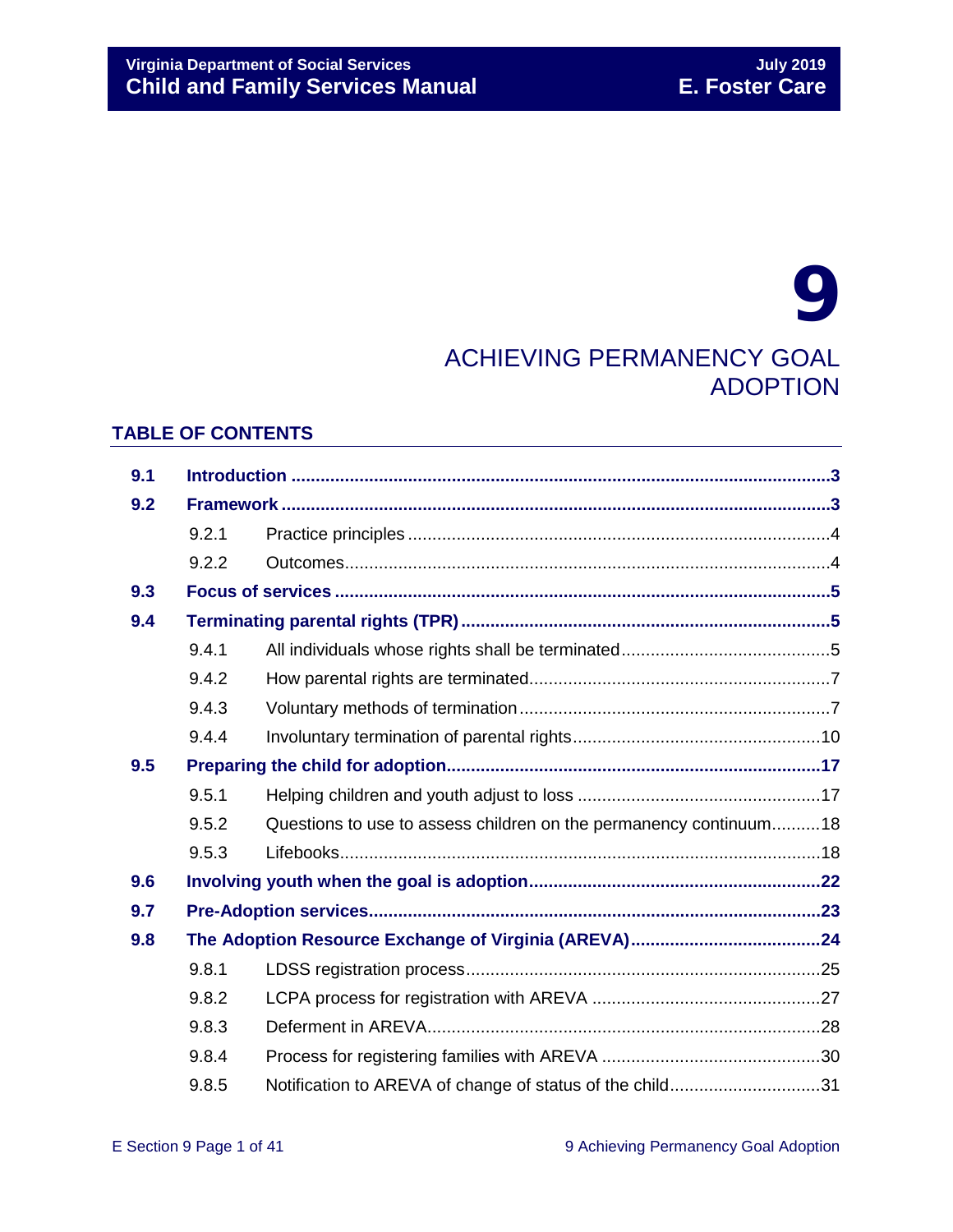| 9.9  |                                                             |  |  |
|------|-------------------------------------------------------------|--|--|
|      | 9.9.1                                                       |  |  |
|      | 9.9.2                                                       |  |  |
|      | 9.9.3                                                       |  |  |
|      | 9.9.4                                                       |  |  |
|      | 9.9.5                                                       |  |  |
|      | 9.9.6                                                       |  |  |
|      | 9.9.7                                                       |  |  |
|      | 9.9.8                                                       |  |  |
|      | 9.9.9                                                       |  |  |
| 9.10 |                                                             |  |  |
| 9.11 | Post-Adoption Contact and Communication Agreement (PACCA)39 |  |  |
| 9.12 |                                                             |  |  |
| 9.13 |                                                             |  |  |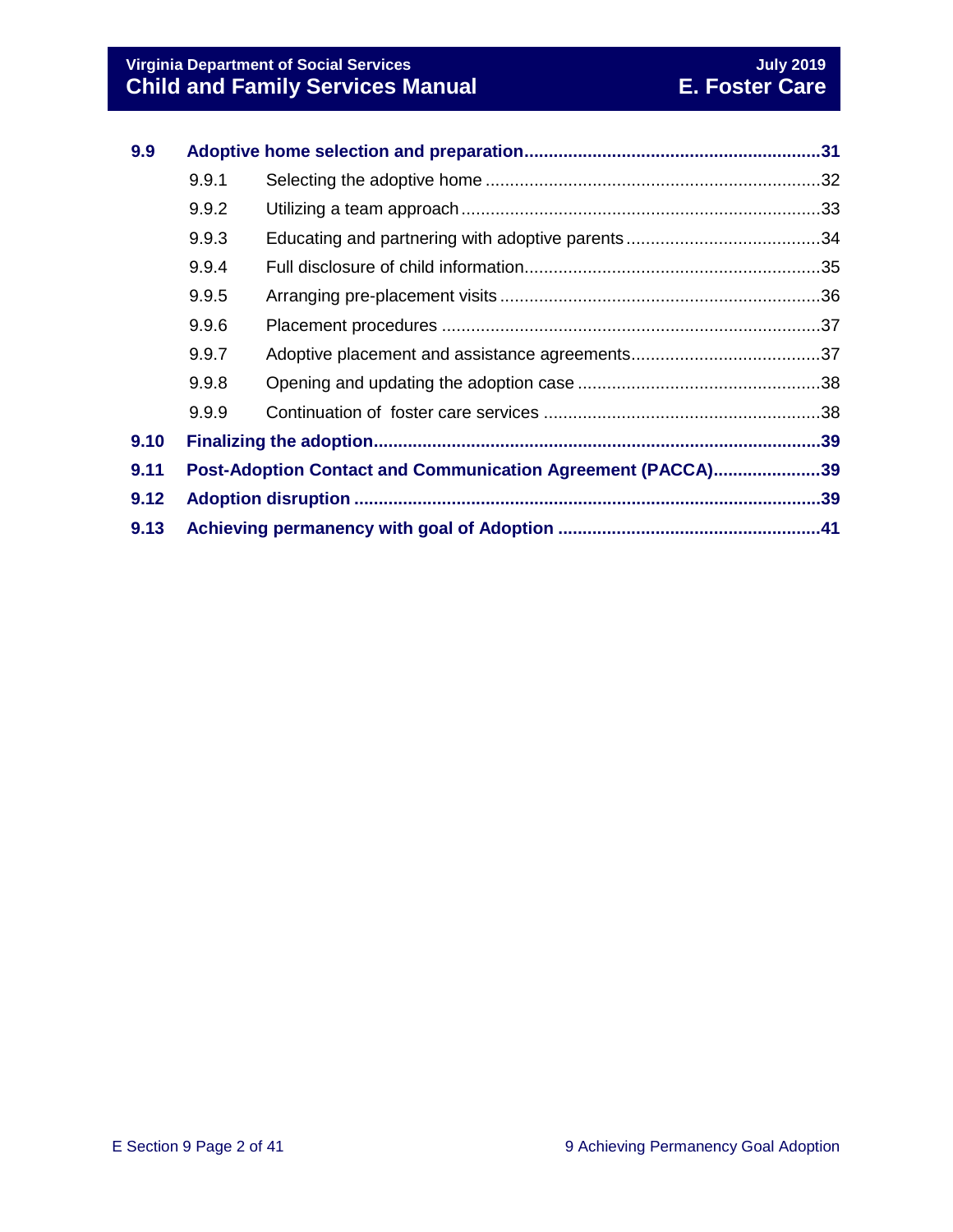# 9 ACHIEVING PERMANENCY GOAL ADOPTION

# <span id="page-2-0"></span>**9.1 Introduction**

Permanency is achieved under this goal when the adoption of the child by a relative or non-relative has been finalized. Adoption is a planful process that provides the same legal and social status for a child afforded to children born to the parent(s).

The Adoption and Safe Families Act of 1997 requires that an LDSS petition for termination of parental rights (TPR) of a child if the child has been in care of the agency for 15 of the last 22 months and there has been no progress towards reunification with the removal parent. An LDSS would not petition for termination of parental rights under the following circumstances:

- The LDSS documents and provides compelling reasons why it is not in the best interest of the child to terminate parental rights;
- The child resides with relatives and after a Family Partnership Meeting or discussion with the child, relatives, and, if indicated, the parents, TPR would negatively impact the child's sense of connection to family or potentially result in the relative being unable to provide care for the child; or
- Services have not been provided to the parent to return the child home safely.

# <span id="page-2-1"></span>**9.2 Framework**

LDSS shall meet federal and state legal requirements, and should use sound practice principles to achieve desired outcomes and to guide decision making in achieving permanency.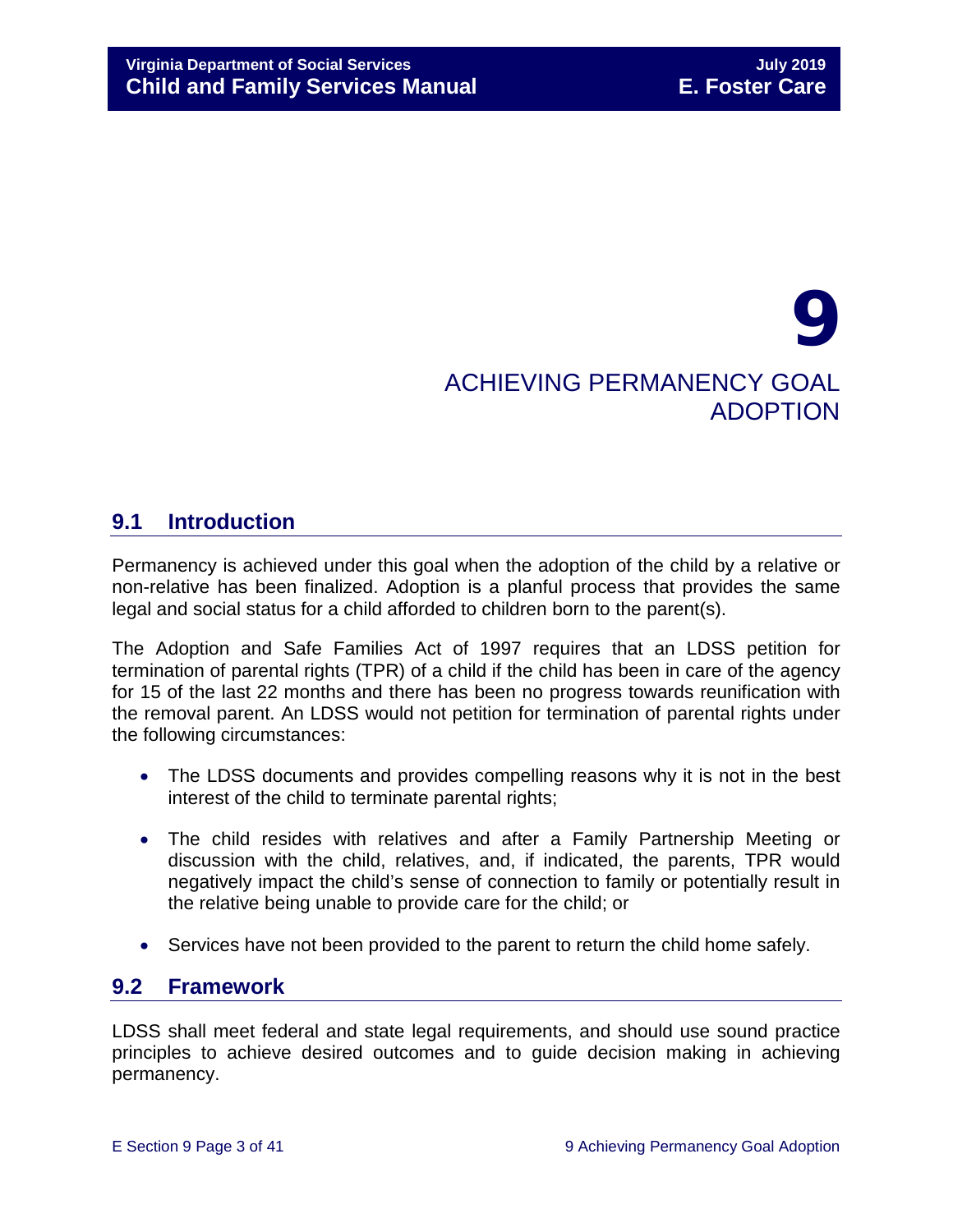#### <span id="page-3-0"></span>**9.2.1 Practice principles**

Two fundamental principles in Virginia's Children's Services System Practice Model provide the philosophical basis and guide practice for decision making in achieving the permanency goal of adoption.

First, we believe in family, child, and youth-driven practice.

- Children and families have the right to have a say in what happens to them and will be treated with dignity and respect. The voices of children, youth and parents are heard, valued, and considered in the decision-making regarding safety, permanency, well-being as well as in service and educational planning and in placement decisions.
- We recognize that family members are the experts about their own families. It is our responsibility to understand children, youth, and families within the context of their own family rules, traditions, history, and culture.
- Children have a right to connections with their biological family and other caring adults with whom they have developed emotional ties.
- We engage families in a deliberate manner. Through collaboration with families, we develop and implement creative, individual solutions that build on their strengths to meet their needs. Engagement is the primary door through which we help youth and families make positive changes.

Second, we believe that all children and youth need and deserve a permanent family.

- Lifelong family connections are crucial for children and adults. It is our responsibility to promote and preserve kinship, sibling and community connections for each child. We value past, present, and future relationships that consider the child's hopes and wishes.
- Permanency is best achieved through a legal relationship such as parental custody, adoption, kinship care, or guardianship. Placement stability is not permanency.

#### <span id="page-3-1"></span>**9.2.2 Outcomes**

LDSS shall strive to achieve the following permanency outcomes required in the federal Child and Family Services Review:

Outcome 1: Children have permanency and stability in their living situation.

• More children leave foster care and achieve permanency.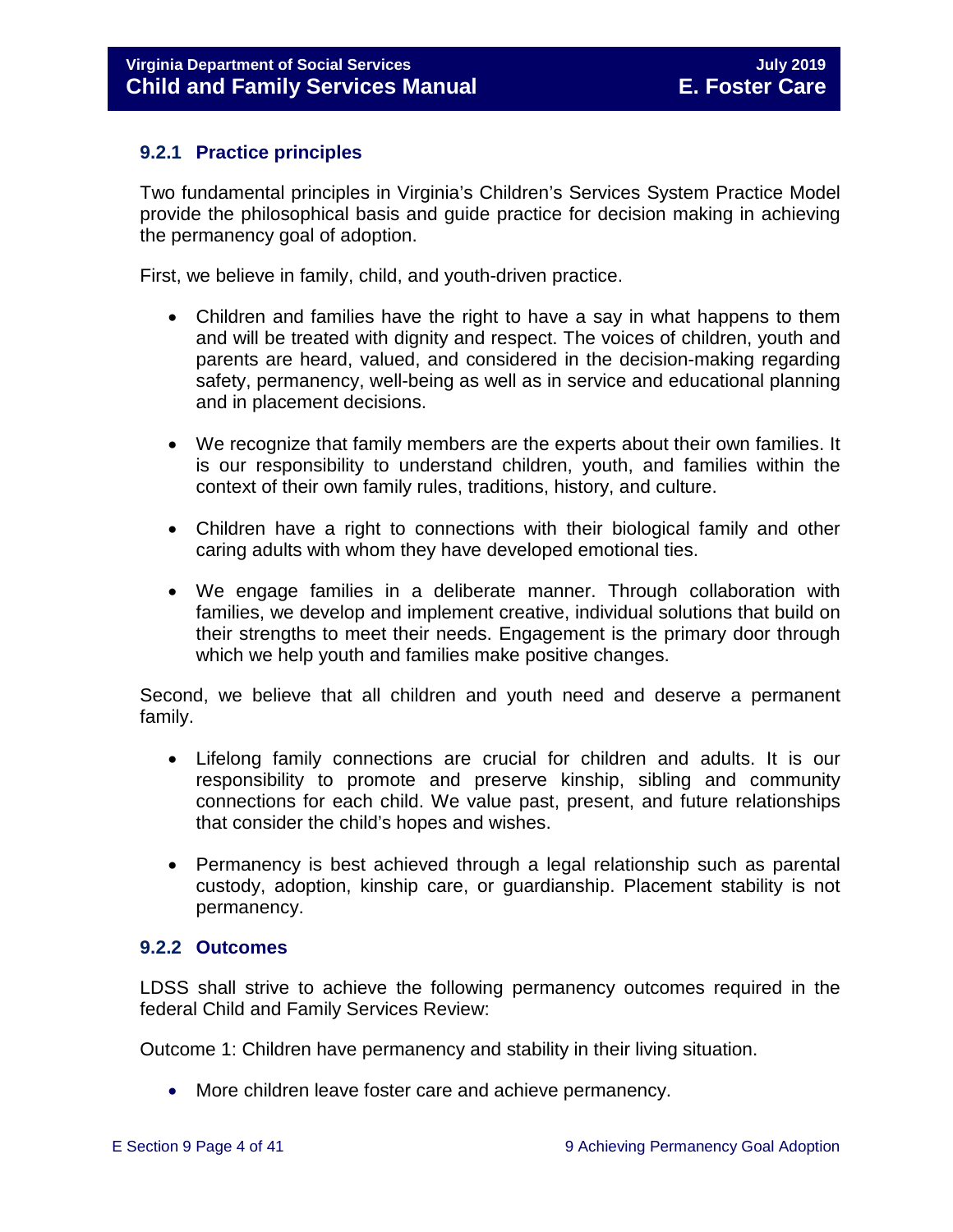- More children experience sustained adoptions.
- Children achieve adoptions with increased timeliness.
- Children achieve permanency with shorter lengths of stay in foster care.
- Fewer children re-enter foster care.

# <span id="page-4-0"></span>**9.3 Focus of services**

If the goal of adoption is being selected, Return Home shall have been explored fully and ruled out consistent with the child's best interest. However, when a concurrent permanency plan of reunification and adoption exists, the focus of services is to work toward reunification while at the same time, working toward achieving the goal of adoption, if the child cannot return home. Services shall be provided to the child, the birth parent(s), the foster parents, and the adoptive parents. The Foster Care Service Plan identifies the services that shall be provided. Refer to [Section 15](https://fusion.dss.virginia.gov/Portals/%5bdfs%5d/Files/DFS%20Manuals/Foster%20Care%20Manuals/Foster%20Care%20Manual%2007-2019/section_15_developing_service_plan.pdf) of this chapter for information on the Foster Care Service Plan.

# <span id="page-4-1"></span>**9.4 Terminating parental rights (TPR)**

When adoption is the best plan for a child in foster care, securing legal authority to place the child for adoption is the initial objective toward achieving the goal.

*The Code of Virginia (§§* [16.1-252](https://law.lis.virginia.gov/vacode/title16.1/chapter11/section16.1-252/)*,* [16.1-277.01](https://law.lis.virginia.gov/vacode/title16.1/chapter11/section16.1-277.01/)*,* [16.1-277.02](https://law.lis.virginia.gov/vacode/title16.1/chapter11/section16.1-277.02/)*,* [16.1-278.2](https://law.lis.virginia.gov/vacode/title16.1/chapter11/section16.1-278.2/)*,* [16.1-278.3](https://law.lis.virginia.gov/vacode/title16.1/chapter11/section16.1-278.3/)*, and* [16.1-283](https://law.lis.virginia.gov/vacode/title16.1/chapter11/section16.1-283/)*) requires courts to consider persons with a legitimate interest for custody of the child when evaluating removal, entrustment, relief of custody, and termination of parental rights.* 

A child can be placed for adoption once parental rights are terminated and the LDSS has been granted the authority to place for adoption. The termination process begins with knowing whose rights shall be terminated and how they are terminated. These two points are outlined below.

#### <span id="page-4-2"></span>**9.4.1 All individuals whose rights shall be terminated**

- The **mother**;
- The **birth father**, meaning any man who is:
	- o The **genetic father**, the man with the genetic relationship to a child that indicates the child is an offspring of the man.
	- o The **acknowledged father,** the man with a relationship with a child established by: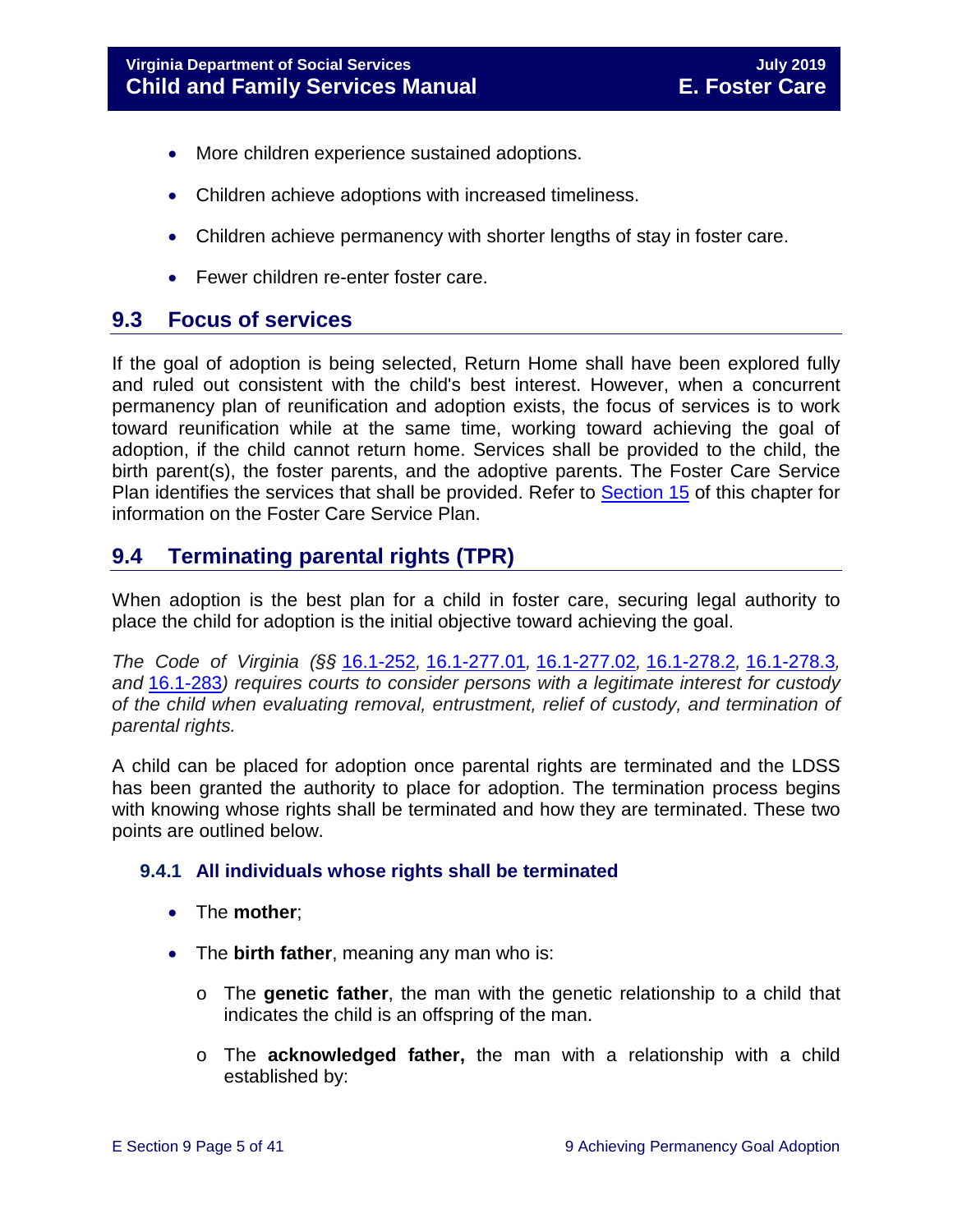**Virginia Department of Social Services July 2019 Child and Family Services Manual** 

- A voluntary written statement between the man and the mother of the child made under oath agreeing to the paternity and confirming that prior to signing the acknowledgement, that the parties were provided with a written and oral description of the rights and responsibilities of acknowledging paternity and the consequences arising from the signed acknowledgement. The acknowledgement may be rescinded by either party within 60 days from the date it was signed, after which time the acknowledgement shall have the same legal effect as a judgment  $( $\S$  20-49.1)$  $( $\S$  20-49.1)$ .
- o The **adjudicated father**, the man with a judgment or order from a court establishing paternity of a child (§ [20-49.8\)](http://law.lis.virginia.gov/vacode/20-49.8/).
- o The **presumed father**, the man who:
	- Is married to the mother and the child is born during the marriage; (§ [63.2-1202 D1\)](http://law.lis.virginia.gov/vacode/63.2-1202/); or
	- Was married to the mother and the child was born within 300 days from the date of their separation as evident by a written agreement, or decree of separation, or within 300 days after the marriage was terminated by death, annulment, declaration of invalidity, or divorce; (§ [63.2-1202 D2\);](http://law.lis.virginia.gov/vacode/63.2-1202/) or
	- **Before the birth of the child, he and the mother of the child, married** each other in apparent compliance with the law, even if the attempted marriage is, or could be declared invalid, and a child was born within 300 days of their separation, as evidenced by a written agreement, or decree of separation, or within 300 days after the marriage was terminated by death, annulment, declaration of invalidity, or divorce.  $( $\S$  63.2-1202 D3)$  $( $\S$  63.2-1202 D3)$ ;

#### and/or

o The **Registered Putative Father**, the man that has completed a registration for The Virginia Birth Father Registry and mailed the registration to the Virginia Department of Social Services and the registration has been entered into the Virginia Birth Father Registry [Section 8](https://fusion.dss.virginia.gov/Portals/%5Bdfs%5D/Files/Adoption/Guidance/2017/section_8_virginia_birth_father_registry.pdf) ,Chapter F., Adoption, Child and Family Services Manual.

The LDSS shall make diligent efforts to identify and locate the mother and father of a child. Critical medical and genetic information should be gathered on each parent and on each parent's nuclear family to be maintained for the child's benefit.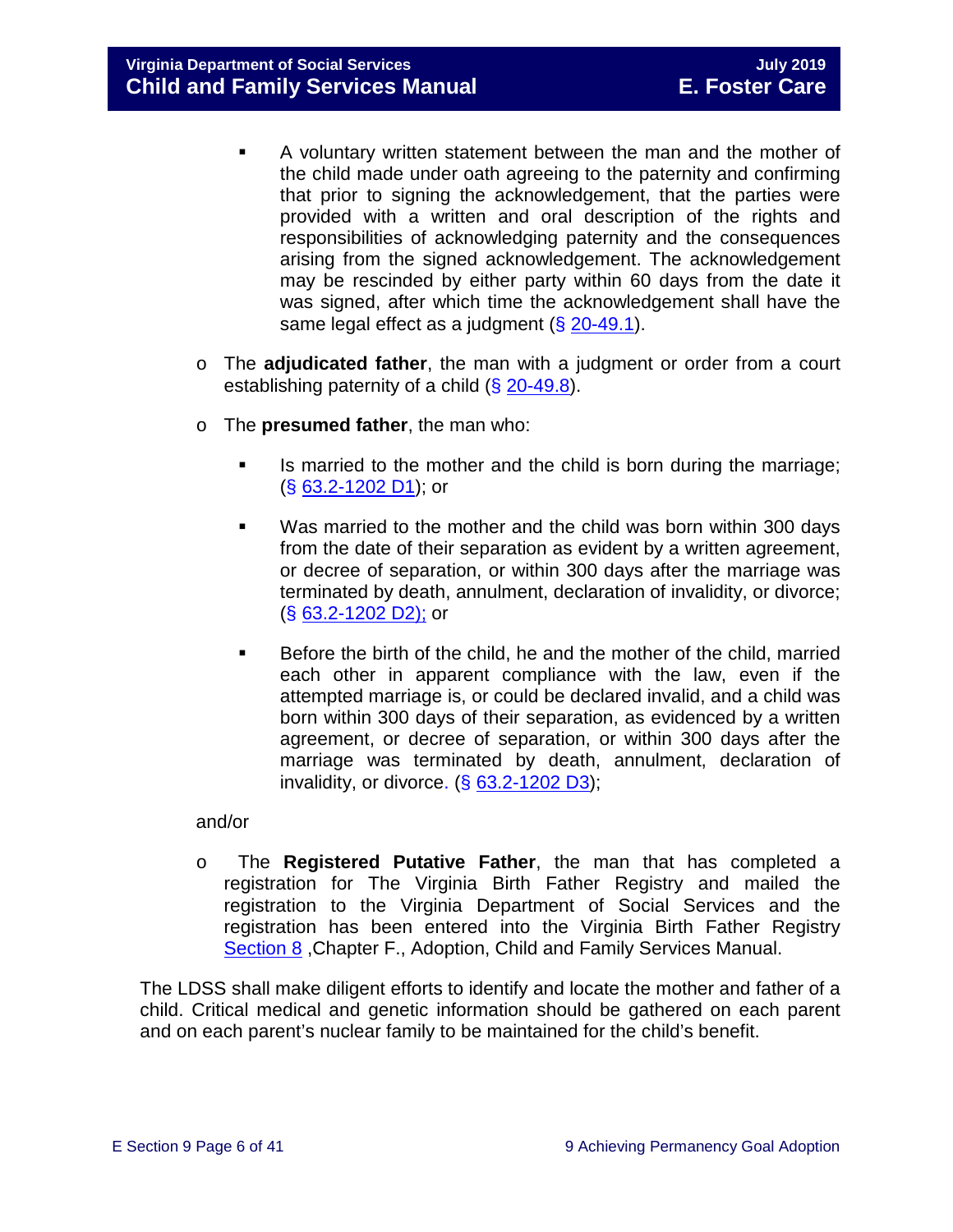#### <span id="page-6-0"></span>**9.4.2 How parental rights are terminated**

Parental rights can be terminated either voluntarily or involuntarily.

#### <span id="page-6-1"></span>**9.4.3 Voluntary methods of termination**

Parents may voluntarily terminate their rights either by signing a permanent entrustment agreement or by petitioning the court to be relieved of their rights  $\sqrt{8}$ [63.2-900,](http://law.lis.virginia.gov/vacode/63.2-900/) [63.2-903,](http://law.lis.virginia.gov/vacode/63.2-903/) and [16.1-278.3\)](http://law.lis.virginia.gov/vacode/16.1-278.3/).

#### **9.4.3.1 Permanent Entrustment Agreement**

A Permanent Entrustment Agreement is a binding agreement between the parent(s) and the agency. This Agreement provides a method for the parent(s) to voluntarily relinquish parental rights and give the agency authority to place for adoption (see the [Permanent Entrustment Agreement Form\)](https://fusion.dss.virginia.gov/Portals/%5Bdfs%5D/Files/DFS%20FORMS/Family%20Services-Generic%20Forms/Entrustment%20Agreement%20for%20Permanent%20Surrender%20of%20a%20Child.pdf).

#### • **When Permanent Entrustment Agreement is used**

The following are instances when the signing of the permanent entrustment agreement is the only action required for the child to be legally free for adoption:

- o When all parents are willing to relinquish their rights to the child.
- o When the unmarried mother is willing to permanently entrust and the putative father will sign an affidavit denying paternity, acknowledging paternity, or neither denying nor acknowledging paternity. The affidavit shall include a statement that he waives all rights to further notice.
- o When the unmarried mother is willing to permanently entrust and sign an affidavit that the identity of the father is not reasonably ascertainable. This affidavit should include a statement regarding the reason why the father's identity cannot be ascertained. If there is any question regarding the validity of the mother's affidavit, the agency shall petition the court to terminate parental rights.
- o When the unmarried mother permanently entrusts and the father can be informed of the mother's entrustment by certified or registered letter. The father's name shall appear on the return receipt. He has **21 days after receipt** of the letter to object to the mother's entrustment.
- A copy of the original letter and the signed receipt shall be retained in the child's record.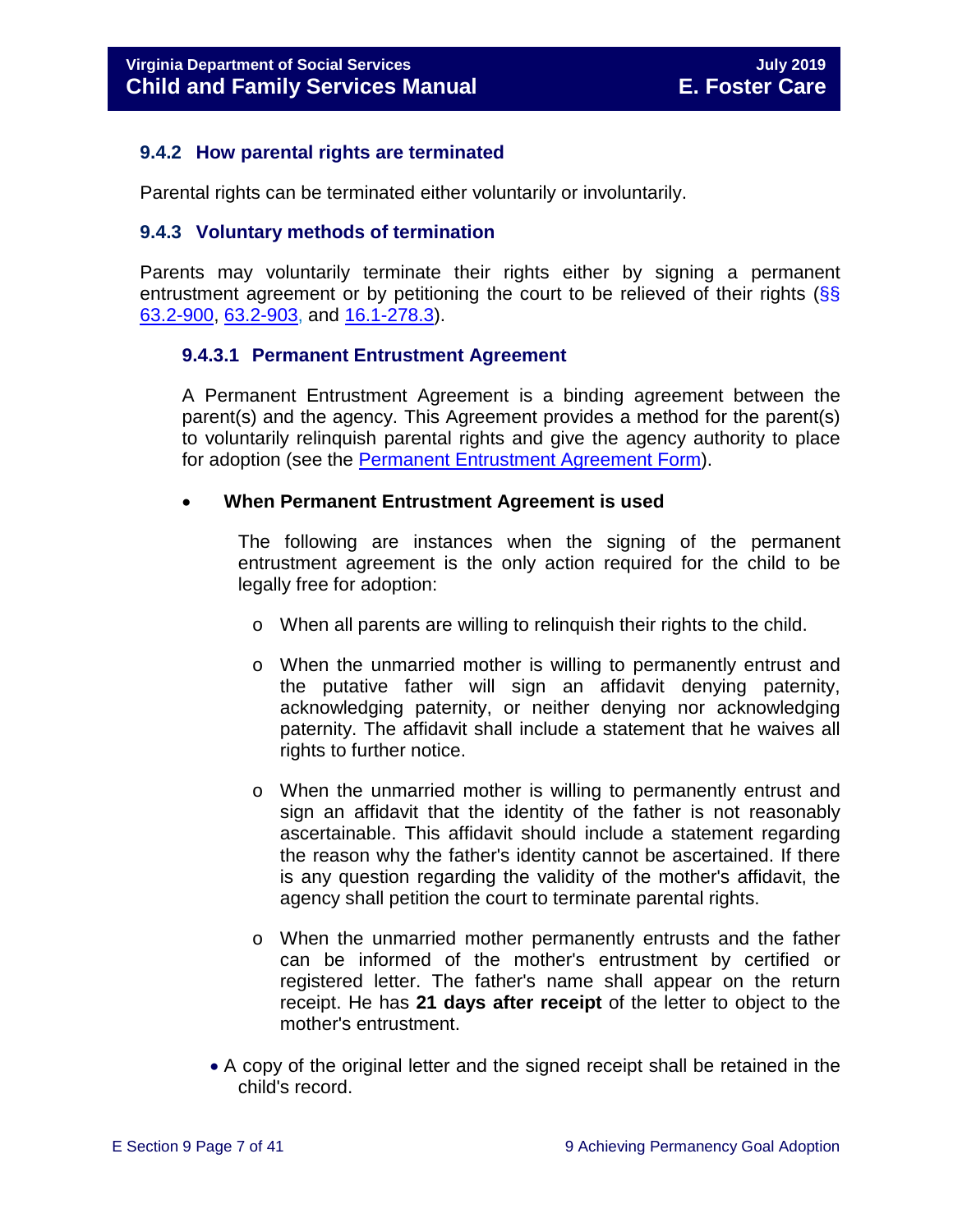- If the letter cannot be delivered to the father, it is necessary to petition the court for termination of his rights (§ [16.1-277.01\)](http://law.lis.virginia.gov/vacode/16.1-277.01/).
- **Counseling services prior to and following a Permanent Entrustment**
- Birth parent(s) completing permanent entrustments for the purpose of adoption shall be provided the opportunity for counseling, which should address issues related to, but not limited to:
	- o Long-term impact of the decision to place the child for adoption on birth parent(s) and child.
	- o Helping birth parent(s) with the finality of the plan for adoption and immediate plans for their own lives.
	- $\circ$  Receiving from birth parent(s), or informing them of, newly learned medical or genetic information that is important for the adopted child and family or for the birth parent(s) and their present children.
	- o Providing the birth parent(s) with non-identifying information on the potential adoptive family such as age, physical characteristics, interests, cultural heritage, faith-based practices, etc.

#### • **Petition for approval of Entrustment Agreement(s)**

- The LDSS files petitions requesting court approval of permanent entrustment agreement(s). The court order shall contain a statement that continuation in the home would be contrary to the welfare of the child or that removal was in the best interest of the child or that there is no less drastic alternative than removal of the child from the home  $(\frac{8}{5})$  [16.1-](http://law.lis.virginia.gov/vacode/16.1-278.3/) [278.3](http://law.lis.virginia.gov/vacode/16.1-278.3/) and [16.1-277.01\)](http://law.lis.virginia.gov/vacode/16.1-277.01/).
- **When the Entrustment Agreement is signed**
- The Permanent Entrustment Agreement may be signed any time after the child's birth. A separate form shall be used for each parent who entrusts and for each child to be entrusted.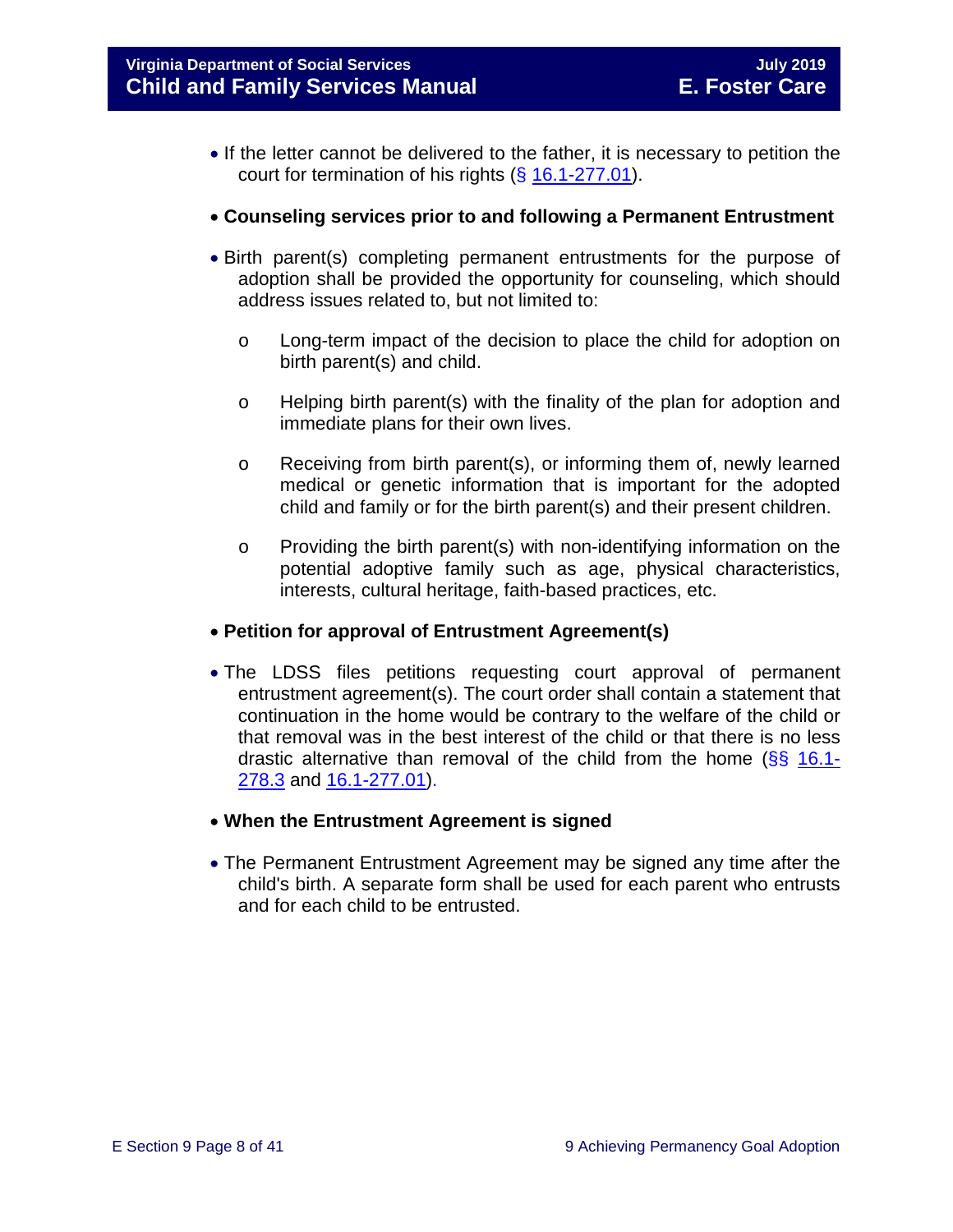- **How the Entrustment Agreement is revoked**
- The agreement can be revoked any time up to the signing of the adoptive home placement agreement, unless the Permanent Entrustment Agreement has been approved by the court and all parental rights have been terminated.
- The Entrustment Agreement may be revoked by either parent until:
	- o The child has reached the age of ten (10) days.
	- o Seven (7) days have elapsed from the date of execution.
- When the Agreement is revoked, custody of the child shall be returned to the birth parent. In the event that the custody of the child is controversial, custody will need to be determined by court action.
- Upon proof of fraud or duress, a Permanent Entrustment Agreement may be declared invalid and the rights and obligations of the parent(s) restored by court order if the final order of adoption has not been entered and the court has not approved the Permanent Entrustment Agreement and issued a final order terminating parental rights.
- The Entrustment Agreement may be revoked by either birth parent if at the time of revocation the child has not been placed in the physical custody of the adoptive parents.
- **Court Orders and Permanent Entrustment**
- When a child enters care through a Permanent Entrustment Agreement, there shall be a subsequent court order obtained within 180 days (6 months) of the entrustment. The order shall contain a statement that continuation in the home would be contrary to the welfare of the child or that removal was in the best interest of the child or that there is no less drastic alternative than removal of the child from the home.

#### • **Appeal of court order**

• Once the agency has petitioned the court to approve a Permanent Entrustment Agreement and the court has held a hearing and issued a final order terminating parental rights, the parent cannot revoke the agreement. The parent(s) may appeal the order  $(\S 16.1-296)$  $(\S 16.1-296)$ .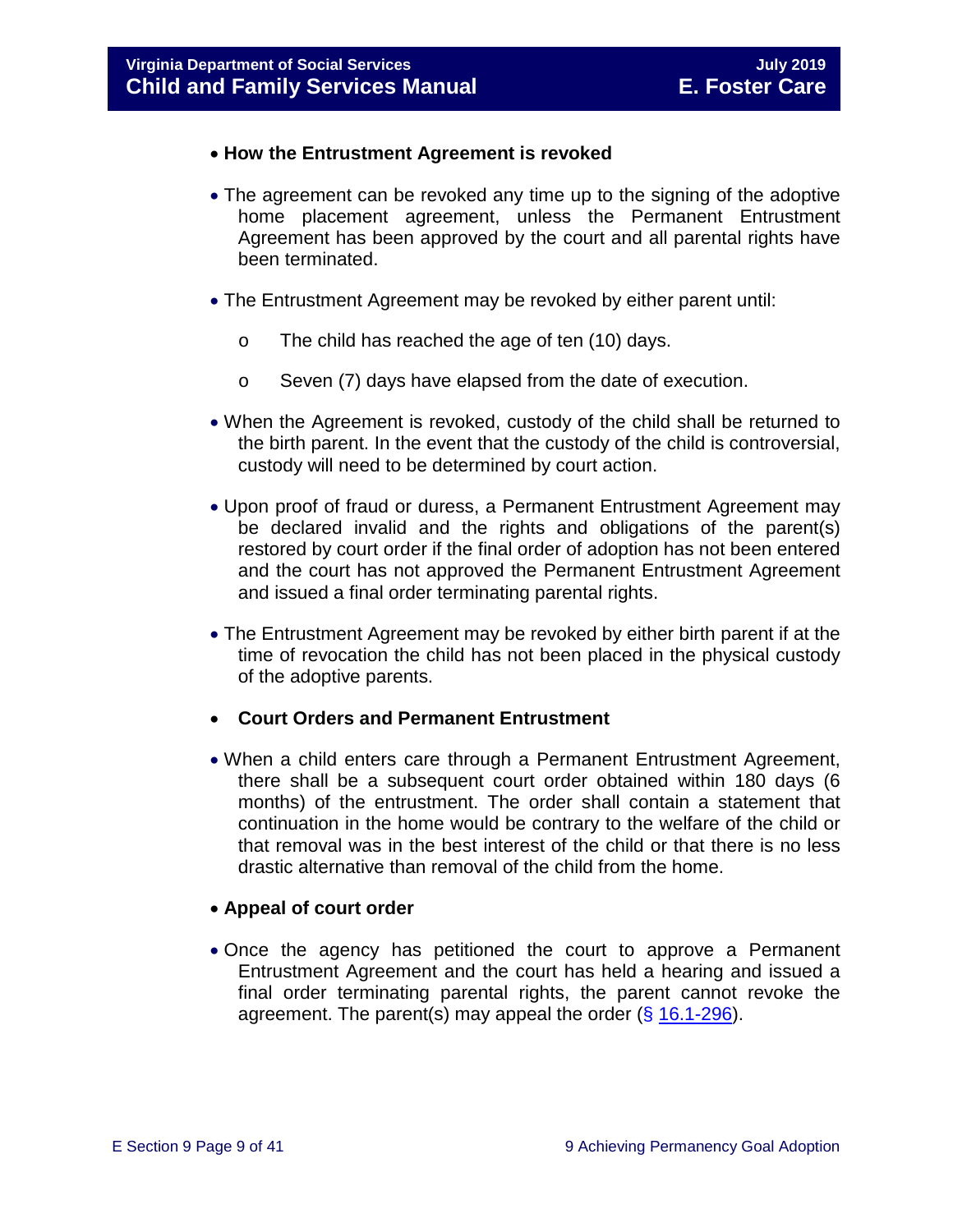#### **9.4.3.2 Parental Petition for Relief of Care and Custody**

Parent(s) file a joint petition with the juvenile and domestic relations district court, requesting termination of parental rights. When appropriate, the LDSS should join in the filing of the petition.

#### <span id="page-9-0"></span>**9.4.4 Involuntary termination of parental rights**

If it is not possible to achieve termination of parental rights voluntarily, then the LDSS shall petition the court for TPR  $(\S_{\S}$  [16.1-283](http://law.lis.virginia.gov/vacode/16.1-283/) and [16.1-278.3\)](http://law.lis.virginia.gov/vacode/16.1-278.3/). These procedures define how parental rights are terminated involuntarily.

Federal law states that when a child has been in the care of the agency for 15 of the last 22 months and there has been no progress toward reunification with the parent from whom the child was removed, then a petition for termination of parental rights shall be filed unless it can be documented that it is not in the child's best interest to do so. The child may experience multiple exits from and entries into foster care during the 22 months; a new foster care episode does not start a new 22 month period. The federal government calculates the cumulative amount of time that the child has been in the agency's care, excluding any trial home visits and runaway episodes, during the last 22 months to establish the 15 months of care. At the end of the 15th cumulative month that the child is in the agency's care, the agency shall file a petition with the court to terminate parental rights if no progress has been made toward reunification, unless the agency has documented that termination of rights is not in the child's best interest.

The LDSS need not have identified an available family to adopt a child prior to termination being sought or the court's entering a termination order (§ [16.1-283 A\)](http://law.lis.virginia.gov/vacode/16.1-283/). The LDSS should, in fact, not wait to terminate rights until an adoptive home is located. The LDSS should diligently recruit such a home as soon as the LDSS believes that reunification is unlikely and that relatives have been ruled out unless the child is already placed with a family that is appropriate for adoption. [Refer to](https://fusion.dss.virginia.gov/Portals/%5bdfs%5d/Files/DFS%20Manuals/Foster%20Care%20Manuals/Foster%20Care%20Manual%2007-2019/section_7_selecting_permanency_goals#page=7)  [section 7.4 Concurrent Planning.](https://fusion.dss.virginia.gov/Portals/%5bdfs%5d/Files/DFS%20Manuals/Foster%20Care%20Manuals/Foster%20Care%20Manual%2007-2019/section_7_selecting_permanency_goals#page=7)

#### **9.4.4.1 Grounds for termination of parental rights**

Use of the following grounds shall be based on findings by the court that termination of parental rights is in the best interests of the child. The legal standard for making these findings is clear and convincing evidence.

The parental rights of a child placed in foster care as a result of court commitment, an Entrustment Agreement, or other voluntary relinquishment by the parent or parents, may be terminated based on the following grounds:

• **Failure to maintain contact**. The parent or parents have, without good cause, failed to maintain continuing contact with and to provide or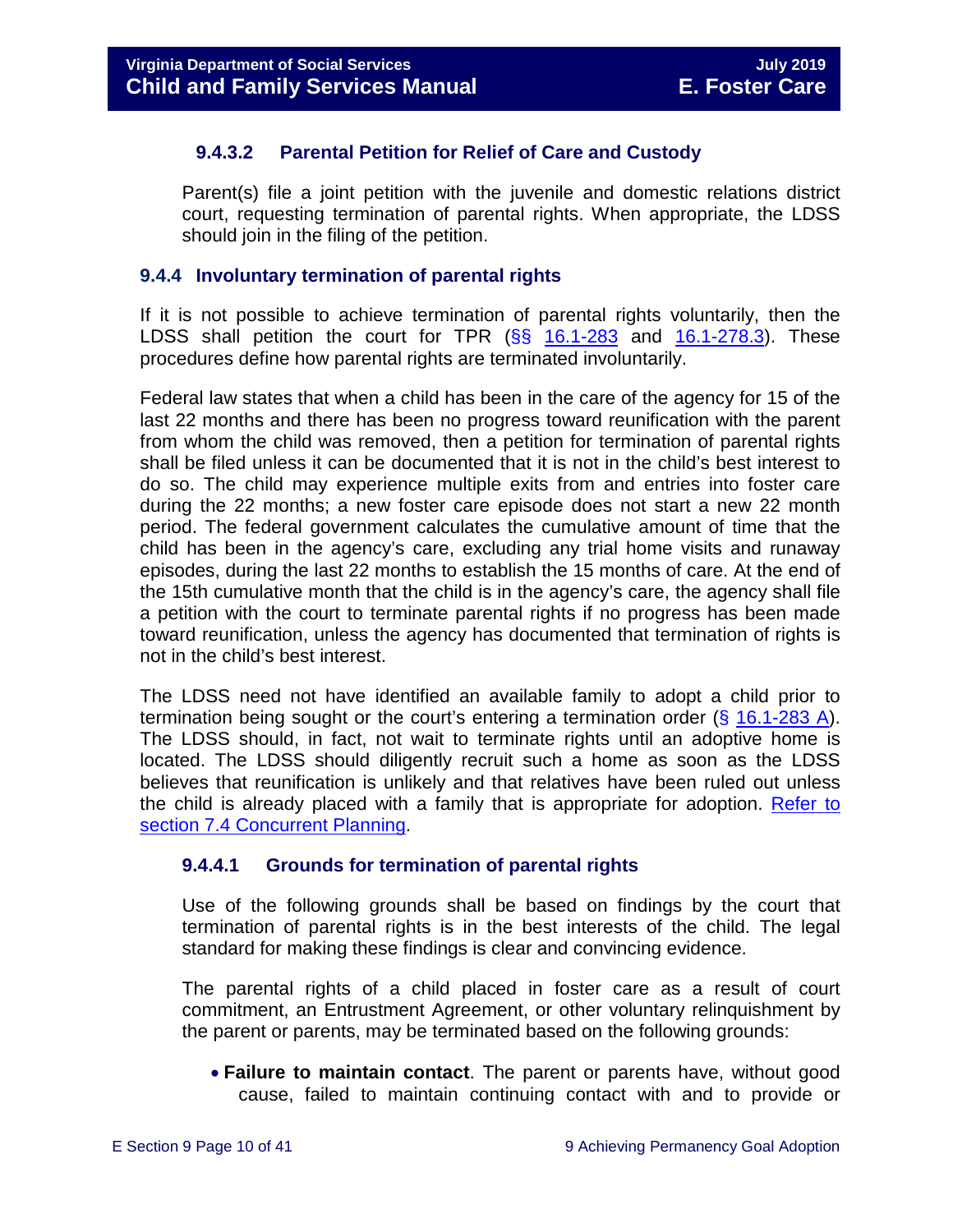substantially plan for the future of the child for a period of six (6) months after the child's placement in foster care. Lack of contact continues even with the reasonable and appropriate efforts of social, medical, mental health, or other rehabilitative agencies to communicate with the parent or parents and to strengthen the parent-child relationship. Proof that the parent or parents have failed without good cause to communicate on a continuing and planned basis with the child for a period of six (6) months shall constitute prima facie evidence of this condition (§ [16.1-283 C\)](http://law.lis.virginia.gov/vacode/16.1-283/).

- **Failure to make progress**. Parent or parents, without good cause, have been unwilling or unable, within a reasonable period not to exceed twelve months from the date the child was placed in foster care, to remedy substantially the conditions which led to or required continuation of the child's foster care placement. Lack of progress exists even with the reasonable and appropriate efforts of social, medical, mental health, or other rehabilitative agencies to such end.
- The foster care plan filed with the court or any other plan jointly designed and agreed to by the parent or parents and a public or private social, medical, mental health, or other rehabilitative agency shall constitute prima facie evidence of this condition. The court shall take into consideration the prior efforts of such agencies to rehabilitate the parent or parents prior to the placement of the child in foster care  $(\S$  16.1-283 [C\).](http://law.lis.virginia.gov/vacode/16.1-283/)
- **Abandonment**. The child was abandoned and the identity or the whereabouts of the parent or parents cannot be determined after a diligent search; and the child's parent or parents, guardian or relatives have not come forward to identify such child and claim a relationship to the child within three (3) months following the issuance of an order by the court placing the child in foster care  $(\S 16.1-283 D)$  $(\S 16.1-283 D)$ .

#### • **Convictions for certain crimes**.

- O The parent has been convicted of an offense under the laws of this Commonwealth or a substantially similar law of any other state, or any foreign jurisdiction which constitutes murder or voluntary manslaughter, or a felony attempt, conspiracy or solicitation to commit any such offense, if the victim of the offense was a child of the parent, a child with whom the parent resided at the time such offense occurred, or the other parent of the child; or
- $\circ$  The parent has been convicted of an offense under the laws of this Commonwealth, any other state, or any foreign jurisdiction which constitutes felony assault resulting in serious bodily injury or felony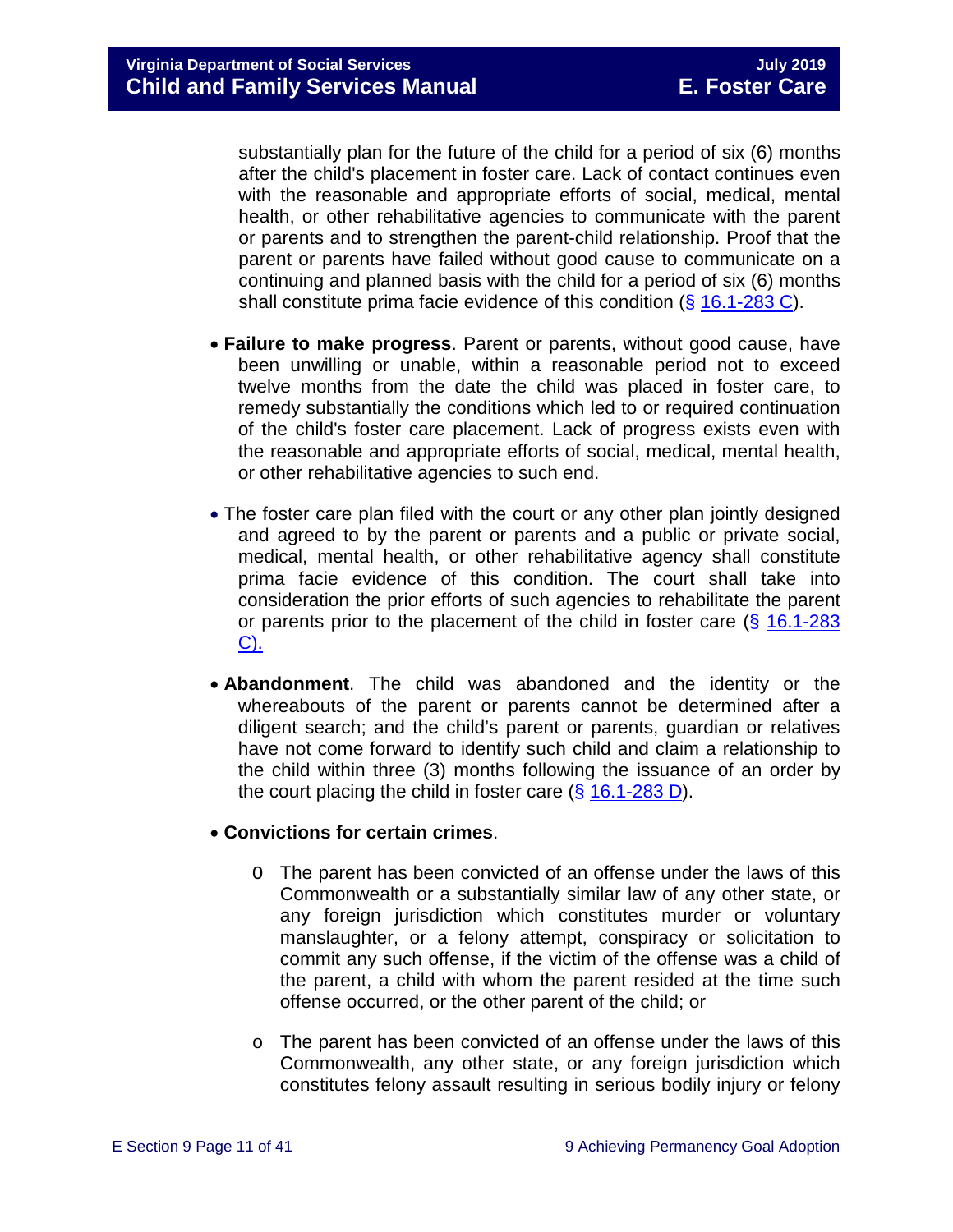bodily wounding resulting in serious bodily injury or felony sexual assault, if the victim of the offense was a child of the parent or a child with whom the parent resided at the time of such offense or the other parent of the child. "Serious bodily injury" means bodily injury which involves substantial risk of death, extreme physical pain, protracted and obvious disfigurement, or protracted loss or impairment of the function of a bodily member, organ, or mental faculty (§ [16.1-283 E\)](http://law.lis.virginia.gov/vacode/16.1-283/).

- **Aggravated circumstances**. A parent has subjected any child to aggravated circumstances. Aggravated circumstances means torture, chronic or severe abuse, or chronic or severe sexual abuse where the victim is:
	- o A child of the parent or a child with whom the parent resided at the time such conduct occurred and includes the failure to protect a child from such conduct where that conduct or failure to protect;
	- o Demonstrates depraved indifference to human life; or
	- o Resulted in the death of a child or serious bodily injury to child.
	- o Chronic abuse or chronic sexual abuse means recurring acts of physical abuse that place the child's health, safety or well-being at risk. Severe abuse and severe sexual abuse may include an act or omission that occurred only once but meets the definition of "aggravated circumstances"  $(SS<sub>16.1-281 B<sub>1</sub></sub>$  $(SS<sub>16.1-281 B<sub>1</sub></sub>$  $(SS<sub>16.1-281 B<sub>1</sub></sub>$  and  $16.1-283 E$ ). (S [16.1-283](http://law.lis.virginia.gov/vacode/16.1-283/) B and E).

Federal law requires that a petition for termination of parental rights shall be filed within 60 days of a judicial determination that reasonable efforts to reunify the child and parent are not required when conviction of certain crimes and aggravated circumstances are the grounds for termination.

- **Termination of Residual Rights to another child** (§ [16.1-283 E and F\)](http://law.lis.virginia.gov/vacode/16.1-283/)
- **The residual parental rights of a sibling** of the foster child have previously been involuntarily terminated
- **Unlikelihood that conditions can be corrected** (§ [16.1-283 B2\)](http://law.lis.virginia.gov/vacode/16.1-283/). For children who have been found by the court to be abused and neglected and in foster care, the following grounds may be used:
	- O The neglect and abuse suffered by the child presents a serious and substantial threat to his or her life, health, or development.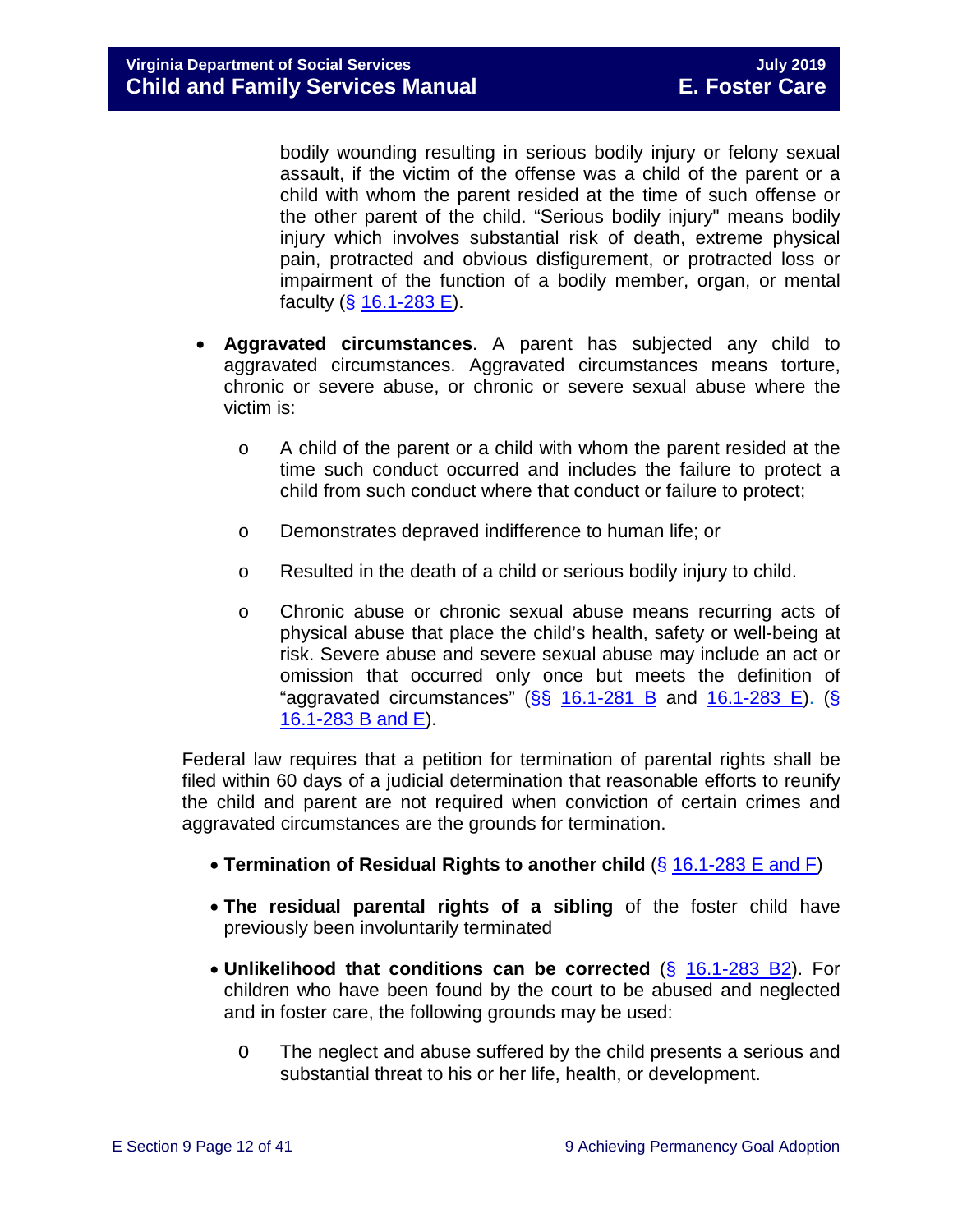**Virginia Department of Social Services July 2019 Child and Family Services Manual** 

- O It is not reasonably likely that the conditions which resulted in neglect or abuse can be substantially corrected or eliminated so as to allow the child's safe return to his parent or parents within a reasonable period of time. In making this determination, the court shall take into consideration the efforts made to rehabilitate the parent or parents by any public or private social, medical, mental health, or other rehabilitative agencies prior to the child's initial placement in foster care as well as efforts after placement.
- Evidence of this is as follows:
	- O The parent or parents are suffering from a mental or emotional illness or mental deficiency of such severity that there is no reasonable expectation that such parent will be able to undertake responsibility for the care needed by the child in accordance with his age and stage of development;
	- O The parent or parents have habitually abused or are addicted to intoxicating liquors, narcotics, or other dangerous drugs to the extent that proper parental ability has been seriously impaired and the parent, without good cause, has not responded to or followed through with recommended and available treatment which could have improved the capacity for adequate parental functioning; or
	- O The parent or parents, without good cause, have not responded to or followed through with appropriate, available, and reasonable rehabilitative efforts on the part of social, medical, mental health, or other rehabilitative agencies designed to reduce, eliminate, or prevent the neglect or abuse of the child.

#### **9.4.4.2 Procedures to follow for court termination**

The worker should consult with the LDSS' attorney to determine whether there are grounds for termination of parental rights and to prepare for a TPR hearing. The LDSS may hire an additional attorney for the child if the Guardian ad Litem needs assistance when the petition of the LDSS is contested, the court's decision is appealed, or a separate petition is filed, any of which appear contrary to the child's best interest. State pool funds may be used to pay the attorney's fee. Court related costs, such as assistance of expert witnesses, may **not** be purchased as a foster care service.

The LDSS shall assess whether TPR is in the best interests of the child prior to the permanency planning hearing and then file a petition and foster care plan with the court with the goal of adoption **30 days prior** to the permanency planning hearing.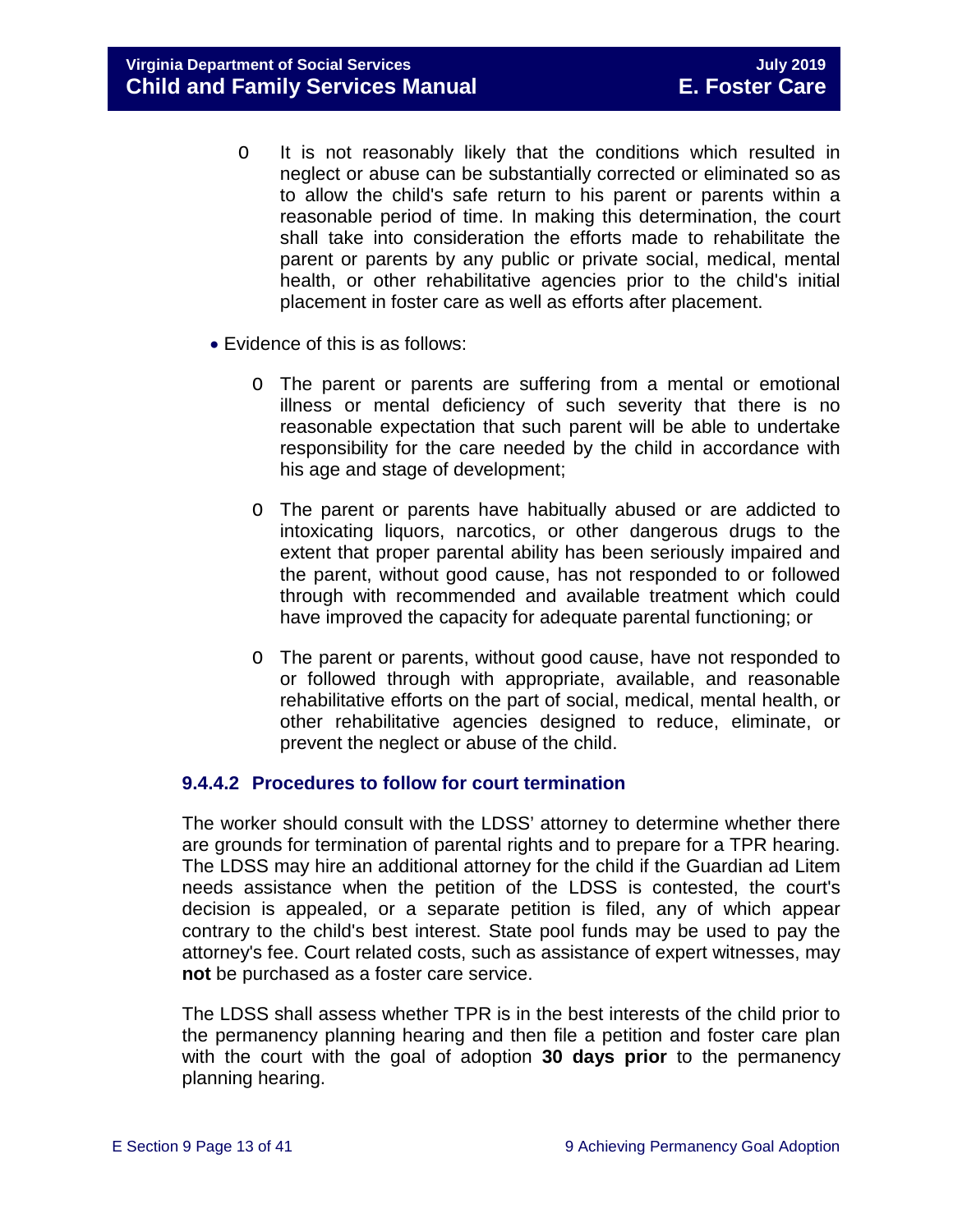The service plan documents that TPR is in the child's best interest. The foster care plan changing the goal to adoption and the petition for TPR shall, whenever possible, be submitted to the court and considered by the court at the same hearing  $(\S 16.1 - 283 A)$ .

The petition shall specifically request that parental rights of the parents be terminated and that the LDSS be given the authority to place and consent to adoption of the child.

If a matter involving the child's custody has previously gone to a circuit court, that court has jurisdiction and the petition shall be filed there. The court will set a hearing date.

#### **9.4.4.3 Notifying interested persons of the TPR court hearing**

It is the LDSS' responsibility to submit the foster care plan **30 days prior** to the hearing in order to allow the court sufficient time for giving legal notice (§ [16.1-](http://law.lis.virginia.gov/vacode/16.1-283/) [283\)](http://law.lis.virginia.gov/vacode/16.1-283/).

- **Who gives notice**. The court where the hearing will be held is responsible for giving legal notice.
- **Who receives notice**.
	- o Parents.
	- o Child if 12 years of age or older.
	- o Guardian or legal custodian.
	- o Parents' attorney.
	- o Guardian ad Litem (GAL).
	- o Court Appointed Special Advocate (CASA).
	- o Current foster parents.
	- o Other necessary parties.
- **Notifying putative fathers** (§ [63.2-1249\).](http://law.lis.virginia.gov/vacode/63.2-1249/) Any petitioner who files a petition for the termination of parental rights or for an adoption proceeding shall request a search of The Virginia Birth Father Registry for any putative father. However, there are situations where the putative father may not need notification (see [Section](#page-14-0) 9.4.4.5)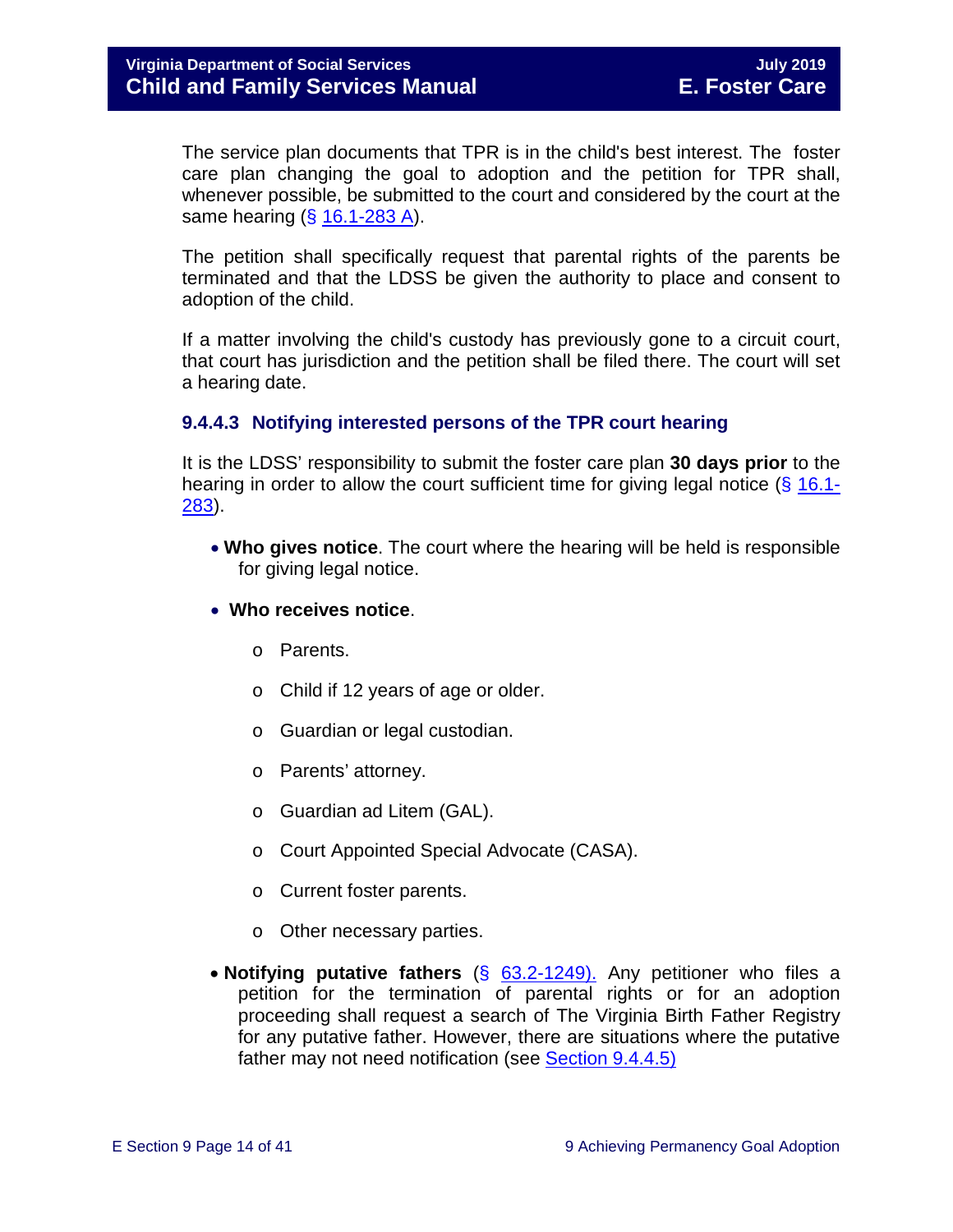• Additional information regarding how to search the Virginia Birth Registry can be found in Virginia Birth [Father Guidance.](http://www.dss.virginia.gov/family/ap/vbfr.cgi)

#### **9.4.4.4 How notice is given for TPR hearing**

- Delivered in person by sheriffs, their deputies, and police officers in counties or cities, or by any other suitable person designated by court;
- Certified mail with addressee only signing the return receipt; or
- Order of publication. Orders of publication shall state the purpose of the petition to be heard and where and when the hearing is to be held. Such orders shall be published for four successive weeks, in such newspaper as the court may prescribe. They require the defendant to appear to protect his interests on or before the date stated in the order.

#### <span id="page-14-0"></span>**9.4.4.5 When notice is not required for TPR**

Notice is not required if a parent:

- Has signed a permanent Entrustment Agreement;
- Has signed an affidavit waiving all rights to notice; or
- Is represented by counsel and counsel receives notice.

Situations when the putative father may or may not need notification:

- If his identity and location are known, the LDSS should contact him about signing a permanent Entrustment Agreement or an affidavit waiving all rights to notice. If he is unwilling to sign an agreement or affidavit, the court will notify him of the hearing.
- If the father's identity is known, but his current whereabouts are unknown, the LDSS shall attempt to contact him at his last known address by registered certified letter. This shall be done before petitioning the court for termination of his rights. To satisfy the "diligent efforts" requirement of the law, the LDSS shall attempt to locate the father through all sources such as relatives, former employers, Social Security, etc. If he cannot be found or if his address cannot be ascertained, the court requires an order of publication (§ [16.1-264 A\)](http://law.lis.virginia.gov/vacode/16.1-264/).
- If the father's identity is not known or not reasonably ascertainable, the LDSS shall secure an affidavit from the mother to this effect. This affidavit shall be presented to the court. If the court certifies the identity of the father is unknown, notice is not required. When the LDSS has any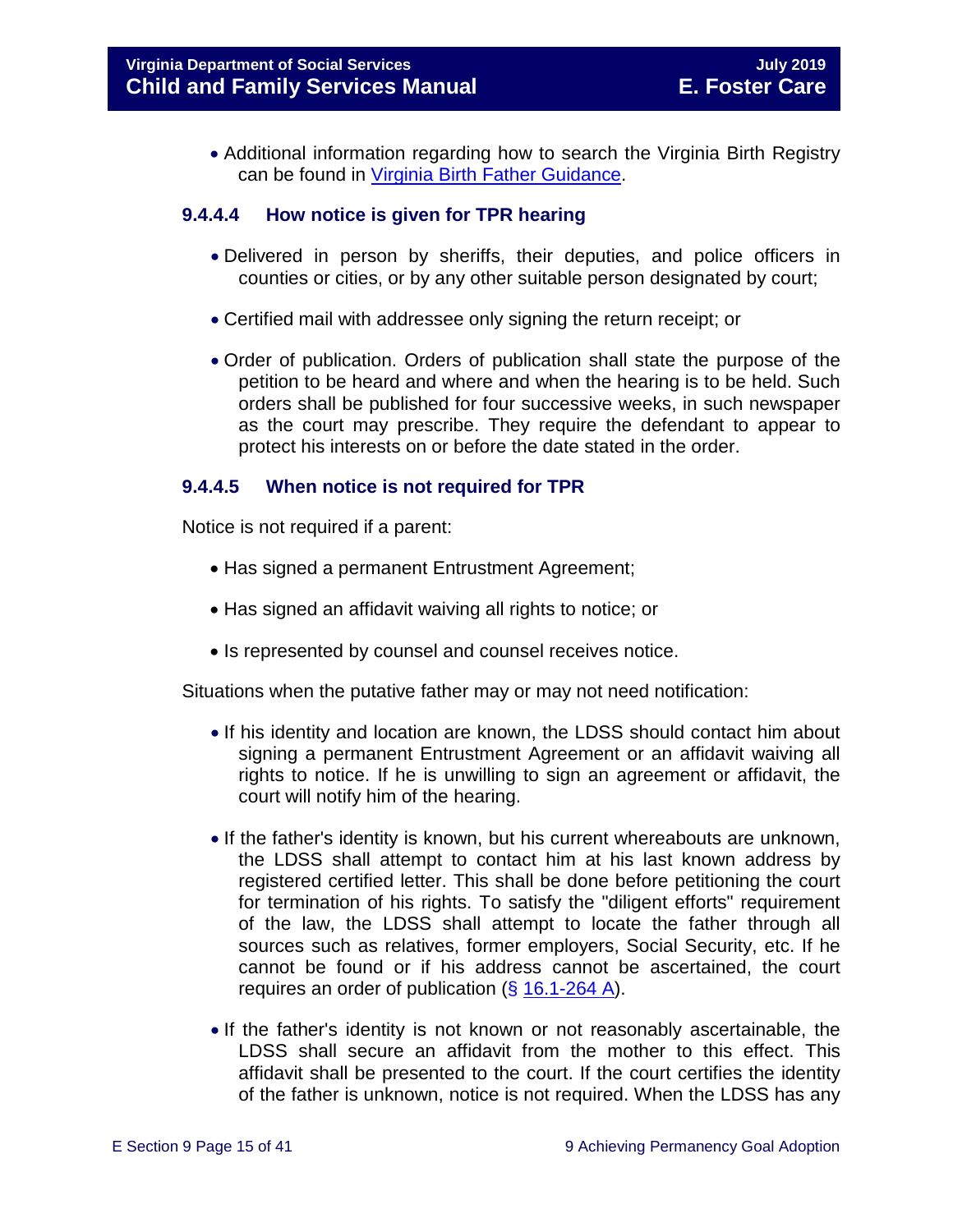question regarding the validity of the mother's affidavit, the matter should be brought to the court's attention  $(\S 16.1-263 \E)$ .

• If the mother knows the father's identity but she refuses to reveal it, the court certifies on the record that the father's identity is not reasonably ascertainable. The court may appoint a Guardian ad Litem to protect the rights of the unknown father.

#### **9.4.4.6 Transportation of prisoners for testimony in child welfare cases**

If a parent is incarcerated, the court may authorize the Department of Corrections to have the prisoner transported to provide necessary testimony in hearings related to child welfare. The testimony of prisoners can also be acquired using electronic video and audio communication systems or telephonic communication systems in lieu of a personal appearance if authorized by the court.

#### **9.4.4.7 Order to Terminate Parental Rights**

After the hearing, the court will send the LDSS a copy of the commitment order. The order shall specify termination of all parental rights with the LDSS' authority to place and consent to adoption. If not specified, the LDSS shall ask the court to clarify, in writing, the intent of the order. If a parent denies paternity or if the identity of a parent is unknown, the court order shall still specify termination of all parental rights. There is an exception. If a parent's rights have already been terminated by permanent Entrustment Agreement, then the order need not specify termination of that parent's rights (§§ [16.1-278.3](http://law.lis.virginia.gov/vacode/16.1-278.3/) and [16.1-283\)](http://law.lis.virginia.gov/vacode/16.1-283/).

#### **9.4.4.8 Appeals**

Appeals shall be made to a juvenile court **within ten (10) days** of the entry of the order. The circuit court should schedule the appeal within 90 days from the day that it was filed  $(\frac{25}{16.1-296})$ . A child shall not be placed in an adoptive home until the appeal has been settled.

#### **9.4.4.9 Status of child after TPR has been achieved**

The child remains in custody of the LDSS and in foster care until the final order of adoption.

The court shall continue annual foster care review hearings for children whose parental rights have been terminated until a final order of adoption is entered. Administrative Panel Reviews shall continue, alternating with the court's foster care review hearings every six (6) months. The foster care plan shall be reviewed at each six-month hearing or review.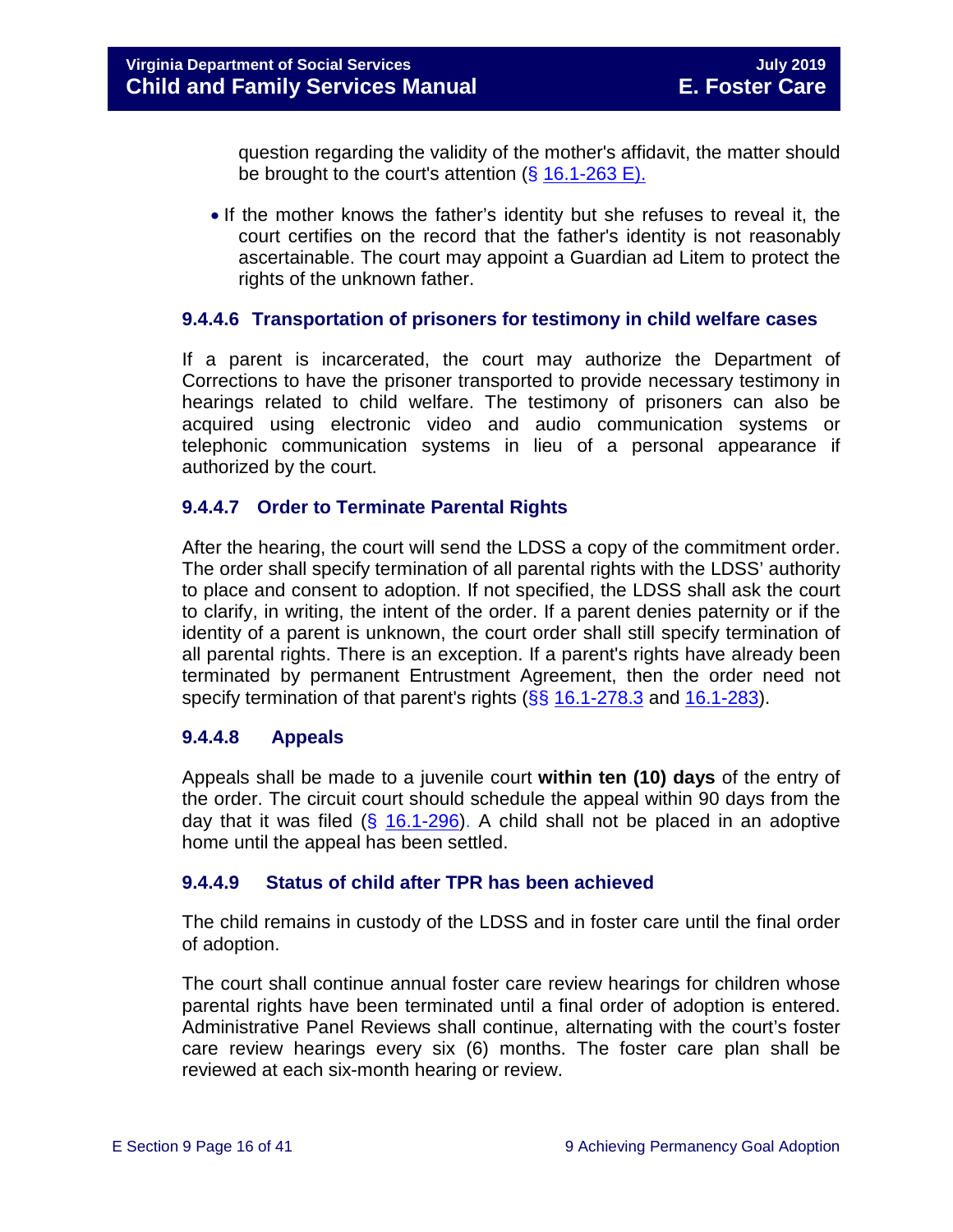# <span id="page-16-0"></span>**9.5 Preparing the child for adoption**

Adoption services for children should ensure that adoption is the best plan for them and that they are prepared for adoption. Adults in the life of a child or youth can help them review, process and understand their previous life experiences to clarify what happened to them in the past and integrate those experiences so that they will have a greater self understanding. Foster/Adoptive parents, children's therapists, and workers can help children in answering important questions about their lives-both to assess their readiness for and to prepare them for staying permanently in their family.

### <span id="page-16-1"></span>**9.5.1 Helping children and youth adjust to loss**

Integration is a way of helping children and youth cope with the painful realities of the separation from their birth families that often impact their future behaviors and can create extraordinary stress between their birth families and their foster/adoptive families. The five step integration process was first described by adoption pioneer K. Donley  $(1988)^1$  $(1988)^1$  $(1988)^1$  as an effort to clarify the child's permission to be in foster care, to live with new parents, to be loved by them and to be loved back.

- Create an accurate reconstruction of the child's entire placement history. Creating a lifebook, lifemap or ecomap with a child helps a child/youth to see and understand his or her own history.
- Identify the important attachment figures in the child's life. These attachment figures might be parents, siblings, former foster parents, or other family members.
- Gain the cooperation of the most significant of the attachment figures. Even if the birth family is not happy about a child's permanency goal of adoption, there is likely to be one important person who will be willing to work with foster/adoptive parents or the agency to make a child's transition to adoption easier.
- Clarify the permission message. It is important for children to hear and feel from people important to them that it is all right to love another family. The important person in a child's life who is available to give the child that message should be sought out to do so.
- Communicating it to the child. Whether the permission to "love your family" comes during a birth family visit or a telephone call, it is important that children hear from that person that is it not their fault they are in foster care

Ĩ.

<span id="page-16-2"></span><sup>1</sup> ADAPTED FROM:

Rycus, J.S., & Hughes, R.C. (1998). *Field guide to child welfare: Placement and permanence* (Vol. 4, pp. 757-759). Washington, DC: CWLA Press; Columbus, OH: Institute for Human Services.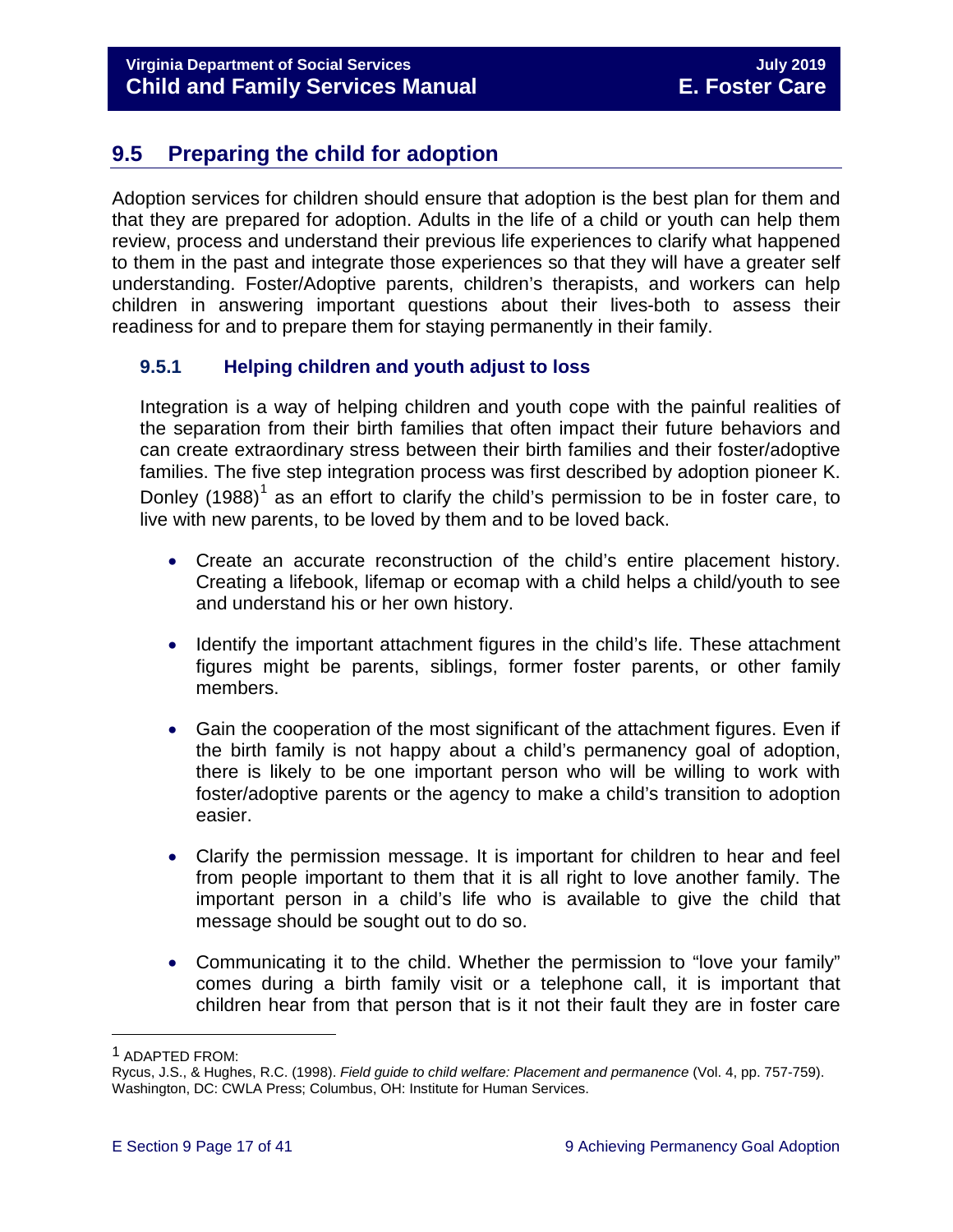and that it is all right to love another family. This "permission" will go a long way to helping a child relax and transfer his/her attachment to the new family.2

#### <span id="page-17-0"></span>**9.5.2 Questions to use to assess children on the permanency continuum**

The following questions may be used to help workers develop a sense of what the child is feeling and what he understands about adoption. These questions are a sample of how a child can be assisted in verbalizing their thoughts about adoption.

- Who am I? (question related to identity)
- What happened to me? ( question related to loss)
- Where am I going? (question related to attachment)
- How will I get there? ( question related to relationships)
- When will I know I belong? (question related to claiming and safety)

#### <span id="page-17-1"></span>**9.5.3 Lifebooks**

Children in out-of-home placements often lose their connection with their life history. For younger children in particular, memories may dissipate with time and the recall of grandparents, aunts, family friends, pets, and other connections may fade. Community connections with a pastor, teacher, or neighbor may also be forgotten when the child is moved from his or her community. Stuffed animals, trinkets from carnivals, school awards, Valentine cards, and other such typical childhood mementoes seldom accompany a child into foster care.

For many people, family picture albums, scrapbooks, family movies and videos, birthday cards, yearbooks, trophies, and other types of mementoes are significant items that document history and experiences of life. Through these items, we maintain a connectedness with our experiences, identity, accomplishments, and history.

Children in foster care can and should have a similar opportunity to stay connected with their identity. Lifebooks help document children and youths' personal histories as they go through the foster care and adoption process. They also serve as a way for workers and foster/adoptive parents to connect with and understand the child's history and experiences. The process of developing the lifebook communicates to the child that the adults in the child's world are interested in his or her history, experiences, culture, and family. It can serve as a tool to build new connections with the foster parent and the caseworker.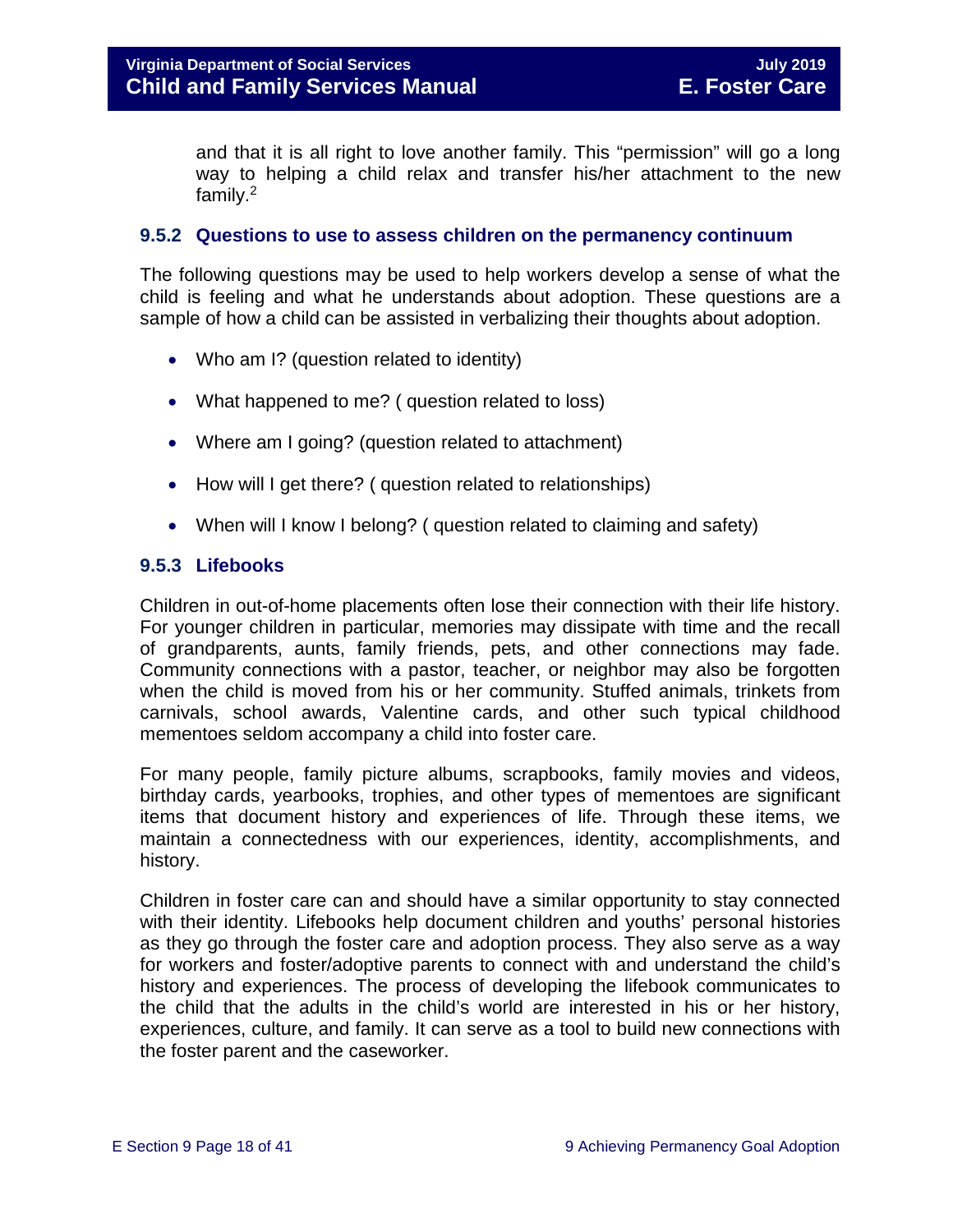#### **9.5.3.1 What is a LifeBook?**

A lifebook is a therapeutic process which helps the child to discover his or her history and identity in simple, age appropriate terms to better enable the child to accept his/her permanency outcome throughout the child's life. The lifebook is usually developed in the form of a scrapbook, with pictures, drawings, and children's narratives of their experiences and their feelings about these experiences. Although the use of lifebooks originated within adoption, they are best practice for all children in out of home care.

A lifebook is organized as a blank book with writing prompts and spaces for pictures and messages, and allows foster parents, therapists, workers, birth parents, adoptive parents and children a place to record information.

Lifebooks should be available to children whenever they feel a need to document their lives or have a desire to look back at their past. A lifebook is private because it contains details relating to a child's birth family and the reasons for placement, a lifebook should only be shared with others after consultation with the child.

Even if children are reluctant to participate in the creation of a lifebook, the case worker, the foster, adoptive parents should never stop collecting memories. Eventually, a child or youth will want to know about his/her history.

Lifebooks are an important part of the adoption experience and can include information about preparing for the adoption and all the steps that lead up to the child joining their forever family. When the child is adopted, the lifebook goes with him to the adoptive family.

#### **9.5.3.2 How do I create a lifebook?**

Lifebooks may be created by the caseworker with the help of the foster and adoptive family, and with the help of the child whenever possible. Either way, caseworkers will have to help gather information for a lifebook. Previous foster parents or relatives are often eager to help and can assume most of the responsibility for gathering contents and compiling the scrapbook. There are many sources of valuable information:

- Biological parents and other relatives often have pictures of the child. Families are often willing to provide pictures, if the purpose is explained, and if they are assured that the pictures will always be in the child's possession. If they have only original prints, photo shops can make copies, and the originals can then be returned to the family members.
- Family members can contribute pictures of themselves. This should include parents, siblings, extended family, family friends, and others who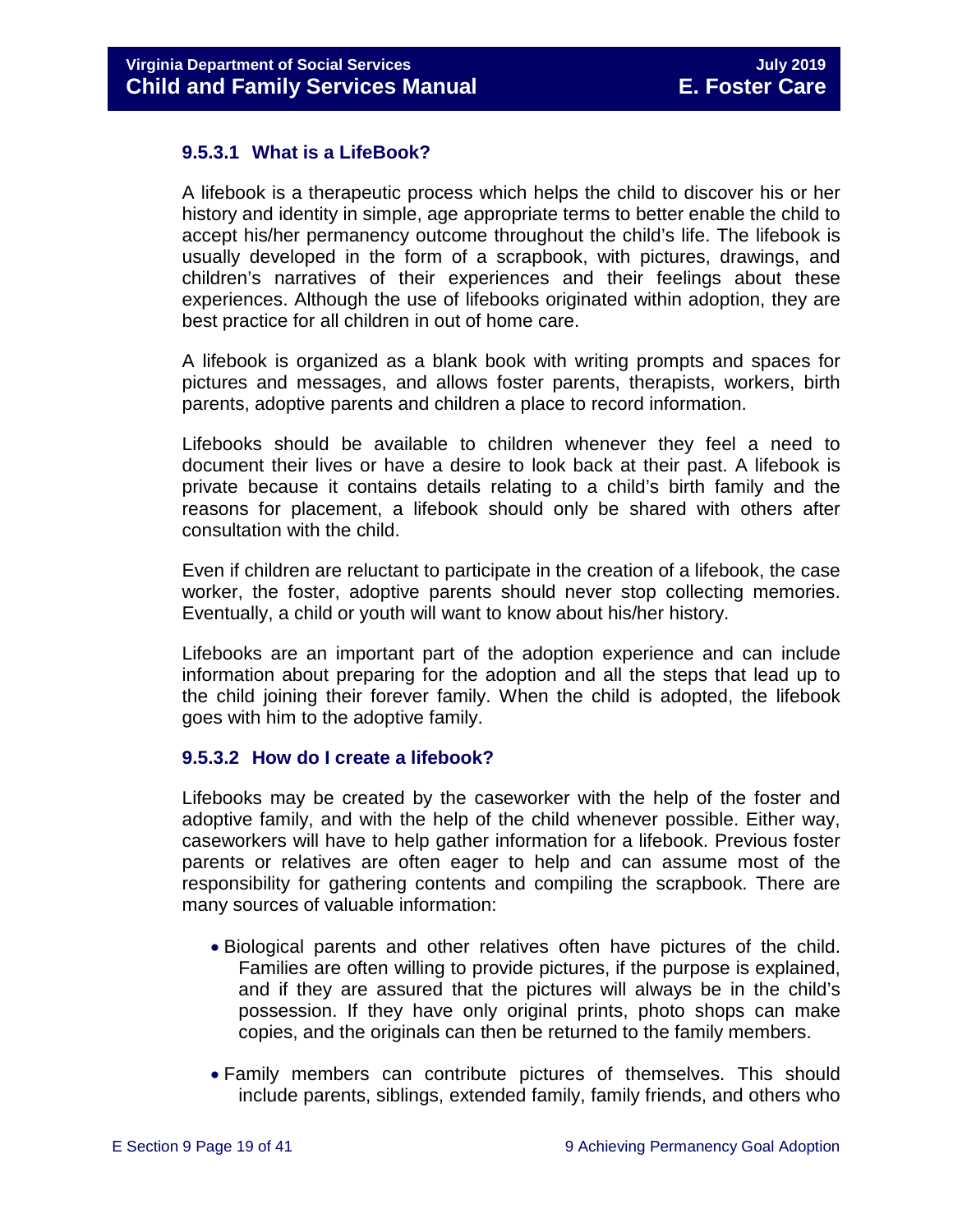have been important to the child. Children should be asked who they remember or who is important to them and those individuals should be contacted to obtain pictures or stories from these individuals about the child.

- The worker can approach previous foster parents or caregivers; they may have many pictures of the child in their own family albums. They can provide negatives or extra photos, or copies can be made from prints or slides. Workers may find photos documenting a child's first tooth, first steps, birthday parties, and other family events. Photos of previous foster families should also be obtained.
- The worker, and when possible with the foster parents, can return with the child to previous schools, neighborhoods, and communities, and together they can photograph people and places familiar to the child. The worker can also obtain class pictures from the school, and school pictures from the school photographer.
- The worker can call the hospital where the child was born; inquire whether infant photos were taken, and contact the photography department to obtain the negative or a reprint. Footprints and other documentation may also be available. The hospital building can be photographed also.
- The worker can ask relatives and previous caregivers for examples of the child's drawings and artwork.
- The worker can encourage current caregivers to document what appear to be unimportant daily events. These current events will one day be the child's history, and this documentation will be of particular importance if the child leaves his or her home.

#### **9.5.3.3 What is the child's role in creating the lifebook?**

A child's lifebook is exactly that- a book about the child's life and adults can only provide support and assistance. Children of all ages should play an active role in creating their lifebook. Infants can share their hand and foot prints, a toddler can chose the color scheme, teens can add personal stories, poetry, artwork or personal journal entries. Children and youth should pick out their own lifebook format, colors, etc. Children may have very different ideas about what they see as important in their lives and their perceptions and wishes shall be honored. Workers and foster parents should introduce ideas the child has not considered but should not force these ideas on the child.

Children should also be allowed to compile their lifebook in whatever fashion they choose. The format and layout should be in line with the child's perceptions and preferences.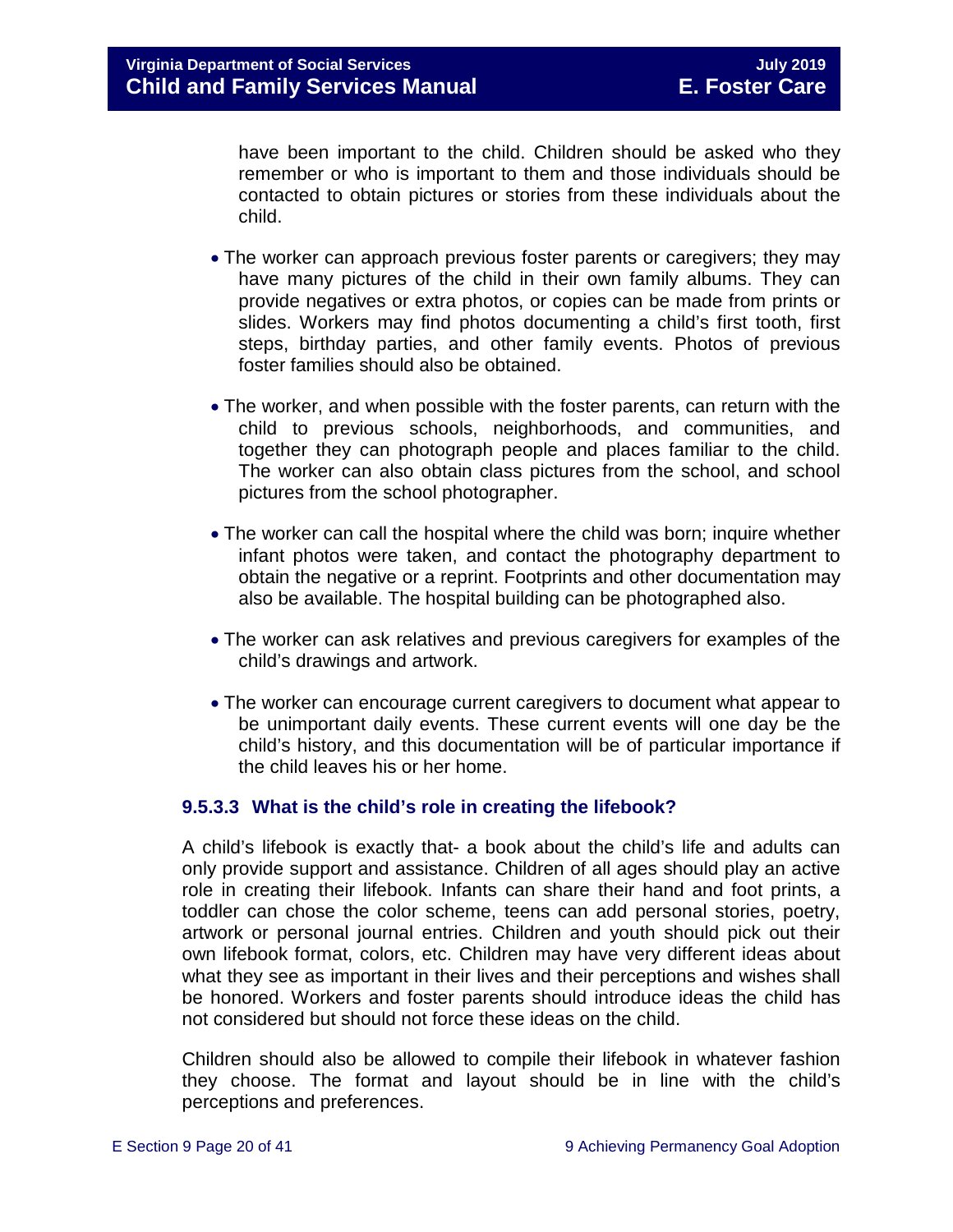If is important for foster parents and /or service workers to make a copy of the foster or adopted child's lifebook. A much loved lifebook will be toted around by little ones and may get messy or destroyed. A child may feel a lot of anger and resentment about what has happened to them and rip up his lifebook or a child may lose it during a move from foster home to foster home or to a new adoptive home. The worker and family should plan to preserve a copy of the lifebook through copying or storing a digital version on a disk or flash drive.

### **9.5.3.4 Additional lifebook resources**

- The [Iowa Foster Care and Adoptive Parents Association](http://www.ifapa.org/publications/IFAPA_Lifebook_Pages.asp) (IFAPA) provides free lifebook pages that you can download from their website.
- [Adoption Lifebooks](http://adoptionlifebooks.com/) Resources, articles, newsletters, plus the Lifebook shoppe (books, workbooks, and special e-reports)
- [Day of Birth](http://www.dayofbirth.co.uk/) Learn what day of the week you were born and interesting facts about the special day.
- [Behind the Name](http://www.behindthename.com/) This site provides in depth information about your name.
- [Birthday Weather](http://www.wunderground.com/) This site allows you to find the weather for an historical date in whatever city/country you want to locate. Free
- [Age Progression.](http://www.phojoe.com/forensic_compositing.html) This is a unique source that offers realistic age regression services for families and their children who have no baby photos. May also be able to recreate what parents may have looked like.
- [Child Welfare Gateway](https://www.childwelfare.gov/topics/adoption/adopt-parenting/lifebooks/) Multiple resources and tips for creating lifebooks, sample lifebooks.
- [FosterClub](http://www.fosterclub.com/) This site provides lifebook downloadable pages specific to teens.
- [Google Maps](http://maps.google.com/) Very helpful tool for showing where children were born and where they live now.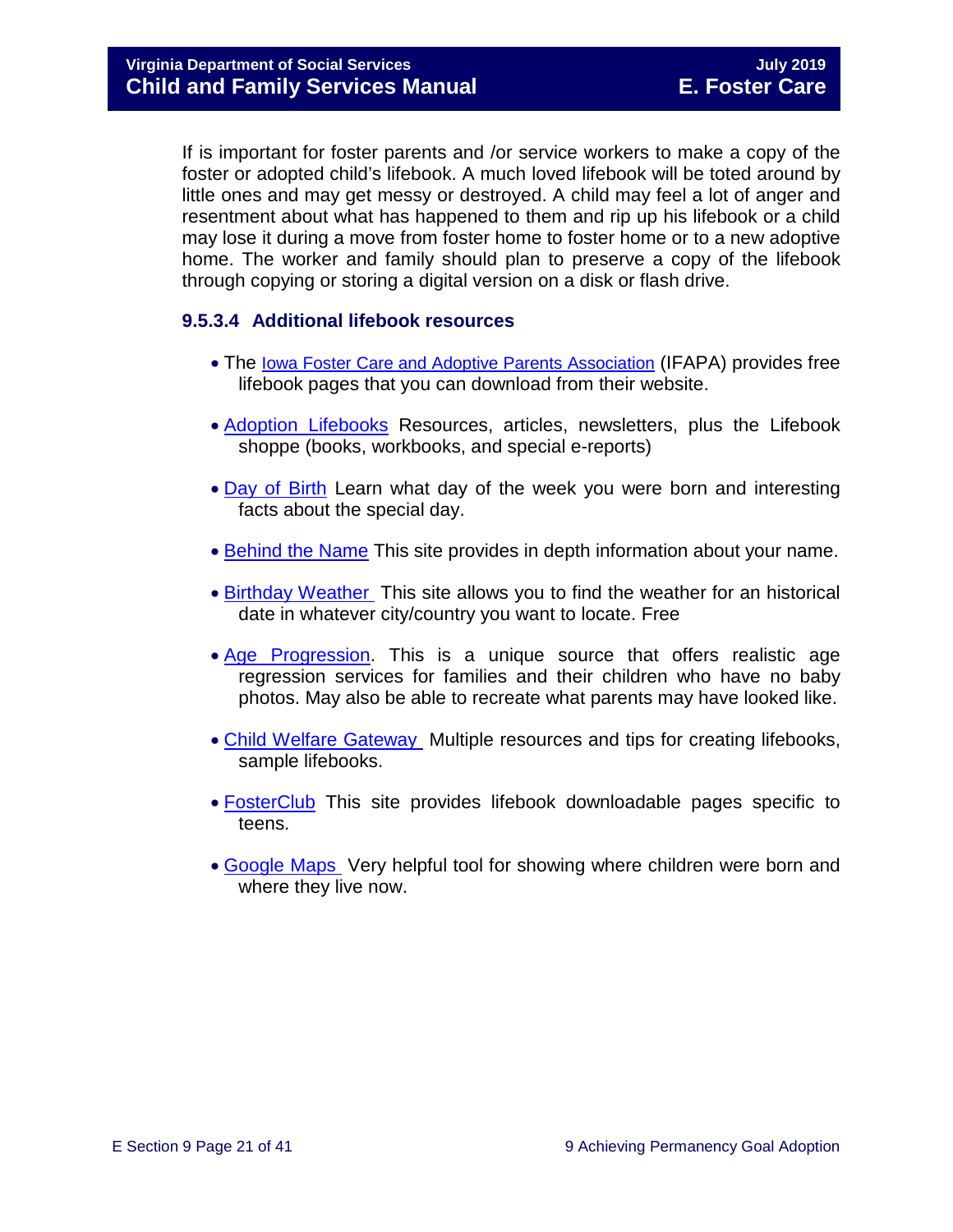# <span id="page-21-0"></span>**9.6 Involving youth when the goal is adoption**

When the goal of adoption is in the best interest of the youth for a lifelong permanent connection, then the service worker shall provide services that assist the youth to consider the goal of adoption. When the youth comprehends the benefits of adoption and is involved in the recruitment of a permanent family, he may potentially agree at a later date to the termination of parental rights. For the youth and service worker, exploring the permanency option of adoption is a process and not a one-time event. The service worker should provide services that sensitively address the strong feelings that may underlie a statement by a youth that he does not want to be adopted.

Participation of youth in planning their own adoption is critical. Permanent, nurturing family connections are as critical for youth in foster care as they are for younger children. Youth need to be actively involved in identifying past and present connections who can be explored as potential adoptive resources.

During the normal interaction with youth, the service worker should include a focus on who might the youth like to go home with, who do they spend time with on the weekend and holidays, who do they trust, who would they like to visit, who do they wish to be in contact with such as former foster parents, neighbors, parents of close friends, members of their extended family, teacher, coaches, group home staff, etc. The service worker may use the information in the [Permanency Pact](https://www.fosterclub.com/sites/default/files/Permanency%20Pact_0.pdf) to assist the youth in identifying the many supports he will need and how having a permanent family though adoption may provide these needs.

The service worker should take steps to involve the caring, committed adults identified by the youth in meetings aimed at planning for the youth's future and the identifying of a potential adoptive family.

The service worker may want to make arrangements for youth to talk to young adults who were adopted as youth or provide an opportunity for the youth to meet adoptive parents who have previously adopted a youth. The youth should be given the opportunity to have an open dialogue directed by the youth to assist in dispelling any of the concerns the youth has surrounding adoption.

Often youth feel that agreeing to adoption is a betrayal to the parents and family. The service worker should continue to maintain connections with the birth family and when appropriate facilitate discussion between the birth family and youth to address these issues in an informal or therapeutic setting in which the parent may give permission to the youth to maintain his birth family connection and move forward with another permanent family connection.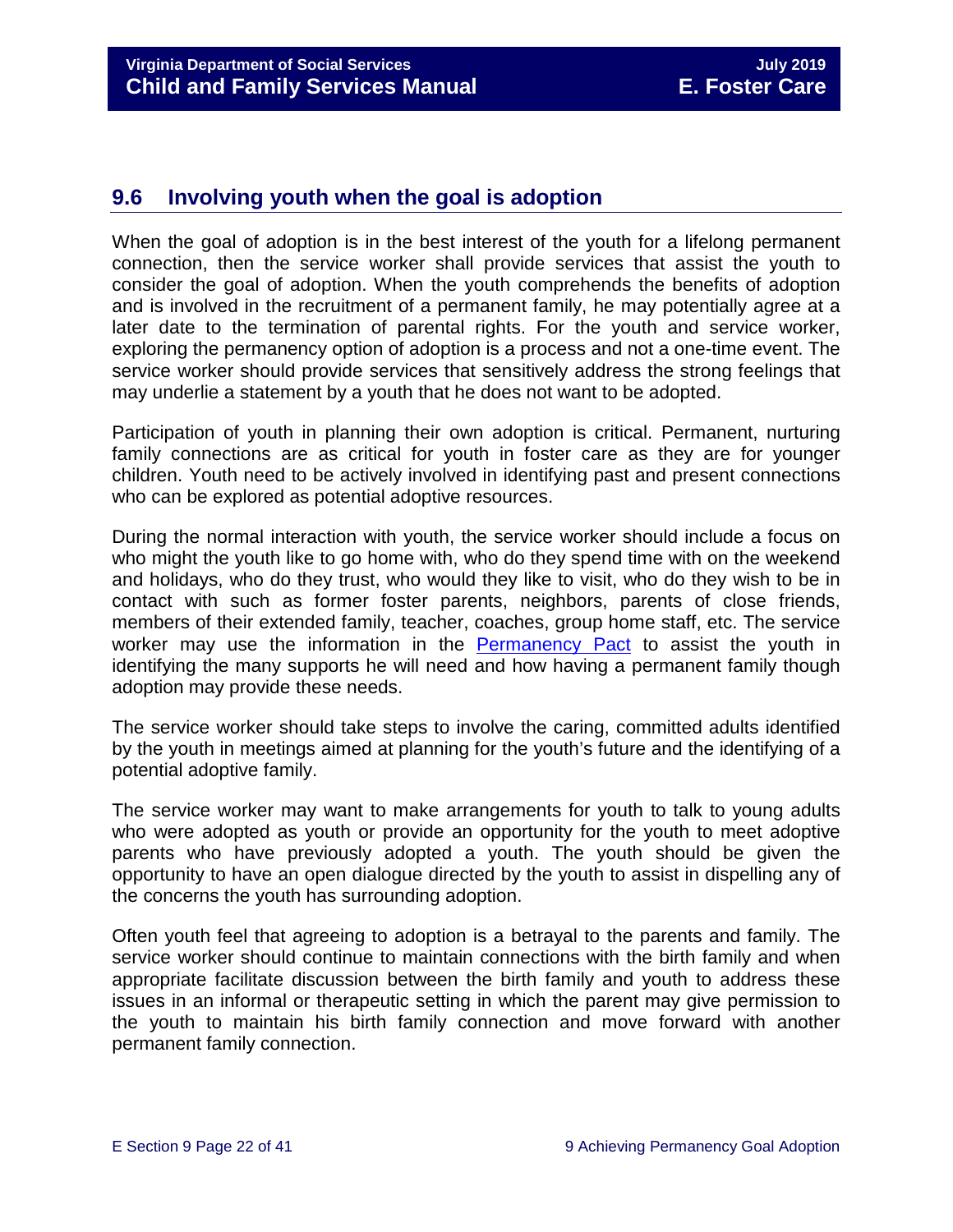Adoption does not mean the complete replacement of the birth family by the adoptive family. Youth who wish to maintain family connections should be supported in their desire to remain safely in contact with key members of their birth family including parents, grandparents, siblings and other significant members of the extended family.

The service worker should engage the youth, his parents, and foster parents or prospective adoptive parents in a discussion about ongoing contacts with members of the youth's birth family when considering adoption. Youth and parents need help understanding that although a termination of parental rights will end the legal rights of the birth parents, a TPR does not need to terminate their emotional relationship or prevent the youth from visiting or contacting his birth parents (refer to [Section 9.11](#page-38-1) on PACCA).

In certain cases, the best permanency resource for the youth who has been freed for adoption may be a member of the child's birth family, including a parent from whom the child was freed. Sometimes, a parent's situation has changed significantly since the time of the termination proceeding and the bond between the youth and his birth family continues. The assessment of whether this is an appropriate resource is a social work decision in collaboration with the LDSS attorney and the youth's GAL.

Youth 18 years and older should be informed by their service worker that they can consent to their own adoption and that there is no need for legal proceedings to terminate their parents' parental rights (see Adult Adoption, [Section 6.5,](https://fusion.dss.virginia.gov/Portals/%5Bdfs%5D/Files/Adoption/Guidance/2019/July/section_6_non_agency_placement_adoptions-July%202019.pdf#page=53) Chapter F. Child and Family Services Manual).

No youth should age out of foster care without a life-long connection that is as legally secure as possible to an adult committed to functioning in a parental capacity and the service worker shall plan and offer services to support this belief.

# <span id="page-22-0"></span>**9.7 Pre-Adoption services**

When the goal of adoption has been selected and TPR has been granted, consultation between foster care and adoption staff should occur. The purpose of this consultation is to determine the roles and responsibilities of all involved service workers in carrying out the activities that will result in a finalized adoption for the child. The activities described in this section should be discussed by all service workers involved and a plan for how each service will be provided and by whom, should be developed. The foster care plan developed for the child whose permanency goal has been changed to adoption shall include the steps to finalize an adoptive placement in a timely manner. This shall include adding the child to AREVA or obtaining a deferment if appropriate (see Section [9.8.3\)](#page-27-0).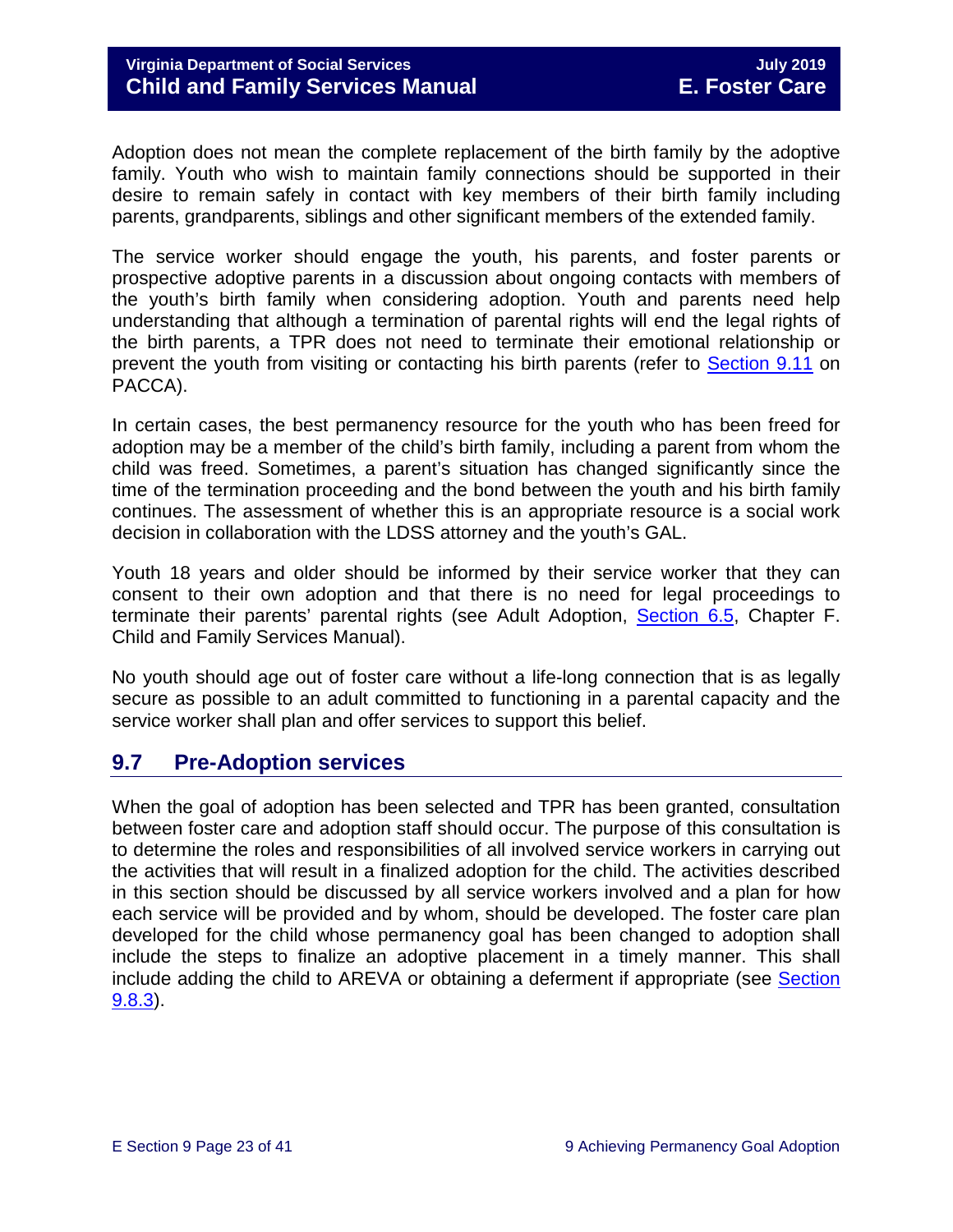# <span id="page-23-0"></span>**9.8 The Adoption Resource Exchange of Virginia (AREVA)**

The Adoption Resource Exchange of Virginia (AREVA) is a registry and photo listing of children and families waiting for adoption. AREVA is one of the tools provided by the Virginia Department of Social Services (VDSS) to connect families with children who are available for adoption within the Commonwealth of Virginia.

AREVA can also help LDSS reach the federal goal of permanency within 24 months, in accordance with [Social Security Act, title IV,](https://www.ssa.gov/OP_Home/ssact/title04/0471.htm) § 471 (42 USC § 671) and the requirement of § [16.1–283 F](http://law.lis.virginia.gov/vacode/16.1-283/) to file reports to the court on progress towards adoption.

LDSS should register the foster care child in AREVA within 60 days of termination of parental rights (TPR). Photo-listing the child may be deferred if TPR is being appealed, or if the child is in a pre-adoptive placement and the signing of the adoptive placement agreement is pending in the next six (6) months. The AREVA Coordinator will follow up with the LDSS every three (3) to six (6) months while the child is on deferment to update the status of the child as necessary.

The purpose of AREVA is to increase the opportunity for children waiting to be adopted by providing services to child-placing agencies having custody of these children [\(22VAC40-201-150\)](http://law.lis.virginia.gov/admincode/title22/agency40/chapter201/section150).

The services provided by AREVA include, but are not limited to:

- Maintaining a registry of children awaiting adoption and approved families waiting to adopt;
- Uploading information on waiting children with TPR (no pending appeal) onto the [AdoptUSKids](http://www.adoptuskids.org/) website, and uploading information on waiting families into the [AdoptUSKids](http://www.adoptuskids.org/) website;
- Featuring eligible children on [Virginia's Adoption](http://www.adoptuskids.org/states/va/index.aspx) website through a cooperative agreement with the Children's Bureau, Administration for Children & Families and the Department of Health & Human Services as well as other approved websites;
- Providing on-going targeted and child-specific recruitment for waiting children;
- Providing consultation and technical assistance to agencies in finding adoptive families for waiting children; and,
- Monitoring compliance with legal requirements for adoption and registering children and families.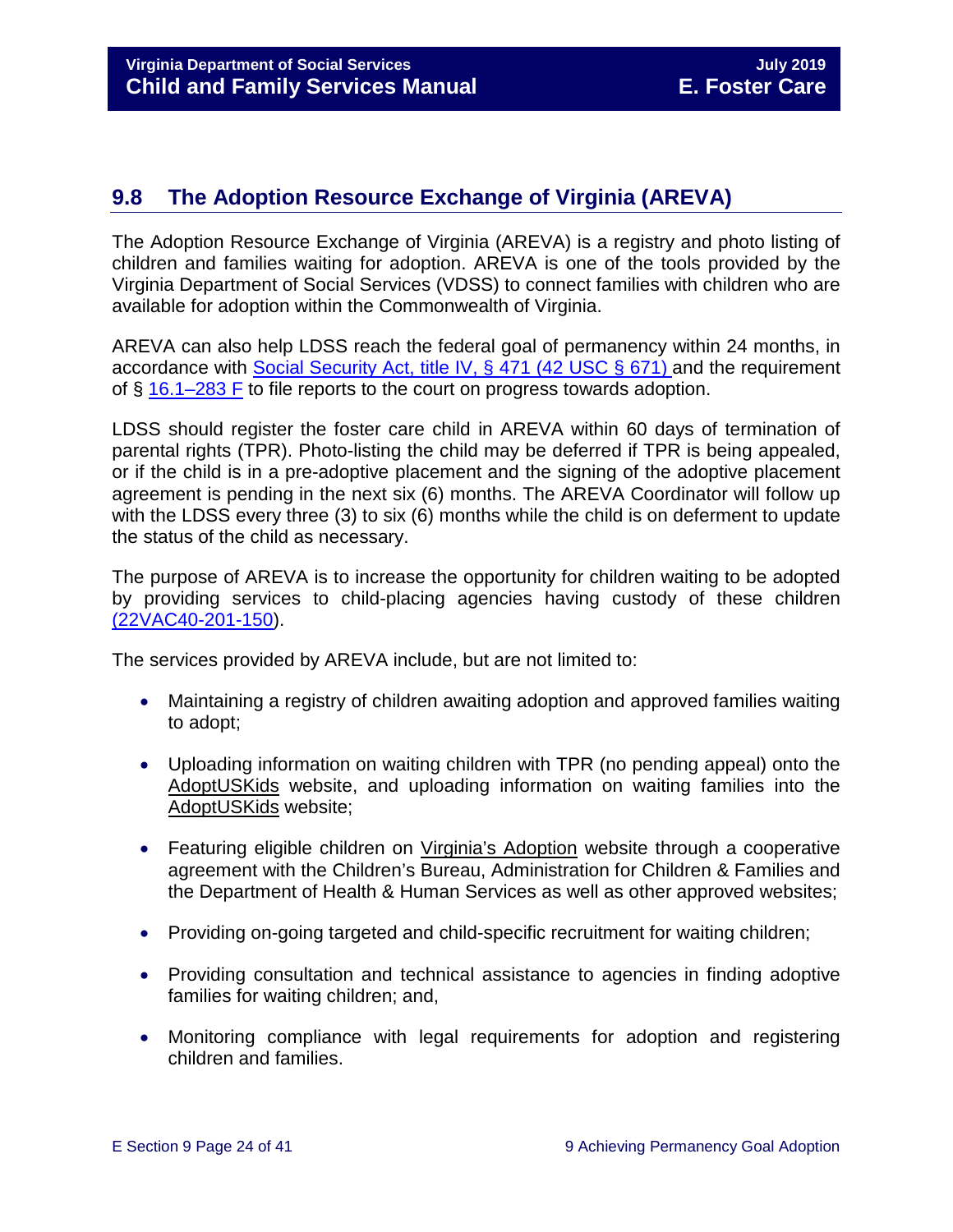For questions regarding the AREVA registration process, LDSS should consult the AREVA Coordinator. Regional Adoption and Family Recruitment Consultants will address questions regarding general recruitment.

#### <span id="page-24-0"></span>**9.8.1 LDSS registration process**

For a child in foster care with the goal of adoption and whose parental rights have been terminated, the service worker should register the child with AREVA within 60 days of the court entering the termination of parental rights order.

To register a child in AREVA, the service worker shall:

- **Complete all AREVA Child Registration screens in OASIS**. This includes completing the Child Information, Disabilities, Family Information, Agency Information, and Deferment tabs on the AREVA Child Registration screen in the OASIS foster care case.
	- oChild Information delivers a brief overview of name, birth date, race, siblings and provides a place to record locality comments.
	- oDisabilities allows the worker to identify all documented risk factors; physical, emotional, behavioral, and learning disabilities, and provides an overall assessed level of disability by checking the appropriate boxes.
	- oFamily Information allows the worker to identify the child's preference for family composition, the child's language(s), religious preferences, and recruitment efforts to place without subsidy. The worker also enters the required strength-based narrative of 240 to 400 words that reflects the child's personality that will be used on the [AdoptUsKids](http://www.adoptuskids.org/) and [Virginia's](http://www.adoptuskids.org/states/va/index.aspx)  [Adoption](http://www.adoptuskids.org/states/va/index.aspx) websites. The worker uses this tab to enter confidential information about the child and a sibling group introductory narrative for other service workers.
		- When developing the narrative, the worker should consider using "Lasting Impressions: A Guide for Photo-listing Children", which is a publication that provides tips and worksheets for how to write strength-based narratives for the photo-listings. Copies can be obtained directly through [AdoptUsKids](http://www.adoptuskids.org/) or from the Adoption and Family Recruitment Consultant or AREVA Coordinator in the Adoption Unit at VDSS.
		- The worker may include some of the following information within the narrative.
			- o What makes the child laugh?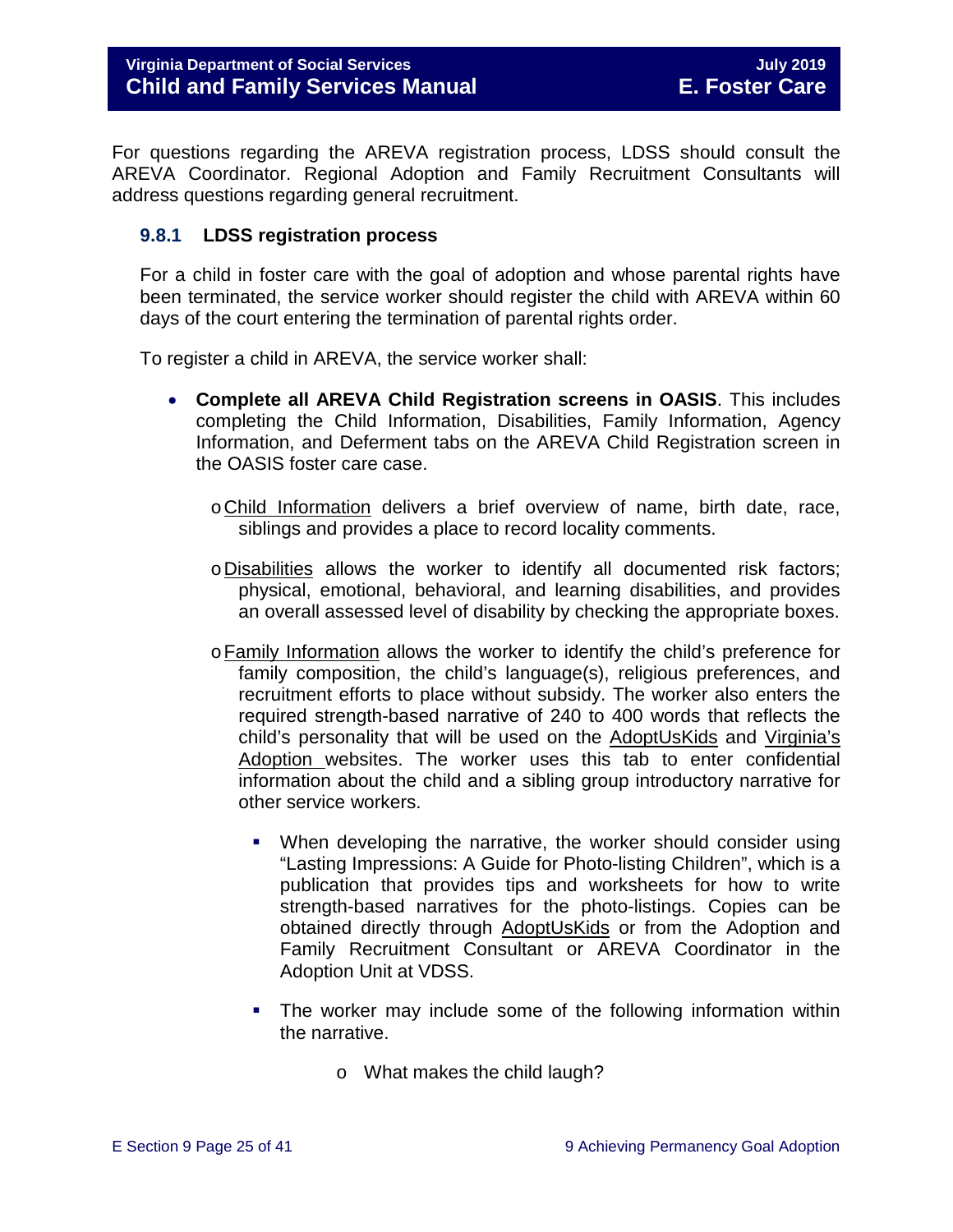- o What does the child do when with friends?
- o What is the child is most proud of? What accomplishments does the child have?
- o What type of activities is the child involved in outside the home (school, clubs, sports, etc.)
- o What is the child's favorite or least favorite class?
- o What is the child's favorite chore (both in and out of the house)?
- o What is the child's favorite thing to do outside? Inside?
- o What is the child's favorite or least favorite food?
- o What is the child's favorite holiday**?** Why?
- o Who helps the child the most?
- o What does the child want families to know about them?
- o What are the child's thoughts on the future (career, education, place to live, etc.)?
- oAgency Information contains information on the worker and the agency submitting the registration. After the worker completes an AREVA registration for the first time, this information is stored in the system and will populate automatically to subsequent registrations based on the user sign on at the time. The worker must complete the agency information in its entirety for it to populate.
- oDeferment is used by the worker to request a postponement from photolisting the youth in [AdoptUsKids](http://www.adoptuskids.org/) and to provide information concerning the deferment request. This screen includes, but is not limited to, the name and address of prospective family, the status of the home study, and the date of the adoptive home placement agreement. Refer to [Section 9.8.3](#page-27-0) for additional information on deferment.
- **Transfer the information to AREVA**. After completing the AREVA Child Registration OASIS screens, the worker transfers the information to the AREVA Coordinator by selecting the "Transfer to AREVA" button on the AREVA/ Registration screen.
- **Submit documents to AREVA Coordinator**. Within **five (5) working days** of submitting the AREVA registration, the worker mails or sends electronically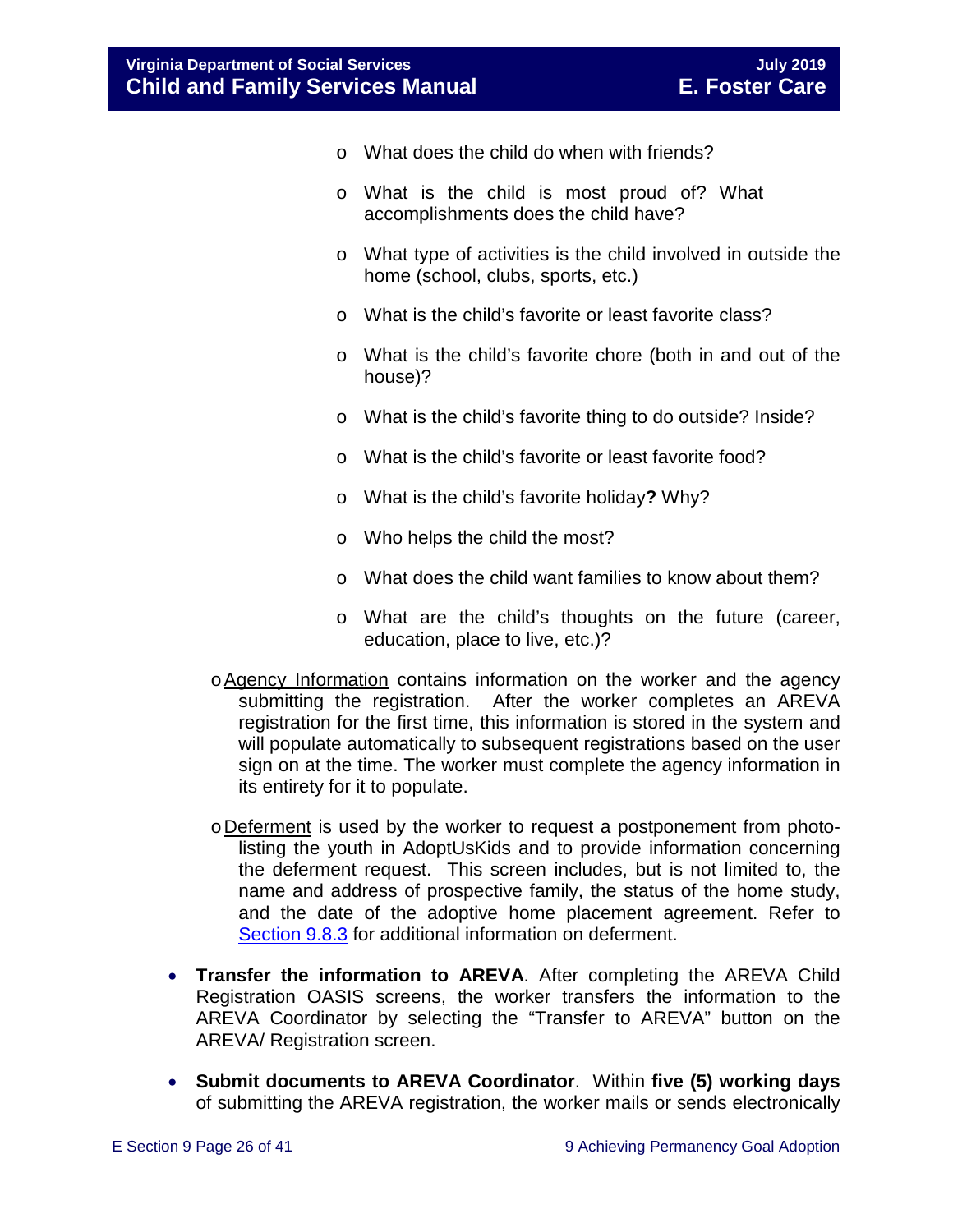copies of court orders (TPR) and/or permanent entrustment agreements to the [AREVA Coordinator.](https://fusion.dss.virginia.gov/dfs/DFS-Home/Adoption/AREVA)

- **Submit photo of child to the AREVA Coordinator**. Within **five (5) working days** of submitting the AREVA registration, the worker mails or emails a 5X7 or larger color photograph of the child to AREVA Coordinator. If it is necessary to have the picture returned, the service worker should contact the AREVA Coordinator prior to mailing.
	- oThe picture should be an age appropriate representation of the child.
	- oA clear shot of the child's face is vital, and where possible, siblings should be photographed together. The child should not wear clothing with identifying and background information.
	- oA professional photograph is preferred. Paper printouts from a digital camera and photocopied reproductions should be avoided due to difficulty in scanning these media. School pictures may be submitted to AREVA, if no other photograph is available.
	- oThe AREVA Coordinator shall request updated information on each child annually, as well as a recent picture. The AREVA Coordinator will send the old narrative from [AdoptUsKids](http://www.adoptuskids.org/) to the service worker who shall make necessary changes and updates. Updates should be returned to the AREVA Coordinator **within five (5) working days**. This process will continue as long as the child remains on the website.
	- oAny information sent to the AREVA Coordinator should include the child's name, OASIS case or client number, along with the current service worker's name, agency, direct telephone number, and email address.
	- oThe worker should complete a Change of Status form in AREVA when there is a change in information on the case (i.e.-worker, status, placement, etc.)

The AREVA Coordinator will acknowledge receipt of all registration forms by entering the registration received date in Recruitment tab of the AREVA Child Registration screen in OASIS. The AREVA Coordinator may contact the LDSS via email or phone to request additional information. The AREVA Coordinator will not approve the listing without the required documentation and photos.

#### <span id="page-26-0"></span>**9.8.2 LCPA process for registration with AREVA**

Licensed child placing agencies that do not have access to OASIS should register children in their care and custody with AREVA by electronically submitting the completed and signed AREVA Child Registration form, supporting documents, and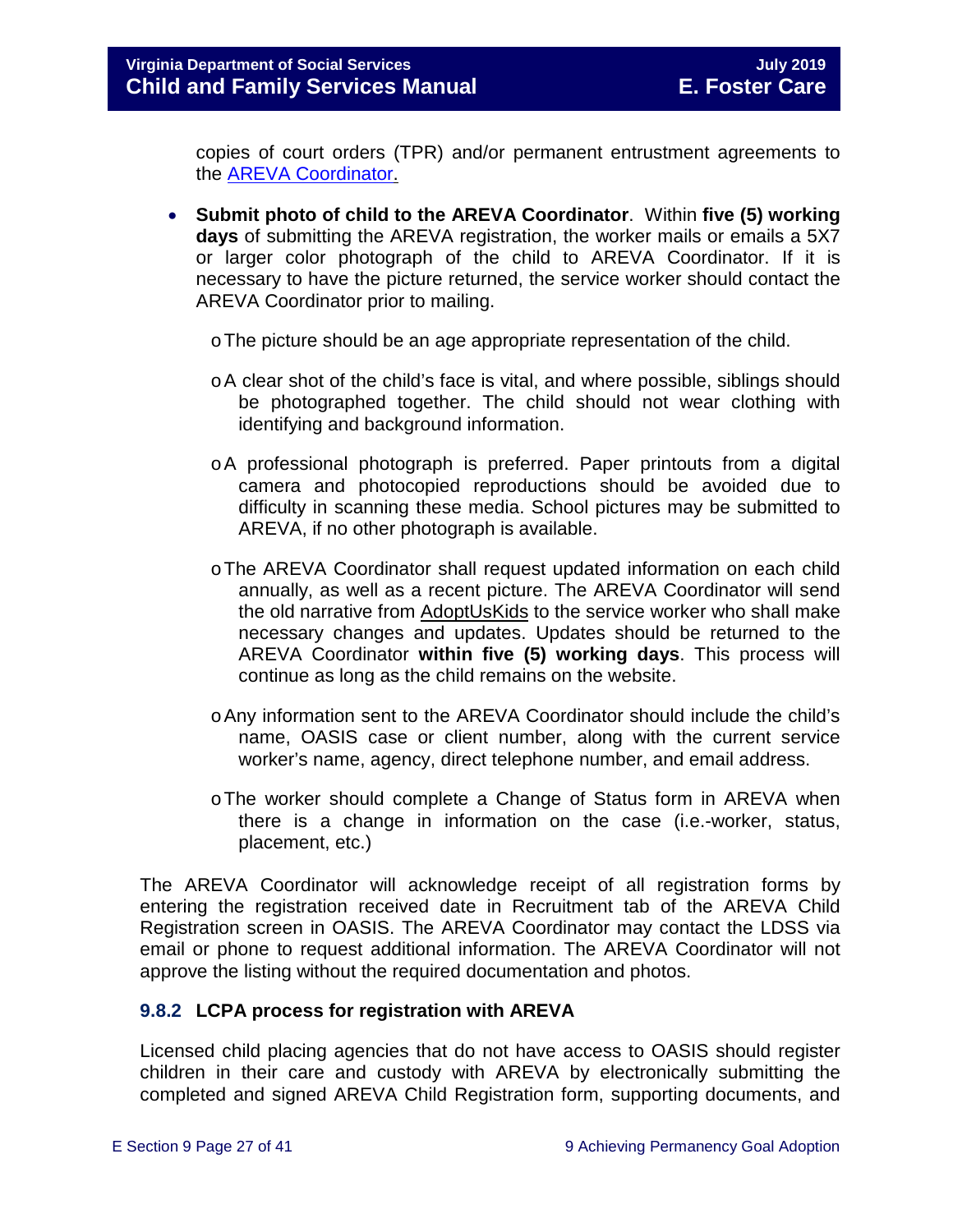child's photo to the AREVA Coordinator within 60 days of termination of parental rights.

- The AREVA Child Registration form is located under the forms section of VDSS public website at [http://www.dss.virginia.gov/family/ap/index.cgi.](http://www.dss.virginia.gov/family/ap/index.cgi)
- Supporting documents are court orders (TPR) and/or permanent entrustment agreements.
- Photo requirements are the same as the LDSS, refer to **Section 9.8.1** for details.

For agencies who are not able to scan and email documents, remit the completed and signed form, supporting documents and the child's photo to the AREVA Coordinator at:

> Virginia Department of Social Services c/o AREVA Coordinator Division of Family Services, 11<sup>th</sup> Floor 801 E. Main Street Richmond, VA 23219

Photo-listing deferment requirements for LCPAs are the same as for the LDSS and are found in [Section 9.8.3.](#page-27-0)

The AREVA Coordinator will acknowledge receipt of all registration forms via email. The AREVA Coordinator may contact the agency via email or phone to request additional information.

#### <span id="page-27-0"></span>**9.8.3 Deferment in AREVA**

Deferment only relates to the AREVA photo-listing service. Regardless of deferment status, the LDSS and LCPAs are required to follow the steps detailed in [Sections](#page-24-0) [9.8.1](#page-24-0) (for LDSS) or [9.8.2](#page-26-0) (for LCPA). LDSS and LCPAs requesting deferments for their children shall submit all documentation to the AREVA Coordinator.

Service workers may receive permission to defer photo-listing of a child for 60 or 90 days when:

- The child's TPR order is being appealed by one or both of the parents;
- The child is in a pre-adoptive placement and the signing of the adoptive placement agreement is pending;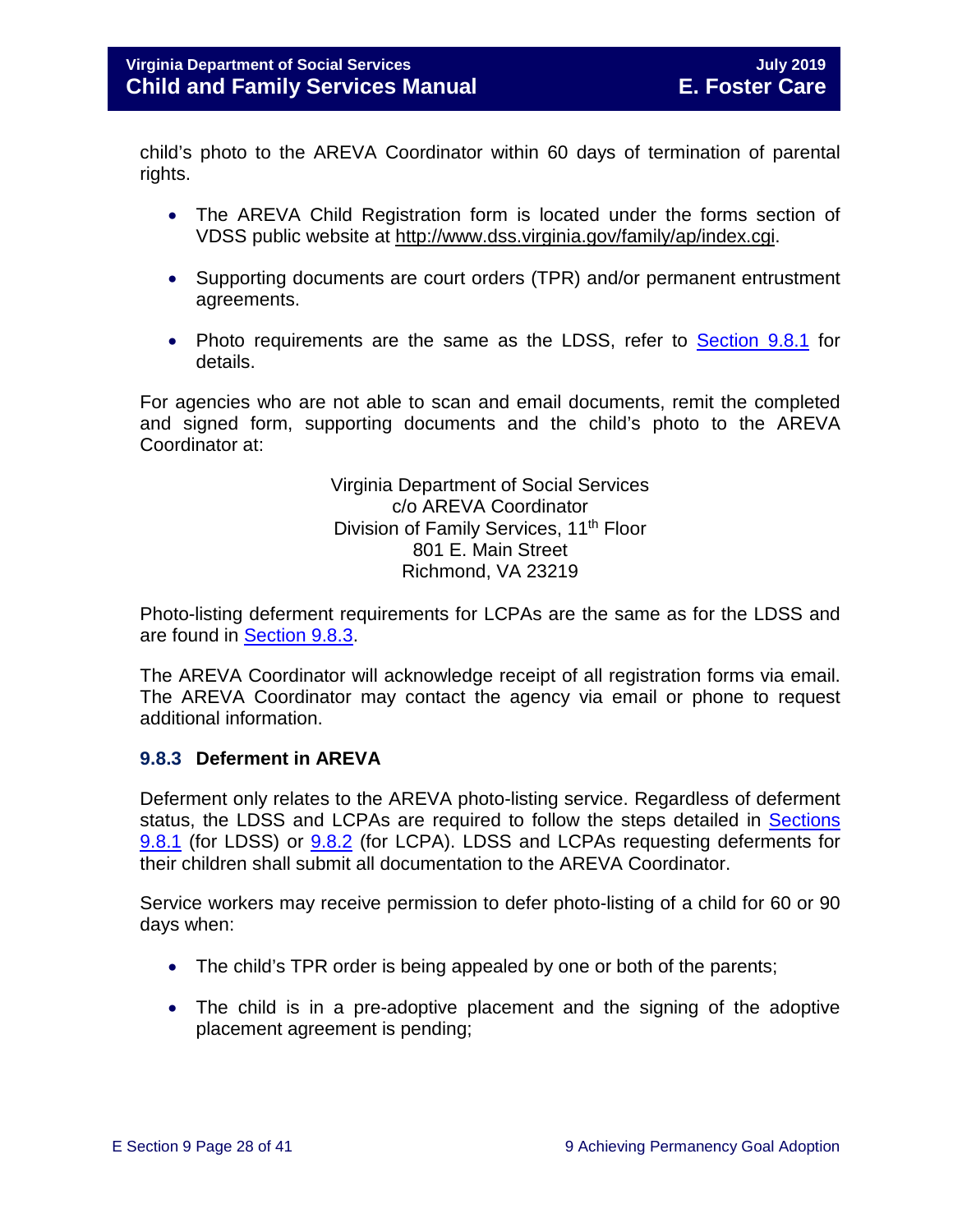- An out of state family has been identified and the LDSS is working with the Interstate Compact On the Placement of Children (ICPC) Unit to meet all of the requirements for placement across state lines; or
- A child is placed in a residential treatment facility **and**:
	- oThere is an identified family who has expressed interest in adopting the child, the family, **and**
	- $\circ$  The child has had a previous relationship with the family (either relative or non-relative), **and**
	- $\circ$  The identified family is actively participating in the child's treatment plan.

The service worker should call the AREVA Coordinator to discuss other circumstances that may warrant a deferment.

To obtain a deferment:

- The LDSS shall complete the AREVA child's registration screen in OASIS including the section on the reason for deferment. All sections of this screen shall be completed. The complete names of the prospective adopting parents along with their complete mailing address shall be included.
- If deferment is requested after the initial transfer in AREVA, the service worker shall complete the Change of Status form in AREVA.
- The LCPA completes the LCPA AREVA Child Registration form. Section E of the LCPA AREVA Child Registration form addresses the request to defer from the photo listing services. Refer to [Section 9.8.2](#page-26-0) for more information concerning the LCPA process for AREVA Registration.

Deferments may be extended at the discretion of the AREVA Coordinator for an additional 30 or 60 days upon written request of a LDSS or LCPA supervisor. Additional time may be granted only under extenuating circumstances **and the total deferment cannot exceed six (6) months**. For example, a case involving an interstate placement where completion of the adoptive home study has been delayed in the other state is beyond control of the LDSS/ LCPA.

When requesting extended time, the agency shall:

- Specify the reason for the extension.
- Provide a time period for the needed extension.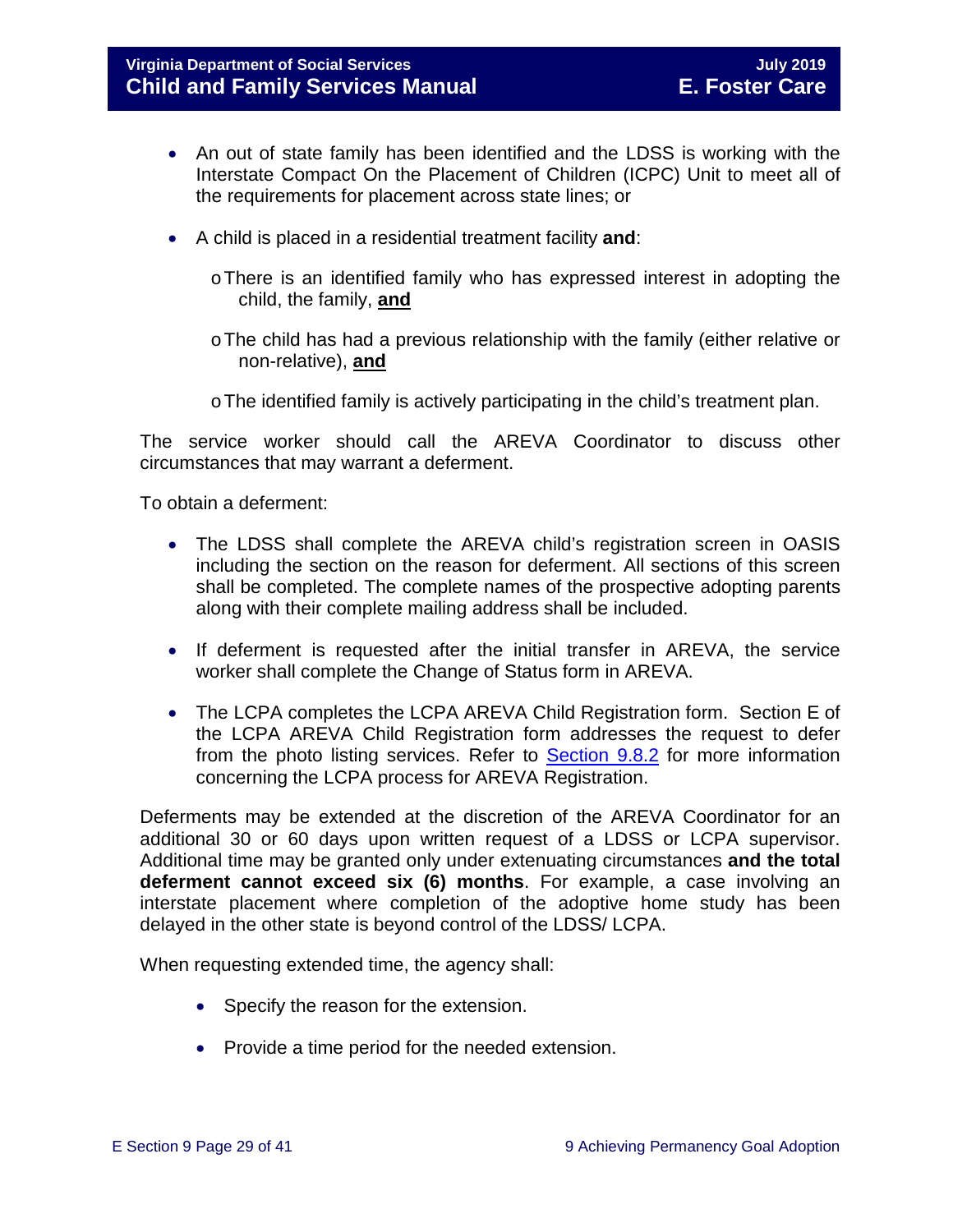• Make the request on the change-of-status form and ensure it is signed by the supervisor. Requests will be considered by the AREVA Coordinator on a case-by-case basis.

Placement into a residential facility, group home, etc. does not qualify for continuation of a deferment status.

For each child on deferment, the AREVA Coordinator shall follow up with the LDSS or LCPA every three (3) to six (6) months to obtain an update on the child's status.

A child on deferment status shall be featured on the website the month following expiration of the deferment period, unless an adoptive home placement agreement has been signed or upon the request of the LDSS supervisor as defined above.

#### <span id="page-29-0"></span>**9.8.4 Process for registering families with AREVA**

Families that are interested in adopting children with special needs and have an approved home study may register with AREVA. The family will work with the LDSS or LCPA who completed their home study to register in AREVA. After registration is complete, the family will appear on [AdoptUsKids.](http://www.adoptuskids.org/)

To register a family in AREVA, the service worker should:

- **Submit the AREVA Family Registration form to the AREVA Coordinator.**  LDSS shall complete the AREVA family registration screen in OASIS and transfer the information to the AREVA Coordinator by selecting the "Transfer to AREVA" button on the AREVA/ Registration screen.
- LCPAs that do not have access to the OASIS system should fill out and submit the completed and signed AREVA Family Registration form [\(032-02-](http://www.dss.virginia.gov/files/division/dfs/ap/intro_page/forms/032-02-0025-03-eng.pdf) [0025-03-eng\)](http://www.dss.virginia.gov/files/division/dfs/ap/intro_page/forms/032-02-0025-03-eng.pdf) to the AREVA Coordinator by mail or email. This form is located under the Forms on the [VDSS public website.](http://www.dss.virginia.gov/family/ap/index.cgi)
- **Submit photo of family to AREVA Coordinator.** Mail to AREVA Coordinator a 5 X 7 or larger, color picture of the family, including all persons that comprise the family. If it is necessary to have the picture returned, contact the AREVA Coordinator prior to mailing.

The picture should be a clear representation of the family. A professional photograph is preferred. Paper printouts from a digital camera and photocopied reproductions should be avoided due to difficulty in scanning these media.

The service worker should mail the picture, printed copy of the last page of the AREVA family registration form with the original signatures; a narrative that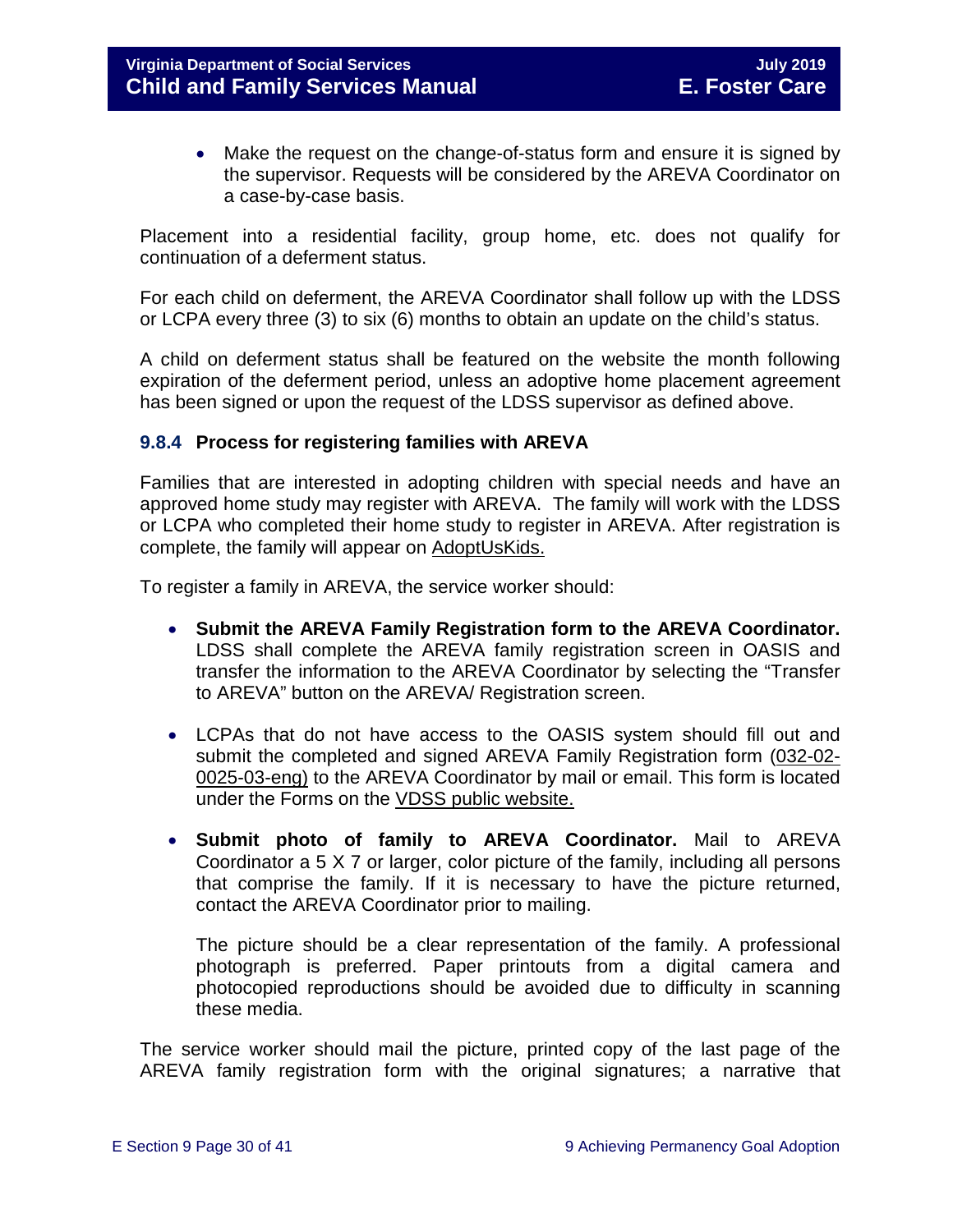describes the family, a copy of the completed home study, and the family's email address to the AREVA Coordinator.

The AREVA Coordinator will acknowledge receipt of all registration forms via mail or email. The AREVA Coordinator may contact the LDSS via email or phone to request additional information.

Information and photos on families registered with AREVA will be uploaded onto the [AdoptUsKids](http://www.adoptuskids.org/) website under "Family Registration."

Annual updates will be done on all families registered with both AREVA and [AdoptUsKids.](http://www.adoptuskids.org/)

#### <span id="page-30-0"></span>**9.8.5 Notification to AREVA of change of status of the child**

When there is a change in the status of a child and family, notice shall be provided to the AREVA Coordinator. For the child, possible changes in status and how to report them are listed.

- The AREVA change of status form in OASIS is used to provide updated information on the child; change in primary worker, new contact information, new email address, telephone number, etc.
- The AREVA change of status form in OASIS is also used to indicate that a case needs to be closed in AREVA, specifying the reason for the withdrawal. If the case is to be closed, the worker should be certain to complete the text boxes at the bottom of the appropriate OASIS screen. Service workers should send the change of status form prior to closing the foster care case.

## <span id="page-30-1"></span>**9.9 Adoptive home selection and preparation**

Services related to the placement of the child are of paramount importance. Placement for the child will be based on the needs and attachments of each child and on the strengths and needs of the prospective family. When adoption is the plan for the child, the agency should develop a child specific written strategy for recruitment of an adoptive home, unless a family has been clearly identified.

The Multiethnic Placement Act of 1994 (MEPA) as amended by the Interethnic Adoption Provisions of 1996 (IEP) shall be followed in all adoptive placements. Placement considerations on the basis of race, color or national origin are prohibited, except in individual situations where it can be proven that the consideration is in the best interest of the child.

An agency shall make reasonable efforts to place siblings together whenever possible in the same adoptive placement, unless it is contrary to the safety or well-being of any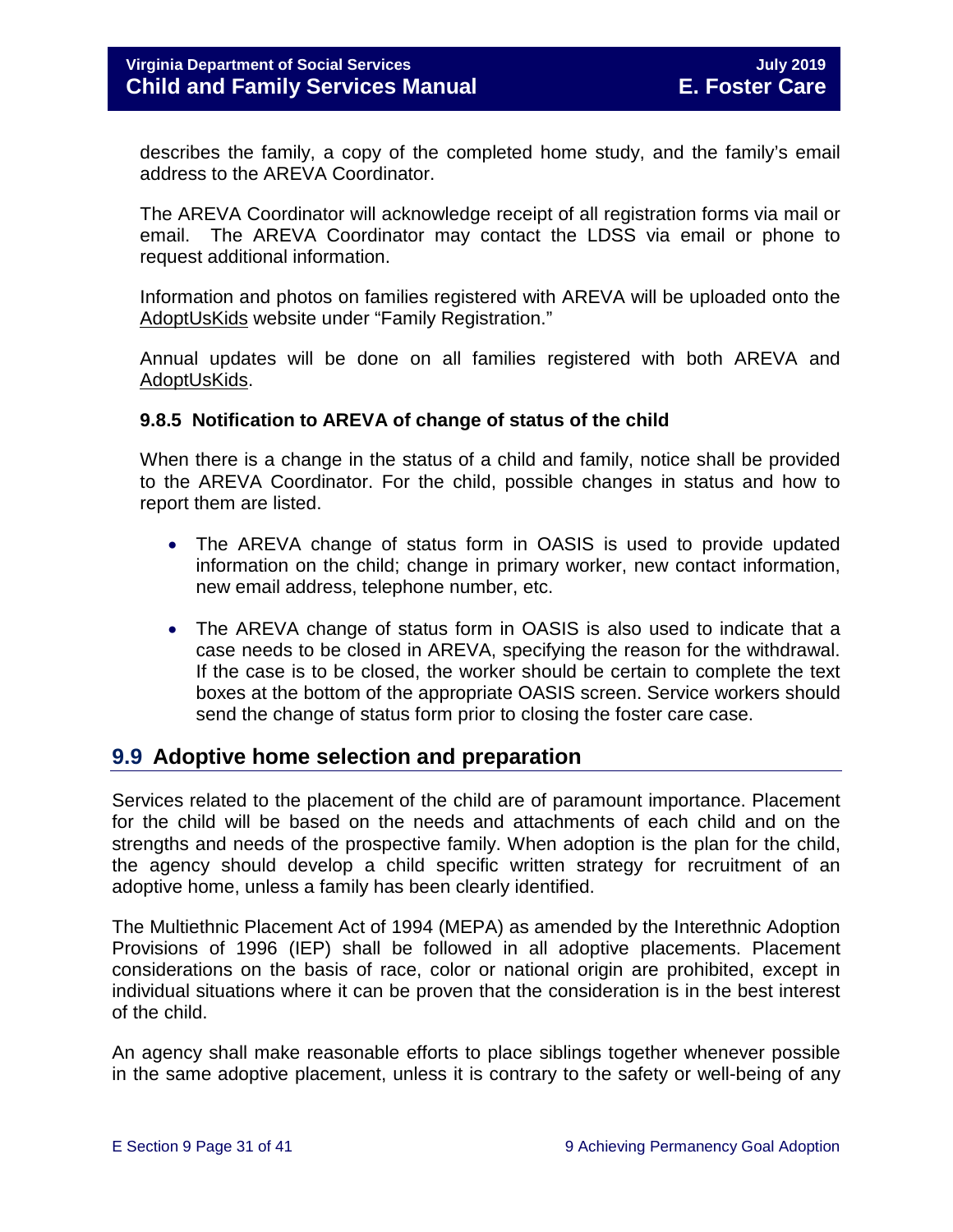of the siblings to do so. If siblings are separated, frequent and regular ongoing contact should be encouraged among the adoptive placements.

#### <span id="page-31-0"></span>**9.9.1 Selecting the adoptive home**

Services for adoptive applicants begin with a study that involves the adoptive applicants in a process to determine with the agency whether they can meet the needs of an adopted child. A home study shall only be completed by a licensed or duly authorized child placing agency. The study should be carried out so that it brings about increased understanding of the process and begins to prepare the applicants for adoption.

The study should consist of a series of interviews in which adoptive applicants and the worker exchange factual information, discuss emotional factors involved in adoption, and come to recognize feelings and attitudes that may affect adoption. The study process should help to establish a relationship with the applicants that will make it possible for the applicants to continue to use help both during the selection and placement of the child and the post placement period.

Once a written application has been received, the study process should be carried through to completion unless the applicants request to withdraw their application. The request to withdraw should be in writing and documented in the record.

Adoptive families shall meet the criteria for a foster/adoptive home and the adoptive home study format in the Local Department [Foster and Adoptive Family Home](https://fusion.dss.virginia.gov/dfs/DFS-Home/Family-Recruitment/Family-Recruitment-Guidance)  [Approval Guidance.](https://fusion.dss.virginia.gov/dfs/DFS-Home/Family-Recruitment/Family-Recruitment-Guidance)

If the child is already living in the home of the potential adoptive parents, strong consideration should be given to placement with these persons, taking into account the length of time the child has been in the home, the depth and degree of bonding that has occurred and the child's ability to move from the home and form satisfactory attachments in another home and with another family.

The adoption team (see [Section 9.9.2\)](#page-32-0) should consider foster parents with whom the child has developed emotional ties as a primary adoptive resource for the child. If the foster family is to be the adoptive family, the foster family needs to be prepared for the differences between foster care and adoption. (NOTE: Foster parents have the right to file a petition for adoption, without consent of the LDSS, when:

- The child has resided in their home continuously for at least 18 months.
- The birth parents' rights to the child have been terminated  $(\xi \, 63.2\n-1229)$ .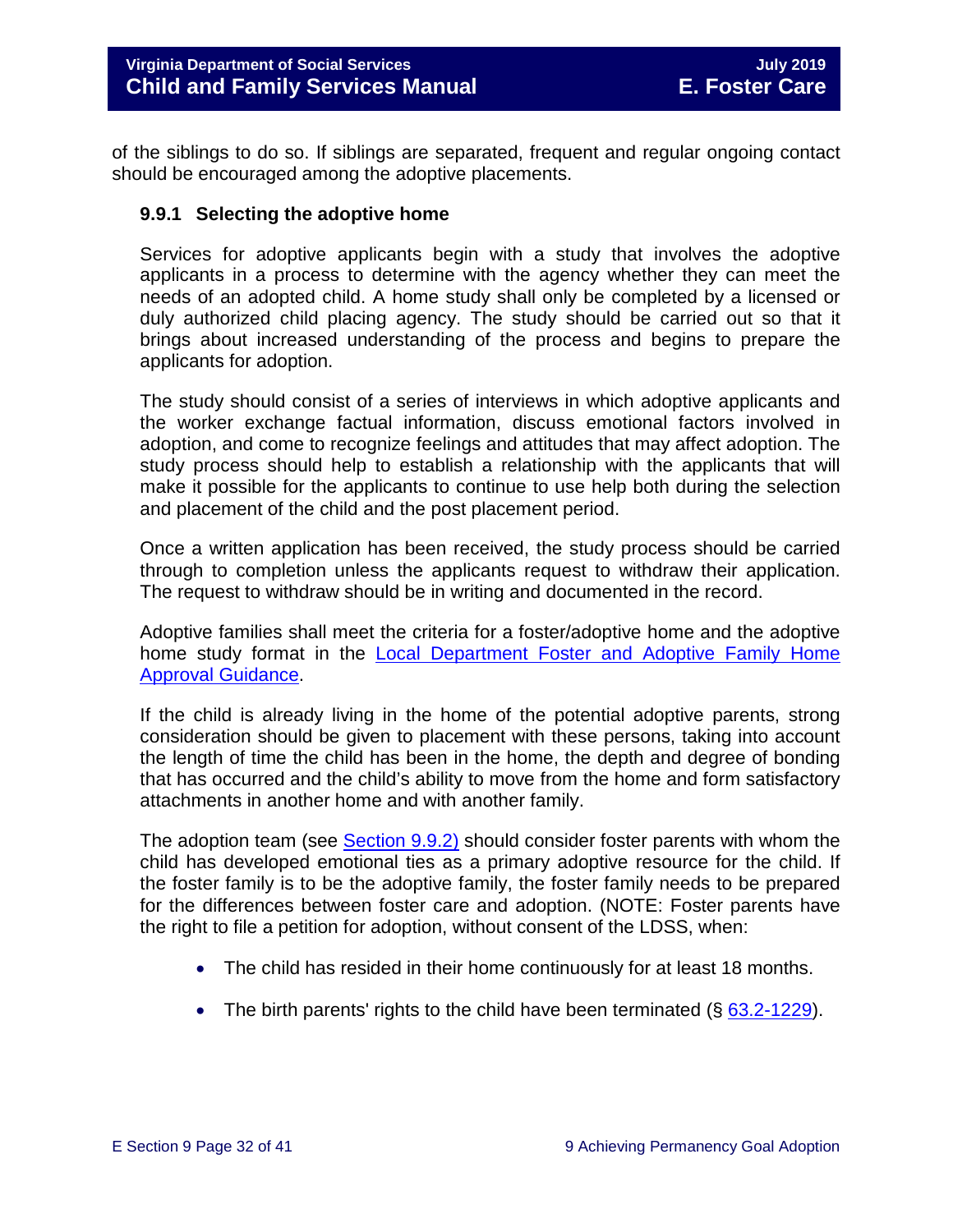#### <span id="page-32-0"></span>**9.9.2 Utilizing a team approach**

Selecting the adoptive home for a child should be done using a team approach. Development of a group of professional resource people in the community to serve as consultants can also be beneficial, especially for special needs children. A multidisciplinary group can provide information specific to the needs of the child and can help assess the impact of placement of a child with a particular family under consideration.

The purpose of this team is to:

- Confirm the adoptive placement with caregivers with whom the child is presently residing; or
- Establish the adoption of the child with another selected family with whom the child has significant attachments.
- Be the deciding body in selecting an adoptive home for the child from among families who have shown an interest in adopting the child.

The team should be composed of a minimum of three persons, including a person in a management position in children's services, the child's worker and the worker responsible for placement and adoption services for the child. When two or more agencies are working in a collaborative partnership to match children to an adoptive family to finalize the adoption, all agencies involved in the collaboration should also be represented on the adoption team.

This team should meet whenever there is a minimum of one home interested in adopting a child to determine next steps in selecting the adoptive family and placing the child.

#### **9.9.2.1 Criteria for selection of a family for the child**

- The family's ability to meet the physical, emotional, and mental health needs of the child.
- The compatibility between the child's personal characteristics and the expectations of all members of the adoptive family.
- The specific experiences and/or training the family has had that prepares them to provide for the special needs the child may have.
- The resources in the family's community that are available to meet the child's special needs.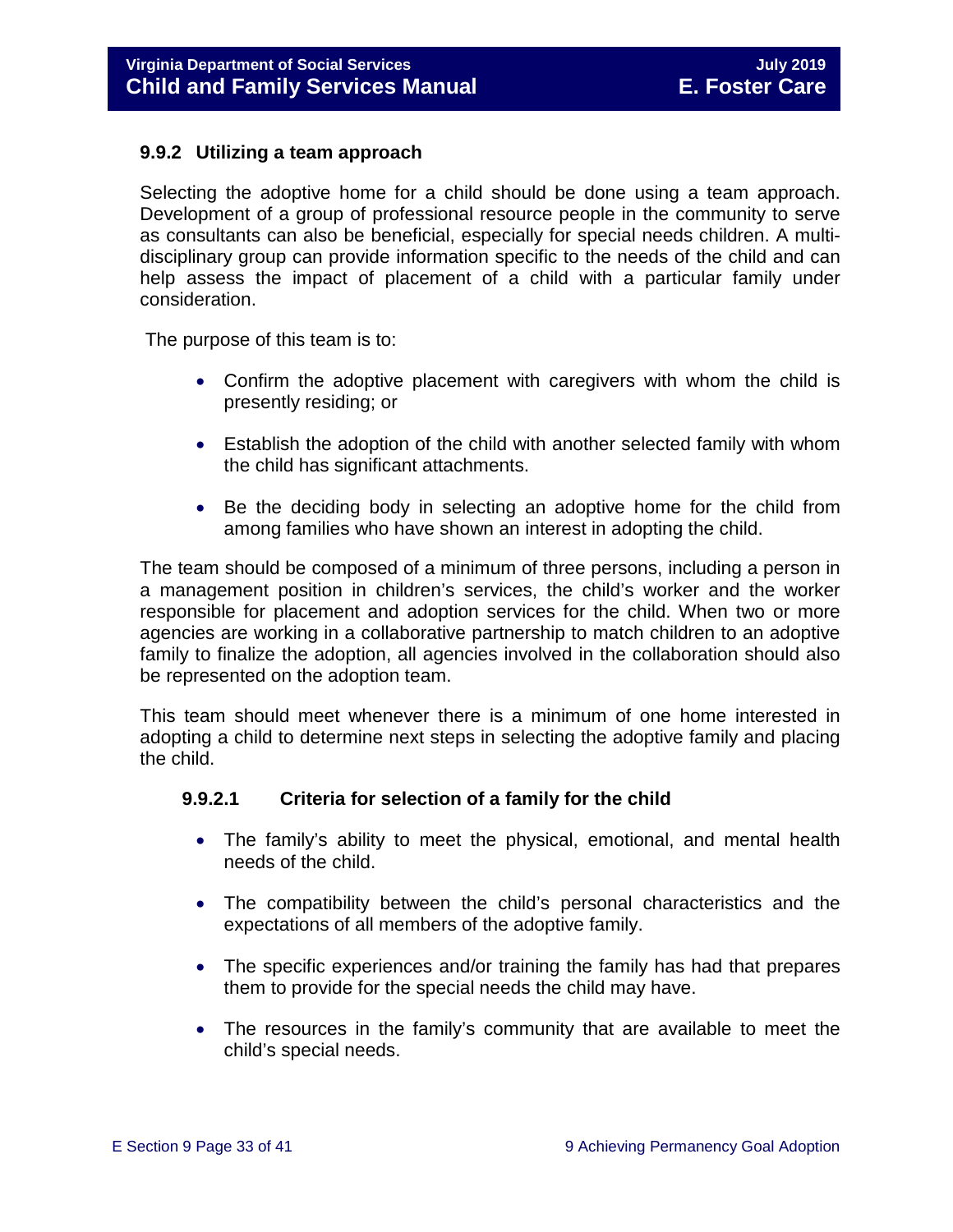- The degree to which the family is willing to initiate and participate in medical and/or therapeutic treatment, if the child is in need of such services.
- The degree to which the family can accept the child's need for contact with siblings, other birth family members, and/or foster family if the need is indicated.

#### <span id="page-33-0"></span>**9.9.3 Educating and partnering with adoptive parents**

Educating and building collaborative partnerships with adoptive parents should begin with their initial contact with the child welfare system and continue throughout the adoption process.

When the adoptive parents indicate interest in adopting a specific child with special needs, the agency shall provide and discuss the following information:

- The child's background and needs including non-identifying information about the birth family.
- The long term needs of children who have experienced trauma.
- The [Information Sheet on Adoption Assistance Program](https://www.dss.virginia.gov/files/division/dfs/ap/intro_page/forms/032-04-0095-01-eng.pdf) including:
	- o The purpose and types of adoption assistance and/or supports that may be available to help address the child's needs.
	- o The application, assessment and negotiation process.
	- o The adoption assistance agreement and how to request changes in the agreement when the child's needs and/or family circumstances of the adoptive parents change.
	- o Contact information for the LDSS that has jurisdiction for adoption assistance to further discuss the program and submit their application).

While adoptive parents want to make a difference in the child's life, they may have concerns about how this decision will impact their lives and whether they will have the necessary resources to meet the child's needs once the adoption is finalized. The agency should discuss with the adoptive parents how they can integrate the child with special needs into their lives and future. Providing sufficient information about the child to the prospective adoptive parents allow them to decide whether they and the child are right for each other and gives them time to examine their feelings about adoption as a means of having a family or enlarging the one they already have.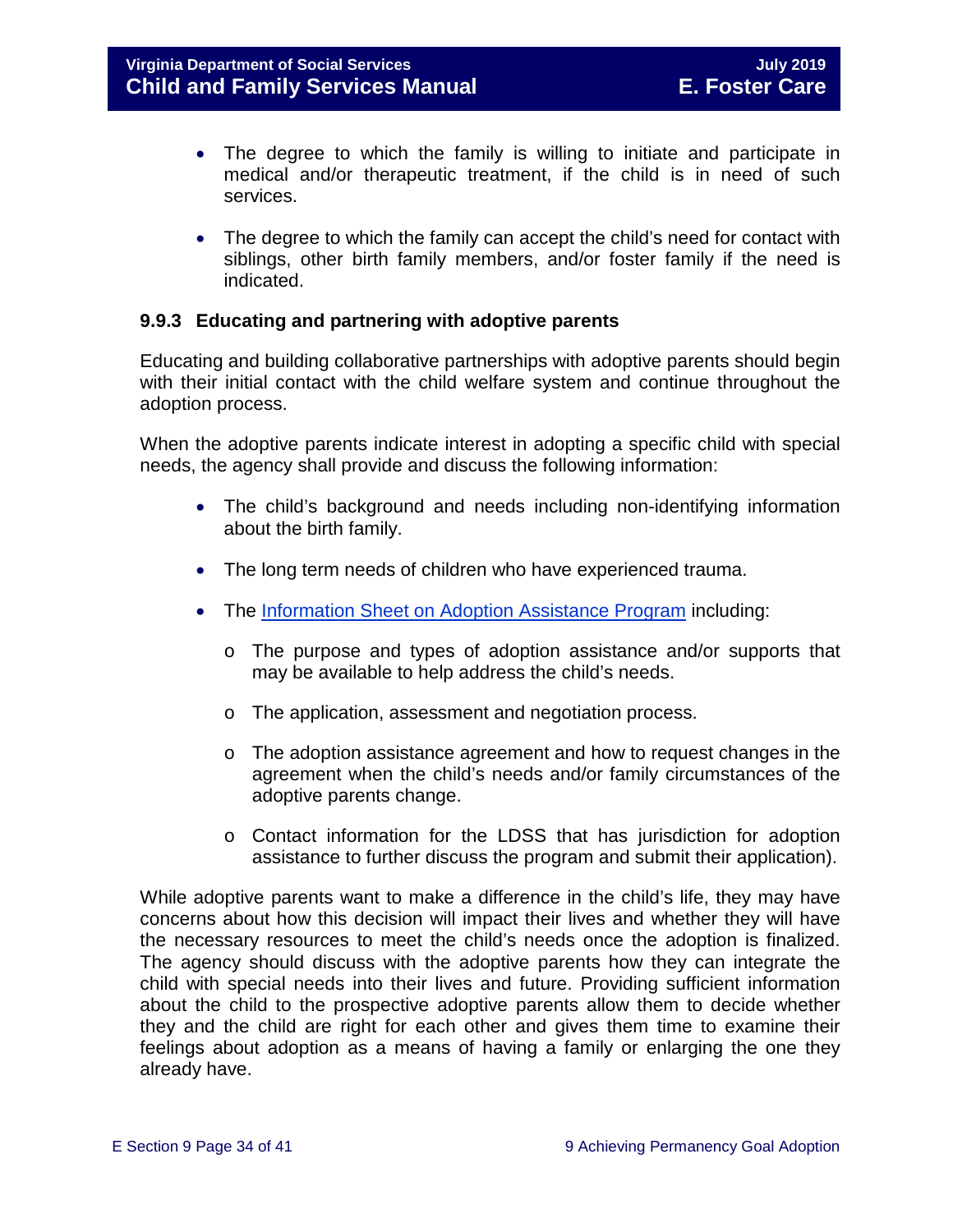Discussions with the adoptive family about the option for establishing a Post-Adoption Contact and Communication Agreement (PACCA) shall occur in order to ensure the family understands the options for the child's contacts with their biological parent's post-finalization of the adoption (see [Section 9.11\)](#page-38-1). For those children who want to continue this contact once adopted, the adoptive parents will need to understand what the PACCA process includes in order to make a decision as to their willingness to support the child's desire to maintain contact with his biological parents. However, the PACCA agreement is not required for the adoptive family to facilitate the child maintaining contact with the biological family.

For more information on educating and partnering with adoptive parents, (See (Adoption Assistance, [Section 2,](https://fusion.dss.virginia.gov/Portals/%5Bdfs%5D/Files/Adoption/Guidance/2019/July/section_2_adoption%20assistance%20-July%202019.pdf) Chapter F. Adoption).

Failure to provide the adoptive parents with relevant, full, factual information that the agency has about the child and the child's birth family, except that which would reveal the identity of the child's birth family, the availability of adoption assistance for an eligible child, and the required application process prior to finalizing the adoption can provide grounds for the adoptive parents to appeal the agency's actions regarding adoption assistance.

### <span id="page-34-0"></span>**9.9.4 Full disclosure of child information**

The agency shall provide the adoptive parents all known and relevant information about the child. The service worker should discuss this information, responding to all questions the adoptive parents may have.

The agency shall provide the adoptive parents a copy of the [Full Disclosure of Child](https://fusion.dss.virginia.gov/Portals/%5Bdfs%5D/Files/Adoption/Full%20Disclosure%20Form.docx)  [Information](https://fusion.dss.virginia.gov/Portals/%5Bdfs%5D/Files/Adoption/Full%20Disclosure%20Form.docx) form which provides information on:

- The child's special needs, the services the child currently requires, and to the extent possible, the services the child will need.
- Medical, dental, developmental, behavioral, emotional, and educational information for the child.
- The child's experience in foster care, including the child's age when entering care, the reason(s) for entering care, and the child's placement history.
- The child's biological family, without revealing the family's identity, including but not limited to:
	- o Ages and genders of parents and siblings.
	- o Education, occupations, and talents of parents.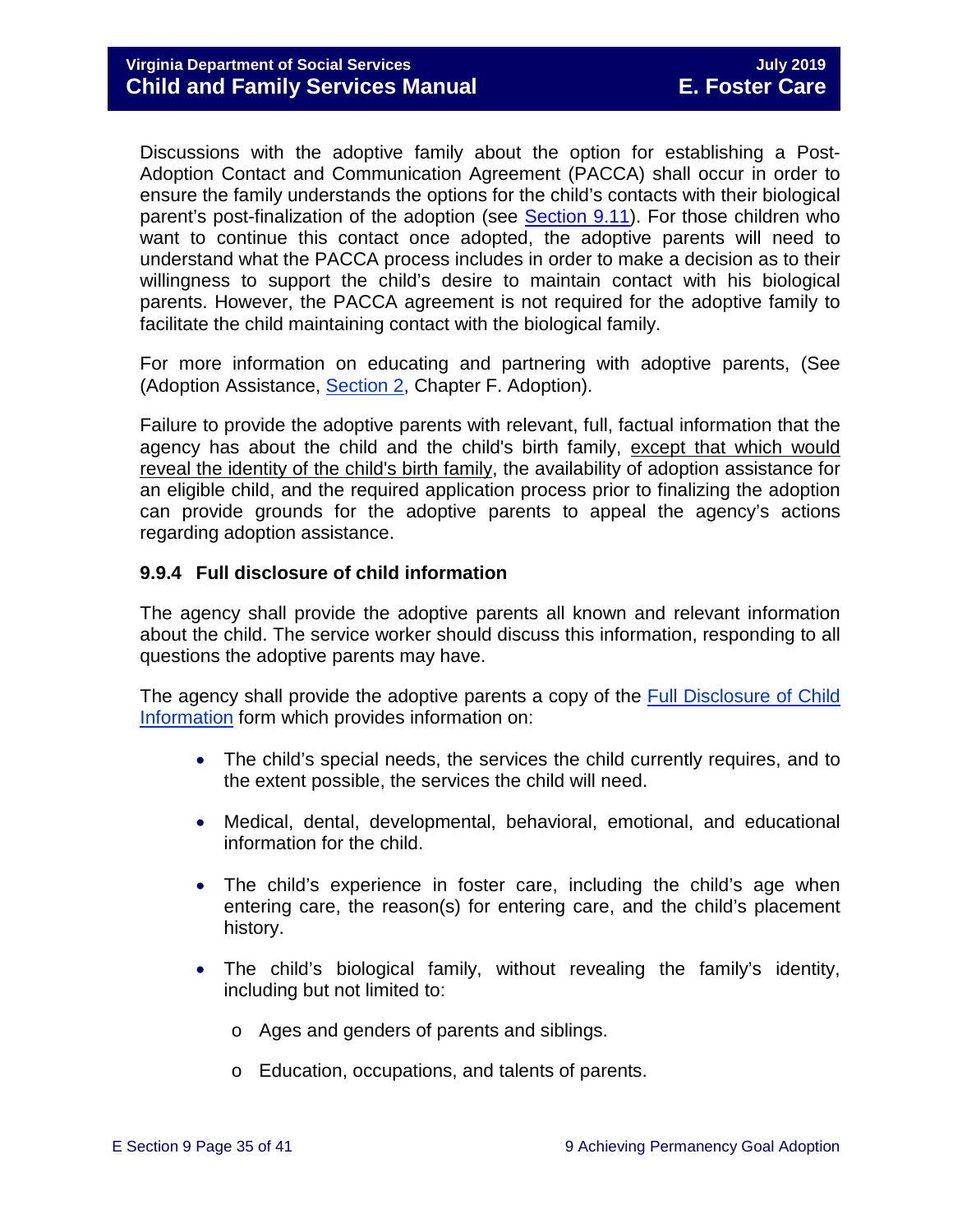- o Language, culture and traditions of family.
- o Medical, mental health and substance abuse history of birth parents, grandparents, and other family members.
- $\circ$  Level of contact the child has had with biological and extended family prior and during foster care placement.
- o Strengths, positive contributions, issues and challenges in the child's relationship with biological and extended family members.

The service worker should encourage adoptive parents to talk with the foster parents and any professionals (e.g., physician, teacher, and service providers) involved with the child to gain as comprehensive an understanding of the child's needs as possible.

The agency shall share all relevant documentation, including medical records, prescription histories, psychological evaluations, school records, and any other information that documents the child's needs.

Failure to disclose all relevant information may result in an appeal by the adoptive parent and potential financial liability for the LDSS.

The adoptive parents may have a legitimate interest in disclosure of information from a child protective services record as the potential caretaker of the child. When the LDSS determines that disclosure of records or information in a child protective services (CPS) case is in the child's best interest, the LDSS may provide this information without a court order and without the consent of the family.  $(\S$  [63.2-105\)](http://law.lis.virginia.gov/vacode/63.2-105/).

#### <span id="page-35-0"></span>**9.9.5 Arranging pre-placement visits**

After all information is shared with the prospective adoptive parents, the family decides to pursue placement of the child, the child has been prepared for the family, pre-placement visits should begin.

- When a specific adoptive family is selected for the child, the child's worker shall provide him with detailed information about the family, including sharing pictures of all family members, their home, pets, etc. The worker should also prepare the child for the anticipated number and location of visits with the prospective adoptive parents.
- There is no standard number of visits that is required before a child moves into an adoptive home, however, no child should be placed into an adoptive home on one visit unless the child is less than three days old.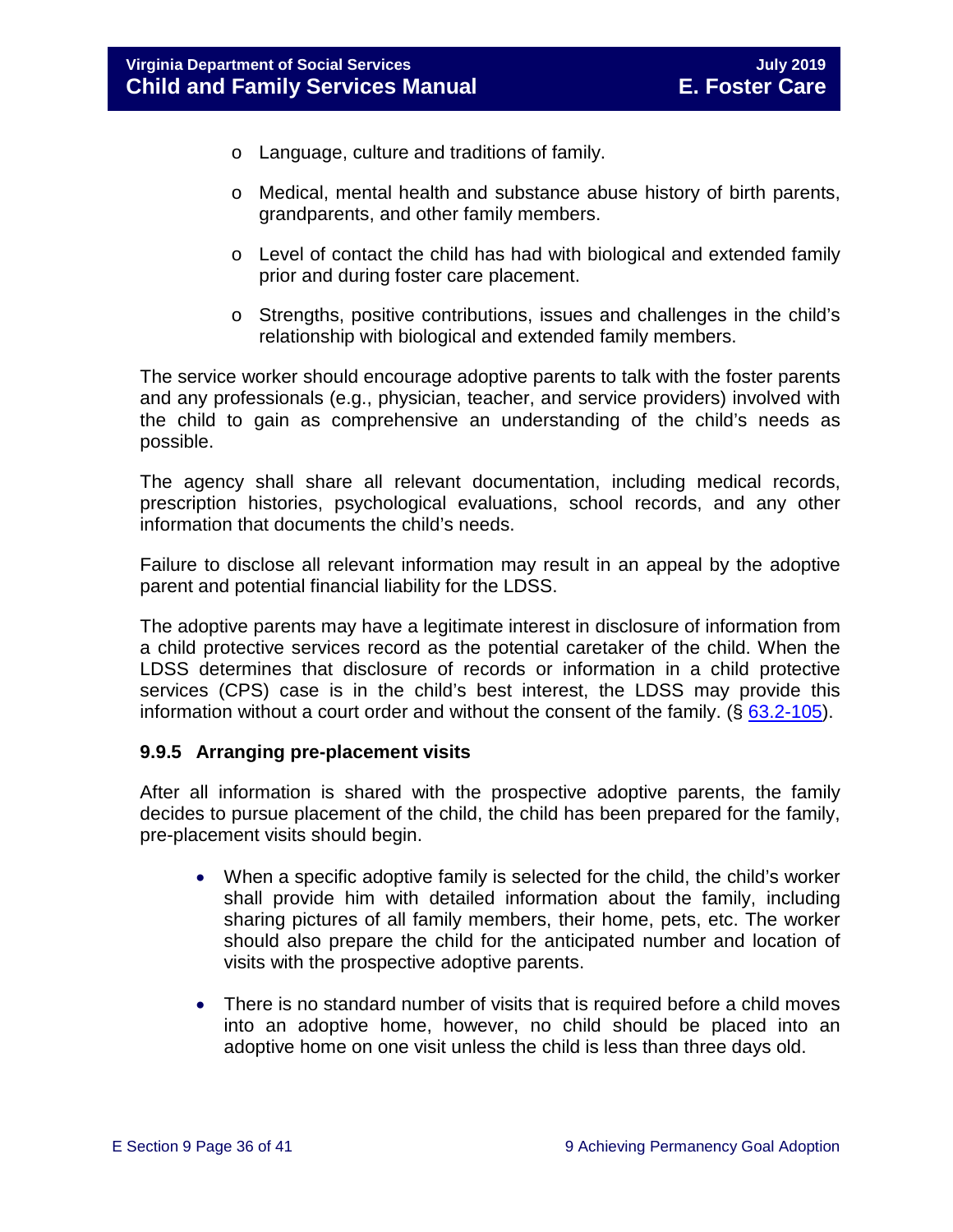- All parties, including the foster parents, the adopting parents, the child, and the child's worker are involved in planning the pre-placement visits. Visits should take into consideration the needs of each particular child.
	- o Pre-placement and placement plans should be well thought out and outlined so that the child, the worker, the prospective adoptive parents, and the foster parents know what is being planned and the general timing of the various visits.
- If the child wants ongoing contact with the birth parents and the prospective adoptive family supports this contact, the service worker should also consider and discuss with the child and family, whether the birth parents should be included in any of the pre-placement visits. The purpose of including birth parents and how such visits would be arranged shall be clear and in the best interest of the child (see [Section 9.11](#page-38-1) for information about PACCA).

#### <span id="page-36-0"></span>**9.9.6 Placement procedures**

When all the parties involved in the child's adoption, including the child, believe the child is ready to move and the adoptive parents are ready for placement, arrangements are made for the move. If this is not a local placement, it is important to keep the agency who will supervise the placement informed of developments.

The LDSS and the schools shall jointly determine the child's best interest for his school placement up until the final order of adoption. A best interest determination meeting should be held when the child is in foster care, is placed in an adoptive home outside of the child's current school district and there is reason to believe that the child would be best served by remaining in his current school placement prior to the adoption being finalized. The adoptive parents should be actively engaged in the best interest determination meeting and should be educated as to the purpose of the meeting, the practice of allowing children to remain in their current school when in the child's best interest and the plan for the child once the adoption is finalized (see [Section 12.12.\)](https://fusion.dss.virginia.gov/Portals/%5bdfs%5d/Files/DFS%20Manuals/Foster%20Care%20Manuals/Foster%20Care%20Manual%2007-2019/section_12_identifying_services_to_be_provided.pdf#page=50)

When an agency is considering an out of state adoptive placement for a child in its care, the agency shall take the steps necessary to initiate a request for approval for placement under the Interstate Compact on the Placement of Children before the visiting process can begin.

#### <span id="page-36-1"></span>**9.9.7 Adoptive placement and assistance agreements**

[The Adoptive Home Placement Agreement](https://fusion.dss.virginia.gov/Portals/%5Bdfs%5D/Files/Adoption/Placement%20Agreement%20Adoptive%20Home.pdf) shall be signed on the date the adoptive placement begins. Even if the child was living in the home on a foster care basis, this agreement must be signed to show that the placement has changed to an adoptive placement.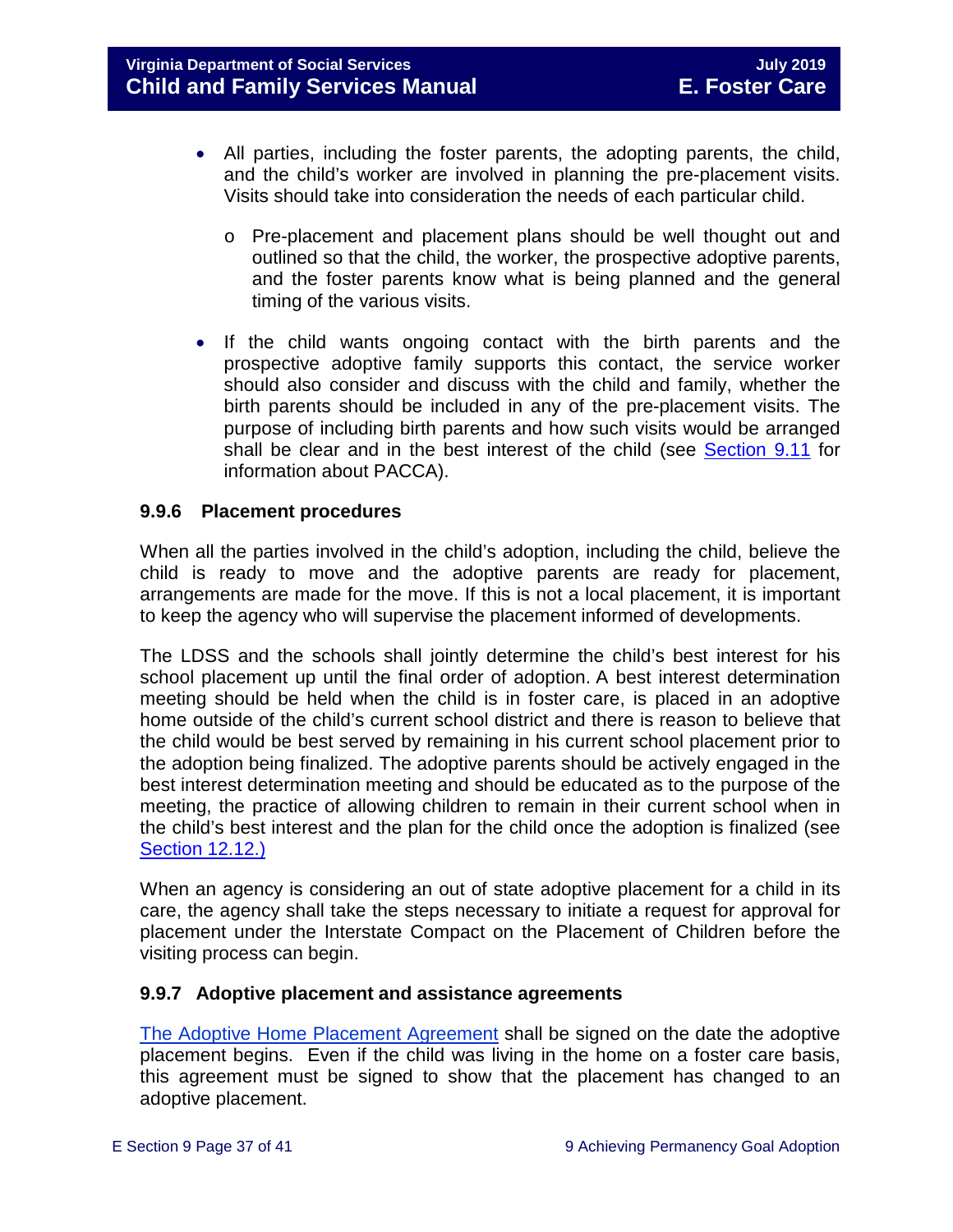[Adoption Assistance Agreement](https://fusion.dss.virginia.gov/Portals/%5Bdfs%5D/Files/Adoption/Adoption%20Assistance/Adoption%20Assistance%20Agreement.pdf) specifies the payments, services and terms for adoption assistance to be provided on behalf of the child. The payments, services and terms shall be negotiated by a VDSS Adoption Negotiator. The agreement is entered into and legally binding on the adoptive parents, the LDSS and the LCPA (when the child is in LCPA custody). Refer to **Section 2**, Adoption Assistance of Chapter F. Child and Family Services Manual for detailed information concerning adoption assistance and its processes.

#### <span id="page-37-0"></span>**9.9.8 Opening and updating the adoption case**

Within **five (5) business days** of signing the adoptive placement agreement, the LDSS shall open an adoption case in OASIS. The adoption case should be properly bio-connected to the foster care case and the child's placement status in the OASIS foster care record should be changed to Adoption: Non-finalized.

Within **five (5) business days** of the effective date of the adoption assistance agreement, the LDSS shall update the OASIS Adoption Subsidy screen with the adoption assistance financial and service information.

Refer to [Section 2](https://fusion.dss.virginia.gov/Portals/%5Bdfs%5D/Files/Adoption/Guidance/2019/July/section_2_adoption%20assistance%20-July%202019.pdf) of Chapter F. Adoption for more information concerning the role of the LDSS.

#### <span id="page-37-1"></span>**9.9.9 Continuation of foster care services**

Foster care services continue after adoptive placement until the final order of adoption. Foster care services to be continued include:

- Medicaid
- Therapeutic services as needed by a child based on the child's special needs may continue if negotiated and agreed upon through the adoption assistance agreement
- Yearly foster care review hearings alternating with administrative panel reviews or court reviews, every six months until entry of the final order of adoption

For the child who is in the custody of the LDSS, adoption assistance payments and/or services begin the first day of the month following the month the adoption assistance agreement is signed by all parties. A final order of adoption is not necessary to begin making payments or reimbursing expenses. Payments shall only be made from one funding source. Once the funding is switched to adoption assistance, the only maintenance expenses the child is eligible for is basic and enhanced maintenance. The child is no longer eligible for a clothing allowance or daycare expenses. Additionally, special services payments and non-recurring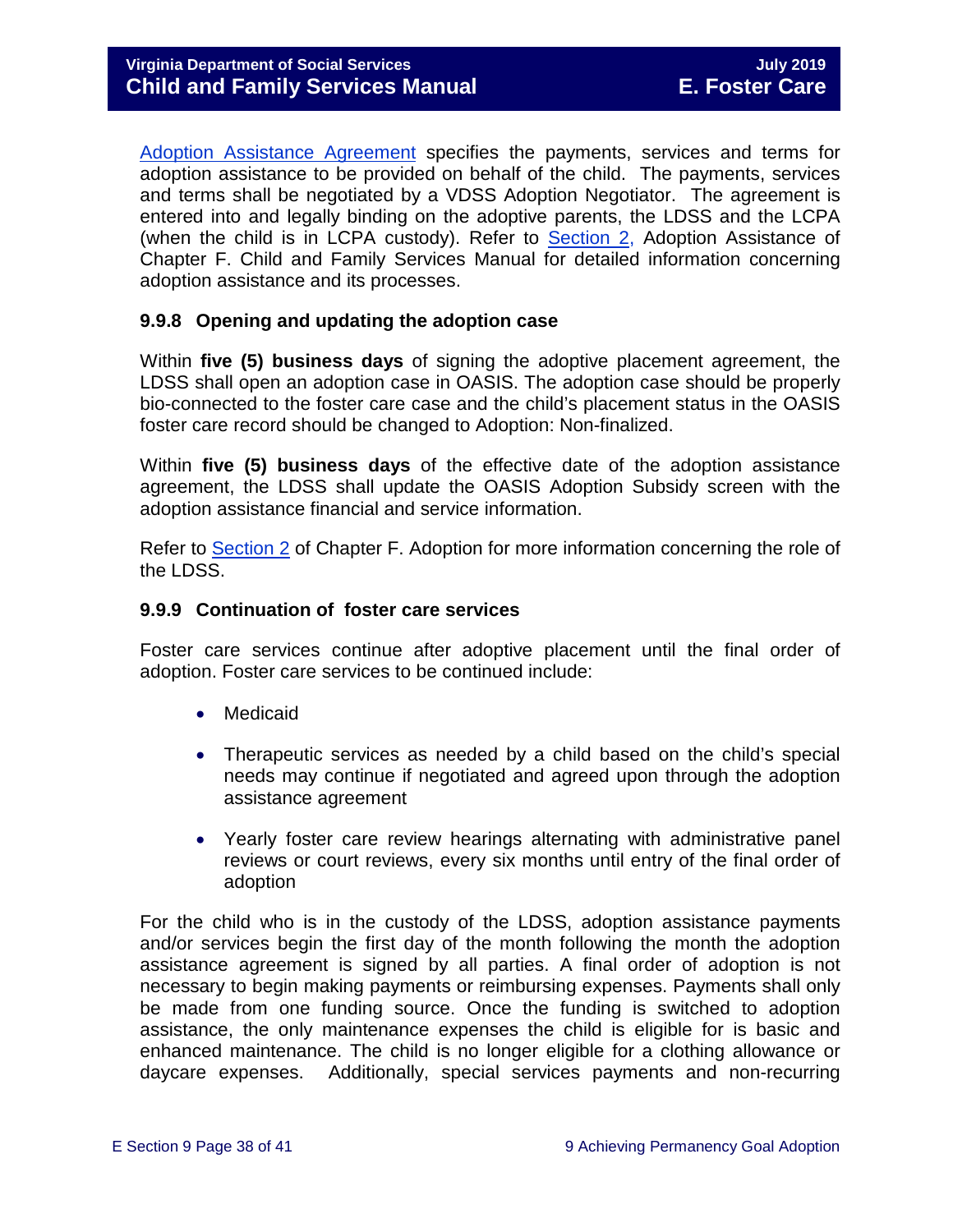payments shall be paid out of adoption assistance and the child is no longer eligible for state pool funds.

# <span id="page-38-0"></span>**9.10 Finalizing the adoption**

Following the placement of the child in the adoptive home and the signing of the Adoptive Home Placement Agreement form, the family and the agency move to finalize the adoption. (See Finalizing the Adoption, [Section 3,](https://fusion.dss.virginia.gov/Portals/%5Bdfs%5D/Files/Adoption/Guidance/2019/July/section_3_finalizing%20the%20adoption-July%202019.pdf) Chapter F, Child and Family Services Manual).

# <span id="page-38-1"></span>**9.11 Post-Adoption Contact and Communication Agreement (PACCA)**

The PACCA is a voluntary, legally enforceable, written agreement between the birth parent(s) and the adoptive parent(s) for contact and communication after the legal adoption of a child that has specific requirements included in the agreement ( $\S$ §  $63.2$ -[1220.2,](http://law.lis.virginia.gov/vacode/63.2-1220.2/) [63.2-1220.3,](http://law.lis.virginia.gov/vacode/title63.2/chapter12/section63.2-1220.3/) [63.2-1220.4,](http://law.lis.virginia.gov/vacode/title63.2/chapter12/section63.2-1220.4/) [16.1-277.01,](http://law.lis.virginia.gov/vacode/16.1-277.01/) [16.1-277.02,](http://law.lis.virginia.gov/vacode/title16.1/chapter11/section16.1-277.02/) [16.1-278.3,](http://law.lis.virginia.gov/vacode/16.1-278.3/) and [16.1-](http://law.lis.virginia.gov/vacode/16.1-283.1/) [283.1\)](http://law.lis.virginia.gov/vacode/16.1-283.1/).

The PACCA is intended to support open adoptions in Virginia, especially for older children in foster care who have significant emotional attachments to their birth parents. Open adoption is a permanency practice that facilitates communication between the birth parent and the adoptive parent throughout the lifetime of the child.

Service workers should implement PACCA using the Virginia Children's Services System Practice Model to guide practice.

*From the time the agency files a petition for a permanency planning hearing until the adoption is finalized, the agency shall notify pre-adoptive families of the option to enter into a PACCA and notify the child (if age 14 years or older) of their right to consent to the PACCA, whenever a pre-adoptive family has been identified (§ [16.1-283.1\)](https://law.lis.virginia.gov/vacode/16.1-283.1). Additionally, agency may notify the birth parents of the option to enter into a PACCA when appropriate.* 

• *These notifications are not required when the parental rights of the birth parent or parents have been terminated pursuant to subsection E of § 16.1- 283.*

*This notification shall be provided prior to the permanency planning court hearing. PACCA procedures are further outlined in [Section 3 of Adoption guidance.](https://fusion.dss.virginia.gov/Portals/%5Bdfs%5D/Files/Adoption/Guidance/2019/July/section_3_finalizing%20the%20adoption-July%202019.pdf#page=13)* 

# <span id="page-38-2"></span>**9.12 Adoption disruption**

Adoption disruption is the termination of an adoptive placement prior to the finalization of the legal adoptive process. Once the adoptive placement agreement has been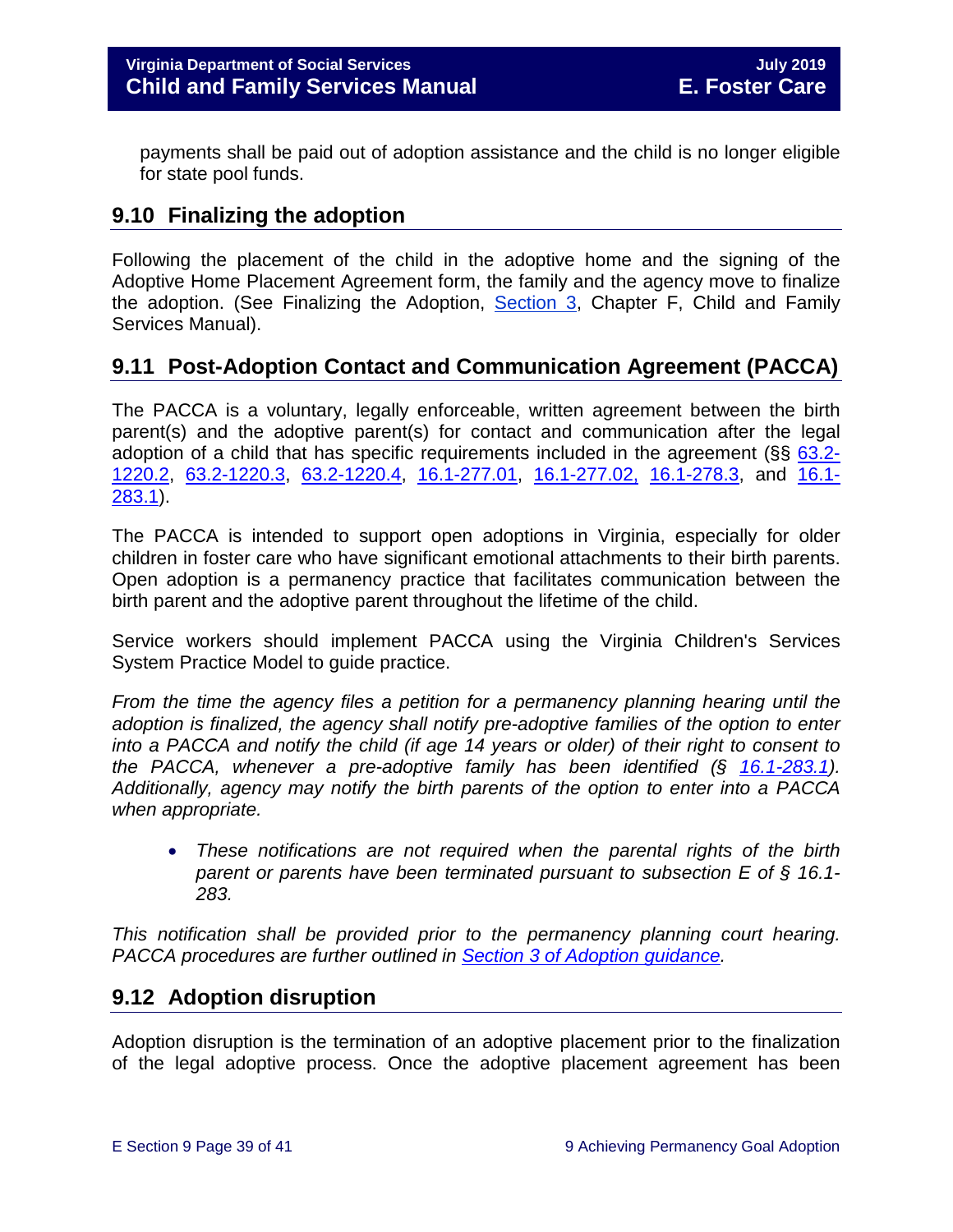signed, the child cannot be removed from the adoptive home without the consent of the adoptive parents unless:

- *By court order (§ [63.2-1207\)](https://law.lis.virginia.gov/vacode/63.2-1207).*
- *At the direction of the Virginia Department of Social Services Commissioner (§ [63.2-904\)](https://law.lis.virginia.gov/vacode/63.2-904).*
- *For parental placements, when the entrustment agreement has not been finalized by the court and there is proof of fraud or duress after the placement of the child in an adoptive home (§ [63.2-1204\)](https://law.lis.virginia.gov/vacode/63.2-1204).*
- *Child abuse and neglect procedures (§ [16.1-251](https://law.lis.virginia.gov/vacode/16.1-251) or § [63.2-1517\)](https://law.lis.virginia.gov/vacode/63.2-1517).*

Recognizing that disruptions are a possible occurrence in any adoption, families should be made aware that this could happen. Disruption is often not a topic discussed possibly because no one wants to anticipate the failure of an adoption, or because it seems to imply that the people involved (agencies, parents, professionals) have failed a child. The topic can generate accusatory and negative comments and, as a result, many who face the prospect of disruption struggle to find solutions. A positive communication process between the family and the agency can facilitate an open and productive discussion of a pending disruption and aid in mutual planning if this should occur. Agencies may refer families to websites that provide additional support and guidance such as What to [Do When Your Adoption is Failing -](http://library.adoption.com/articles/what-to-do-when-your-adoption-is-failing-a-parents-guide-to-adoption-disruption-dissolution.html) Introduction.

The decision to stop the adoption process should be mutual, that is, arrived at between the parents and worker and, when feasible, the child. The decision should be made slowly and carefully, only after all alternatives and resources have been exhausted. Families considering disruption are distressed and in crisis and are likely to have difficulty in evaluating the situation objectively and in sorting out issues. The worker should offer assistance to the family either directly or through a referral of the family to an adoption-competent therapist to sort out the issues affecting a successful adoption.

Specific steps workers can take to help a family through disruption include:

- Respond to the family's request for assistance immediately.
- Maintain open communication with the family.
- Schedule a FPM to identify services and/or solutions needed to support the family and child in crisis.
- Negotiate an agreeable plan of action with the family and the child.
- Help parents discuss disruption openly with the child and refer the family for therapeutic services to assist the parents and child in processing the disruption.